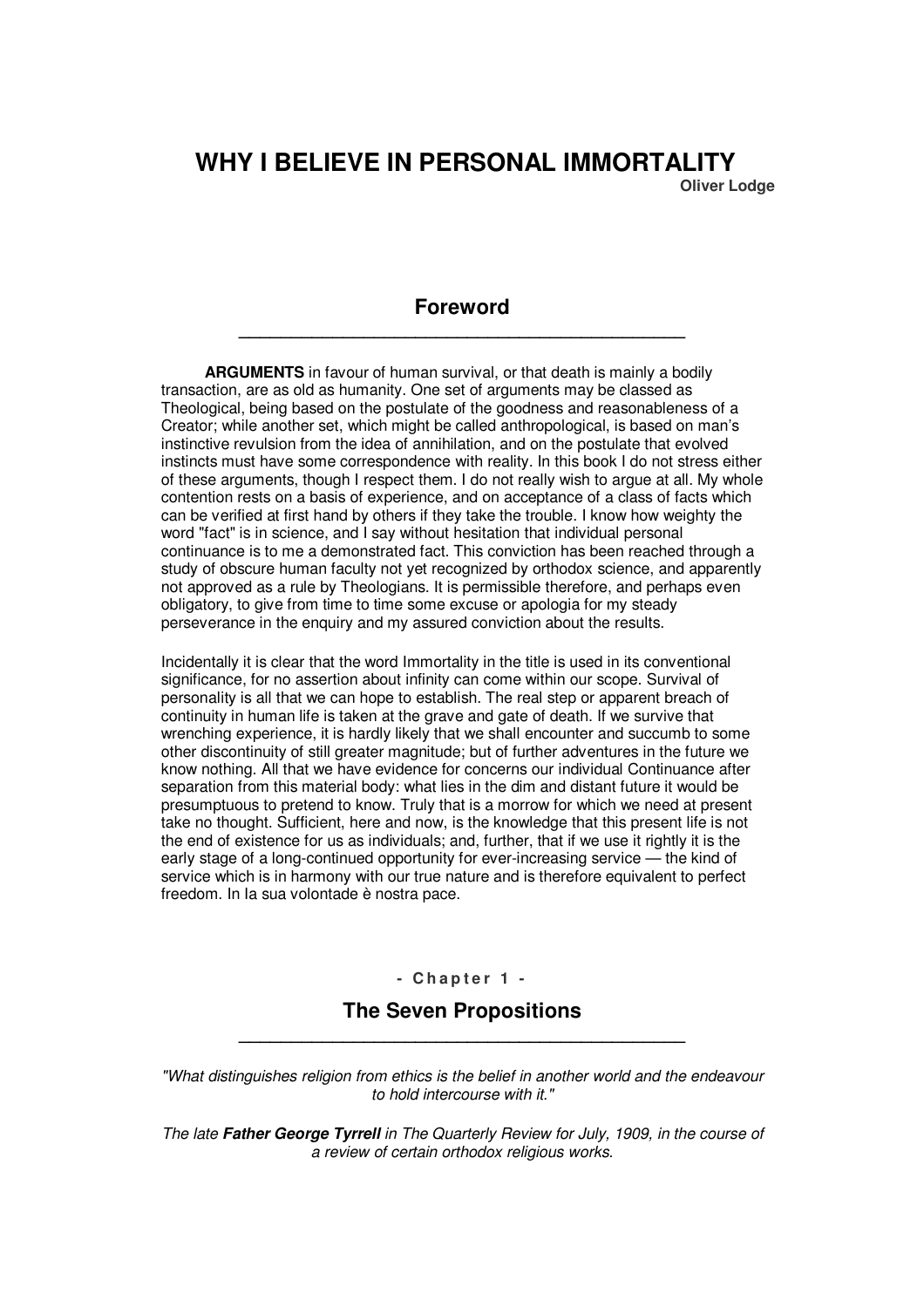**FOR** by far the greater part of its history mankind has been effectively aware only of the earth, and has regarded it as the sole world in existence, the host of heaven being treated as subordinate appendages to this world for the purpose of giving it light and surrounding it with objects of interest. (A greater light to rule the day and a lesser light to rule the night. He made the stars also.) A few gleams of wider knowledge came through to antiquity. Supersensual regions, under or above the earth's surface, were treated of in both classical and medieval poetry, but always in close relation and subservience to the earth. Not till some centuries after Copernicus (A.D. 1500) did the idea that the earth was a heavenly body, one among a multitude of others, penetrate to the ordinary intelligence. Not till comparatively recent times were the ideas of man enlarged generally from a mainly terrene to a cosmic view. The great revolution in man's thoughts has now fairly been accomplished, and everyone admits the independent existence of a multitude of other worlds, so far as their material constitution and movements in space are concerned. Let us hope that along with this material expansion we shall ultimately recapture the spiritual insight and enthusiasm of the Middle Ages which built Chartres and other cathedrals. Lost though that insight was in more recent centuries, it may yet be recoverable; with added knowledge of the material, and with renewed sense of the spiritual, order of existence. It is not for nothing that the Liverpool Cathedral, with its breadth and grandeur, has been built by civic enterprise in this twentieth century of danger, conflict, and turmoil. Notwithstanding the material expansion, and in spite of exceptions here and there, it is surely true that when we leave material considerations and attend to the mental and spiritual domain, we find something like the old kind of limitation to earth still persistent. No life or mind is known to science beyond the boundaries of this planet; and our systems of thought are constructed on that basis. In psychology man is treated as the only, or by fat the highest, intelligent being. Lower intelligences, and friendly intercourse with them, are perforce admitted, in the rest of the animal creation, but the existence of any intelligences higher than man is for the most part ignored or sometimes denied; while any attempt to hold intercourse or enter into relations with such hypothetical intelligences, in order to learn more about them or even definitely to verify their existence, is reprobated as superstition unworthy of science.

At the same time there are evidences of unusual and perturbing phenomena, which suggest that this kind of pre-Copernican limitation to earthly life and conduct, this lack of interest or belief in anything beyond, is a narrowing down of what might be our outlook on existence, and is far from being ultimately and finally satisfactory. For in order to maintain the isolation hypothesis complete and compact, it is necessary resolutely to turn one's back upon certain asserted facts, to attribute them all without discrimination to fraud, and to deny their genuine reality. Moreover, it must be remembered that the instincts of mankind have only slightly been controlled or governed or restricted by scientific considerations. Human life is guided much more by emotion and instinct than by logical reasoning; and everywhere the instinct of man has led him, indistinctly and even superstitiously, to postulate the existence of Higher Powers, which in some way control his destiny, and which by ceremonies can be either propitiated or offended. Whether those Higher Powers are distributed among many intelligences, or whether they are entirely the prerogative of One, is comparatively a detail. And concerning the attributes of that One there has been a great variety of doctrine, and much gradual growth towards an improved and still improving view. The aspirations and highest ideals of existing humanity, at the stage which it had at any time attained, are reflected in its notions of Deity; the power of worthy conception being necessarily limited by moral and intellectual development. The animal, if it worships at all, can only worship man, its visible and tangible superior. Man has risen to the worship of something supersensuous, and is able to embody his symbolic interpretation of the Universe in images and other forms of art. Christianity has illuminated our perception of the Divine by glorifying the idea of Incarnation.

But whatever variety there may be, and however lofty some of our conceptions, it is undoubtedly true, as Father Tyrrell says, that the essence of religion is the belief in another world, another order of existence, and the endeavour to hold intercourse with it. To this universal tendency our churches and chapels, and the services of prayer and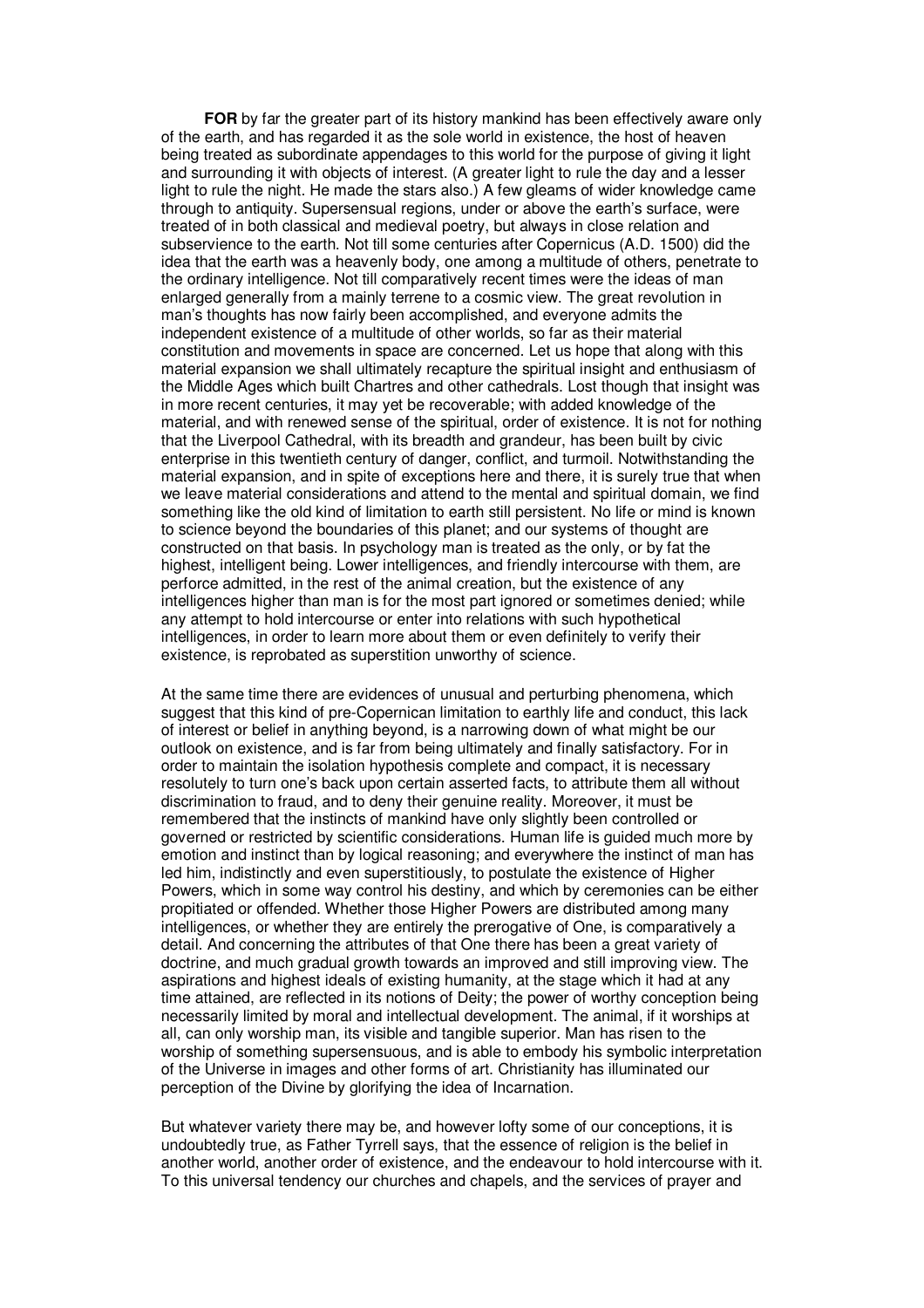praise which go on in them, bear eloquent witness. The preamble of all religions is the existence of a spiritual world; that is, of intelligences and beings far higher than man. And when their existence is not only admitted, but when it is felt that they can influence and assist our lives, when it is felt possible to enter into communion with them, to send up petitions and derive help from them, then the belief becomes something more than intellectual, and blossoms into some more or less worthy form of religion.

To the whole of this tendency towards the supernormal, and what might properly be called the miraculous, scientific men, being human as well as scientific, have reacted individually and diversely. Some of them go so far as to despise and condemn these reachings out beyond real knowledge; others accept them humbly as part of the human inheritance, without presuming to formulate and comprehend them; while the majority, though looking at the behaviour of religious people with a respectful and perhaps compassionate eye, treat these things as alien to their professional and intellectual pursuits, and, without actively denying, take no particular interest in them.

The extreme group of scientific men who claim to be also philosophers, and who survey existence from what may briefly be called the materialistic or sensory point of view, are not lacking in either eloquence or enthusiasm; they are quite prepared to be dogmatic in support of their chilly but robust philosophy. They joy in their emancipation from religious tradition; they call upon others to share their bold rejection of popular sources of comfort; they exhibit a stoical calm amid what to others - would seem like ruin and desolation. I cite in illustration a passage from an essay called "A Free Man's Worship," by Mr. Bertrand Russell, F.R.S.; many less eloquent expressions of faith by other writers might equally well be quoted, to the same general effect :—That man is the product of causes which had no prevision of the end they were achieving; that his origin, his growth, his hopes and fears, his loves and his beliefs, are but the outcome of accidental collocations of atoms; that no fire, no heroism, no intensity of thought and feeling, can preserve an individual life beyond the grave; that all the labours of the ages, all the devotion, all the inspiration, all the noonday brightness of human genius, are destined to extinction in the vast death of the solar system, and that the whole temple of man's achievement must inevitably be buried beneath the debris of a universe in ruins — all these things, if not quite beyond dispute, are yet so nearly certain that no philosophy which rejects them can hope to stand. Only within the scaffolding of these truths, only on the firm foundation of unyielding despair, can the soul's habitation henceforth be safely built.There is a ring of conviction in this counsel of assured despair which is almost triumphant. It may be like a battle-song to sustain the fighter's spirits, but it is far removed from that sad contemplation of human destiny which sometimes afflicted the ancient poets. Virgil, for instance, is thus apostrophised by Tennyson :-Thou that seest Universal Nature moved by Universal Mind; Thou majestic in thy sadness at the doubtful doom of human kind.

In the modern agnostic this sad acquiescence has been replaced by something more like exultation, for the doom apparently is no longer doubtful. If this were the truth, one could but admire the stoicism, and at the same time wonder at the energy devoted to the service of a perishing race. The only reason I join issue with such an ethical philosophy is because, however admirable in itself, I firmly believe its main foundation to be scientifically unsound. The agnostic of last century sometimes ceased to be purely agnostic, and, like the late W. K. Clifford, gave vent to an exuberant denial of any spiritual or supersensuous existence — a negative faith shared by a good many people of the present day, including patrons of that amusingly cocksure and not overmodest periodical The Freethinker. These pride themselves on what they seriously consider, not their limited outlook, but their freedom of thought :—The universe is made of ether and atoms, and there is no room for ghosts.Speculative negations of this comprehensive kind might have been confirmed by further knowledge and become the verdict of science. But it so happens that gradually, of late years, first one and then another of men whose lives are devoted to the study of science have had their attention called to strange and unusual phenomena, which by many are asserted to demonstrate the existence of an unseen supernormal and presumably spiritual world — a world of immaterial and yet individual realities, as F. W. H. Myers called it. After long study of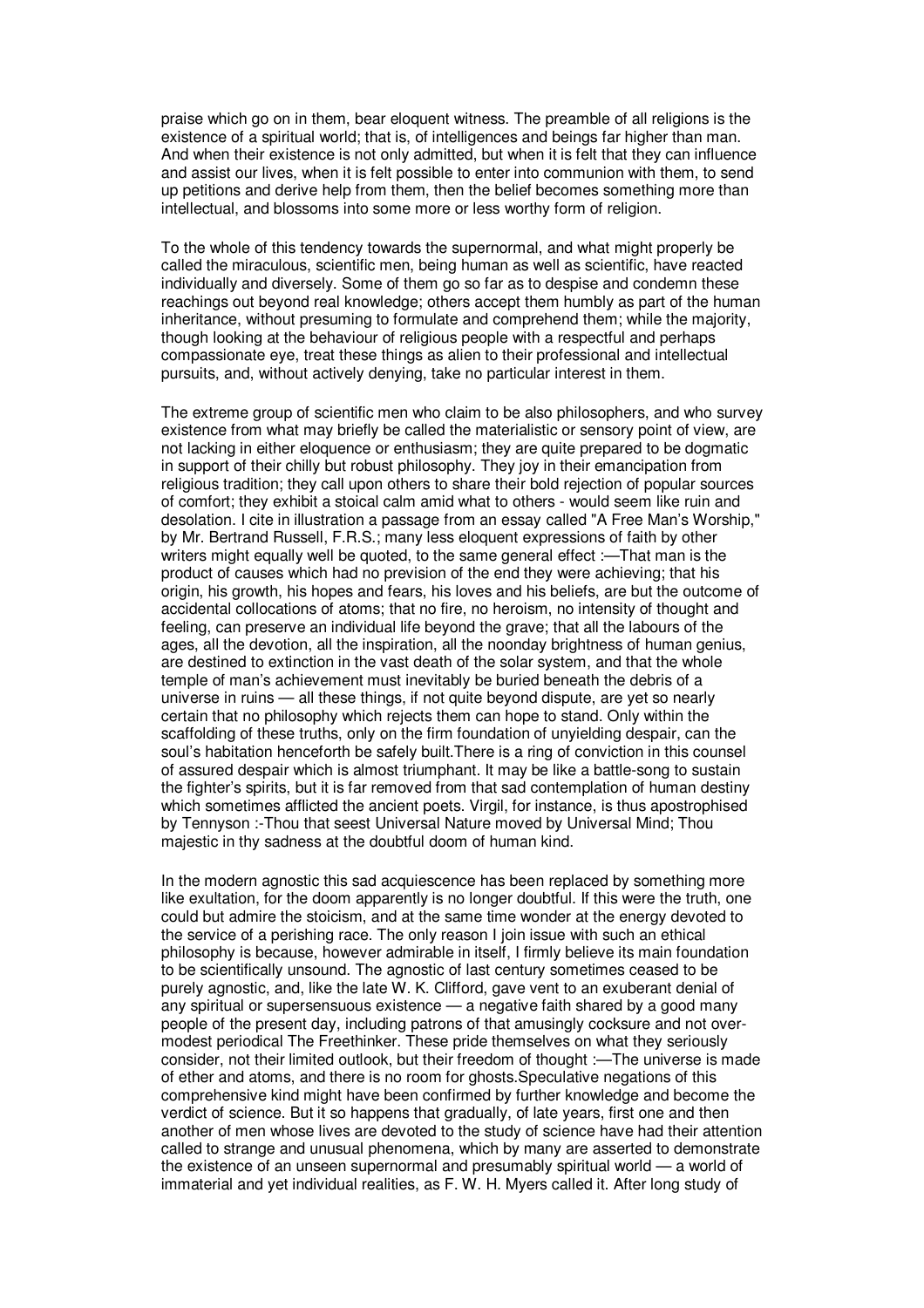these phenomena some of us have come to the conclusion, not without a vivid sense of responsibility, that their claim to reality is valid, and that they find their easiest explanation by aid of the working hypothesis that our existence is not so limited to the earth and to terrestrial affairs as we thought it was, but that we are related to and in touch with another order of existence, and that our view even of mental phenomena must expand and become cosmic and universal. In other words, that the phenomena cannot be explained if we limit ourselves to the ordinary normal experiences of terrestrial life. Another Copernican revolution is thus in progress: the earth, including any other planets that are like the earth, is turning out to be not the sole abode of intelligence. Indeed, I am beginning to think, not merely from the intuitions of religion, but from the somewhat obscure indications of an enlarged though only nascent science, that Intelligence is not limited to the surface of planetary masses, but pervades and dominates space; nowhere absent, everywhere active. In other words, that the essence of life and mind possibly or probably inhabits the ether, if it needs a physical vehicle, and is only exceptionally and temporarily incarnate in matter, here and there, when circumstances are favourable and the singularly difficult and exceptional conditions are supplied.

For it would seem that incarnate life, as we know it, needs the complex substance that we call "protoplasm" for its habitation; and this complex molecular aggregate can only form, indeed some of the atoms of which it is composed can only form, at a moderately low temperature: whereas we know that by far the greater part of the matter in the universe is at a high and blazing temperature. And even among those masses that have cooled down, many are too small to hold an atmosphere. It is quite exceptional for a body to be large enough to retain gases on its surface by gravity, and yet not so large as to retain or generate too much heat. To Sustain life, a planet must not be too cold, so that water is solid, and must not be too hot, so that water is steam. There must be just the special grades of temperature that we find on the earth, for water to be liquid and for protoplasm to exist.

Here on the earth we find life distinctly and obviously associated with matter, wherever possible, and not otherwise. In the higher creatures, and in ourselves, we find life blossoming into intelligence. So we have, curiously though after all naturally enough, come to the tacit conclusion that life and mind can only exist in association with matter; and when in ordinary course the material vehicle of life wears out and is discarded, we are apt to conclude that the emancipated life and intelligence must necessarily have gone out of existence, and can no longer be.

Whereas the wonder is, not that they survive their material embodiment, but that they could ever be incorporated with matter at all. For what I have come to accept as the probable truth, so far as I can perceive it, is that the association of life and mind with matter is an exceptional thing, and that they are really more at home in the interplanetary cosmic region, which the orthodox sciences — psychological as well as biological — have so far in the main ignored. I admit the need for a bodily vehicle of some kind for the practical functioning of intelligence, but I do not suppose that the body need be composed only of the assemblage of opposite electric charges that we are accustomed to call "matter." That seems to me an unfounded and gratuitous assumption, like many other assumptions that recent scientific theories (especially the so-called Relativity doctrines) have led us to discard. I can imagine another structure composed of ether, just as solid and substantial as ordinary matter is, but differing from it in making no appeal to our present animal sense-organs, and in being unamenable to direct muscular control. The discrete particles which compose any ordinary block of matter are held together by the uniting forces of cohesion, chemical affinity, and gravitation; and these immaterial forces or strains are more and more being recognized as functions of the ether of space. The body of matter which we see and handle is in no case the whole body, it must have an etheric counterpart to hold it together; and it is this etheric counterpart which in the case of living beings is, I suspect, truly animated. In my view, life and mind are never directly associated with matter; and they are only indirectly enabled to act upon it through their more direct connexion with an etheric vehicle which constitutes their real instrument, an ether body which does interact with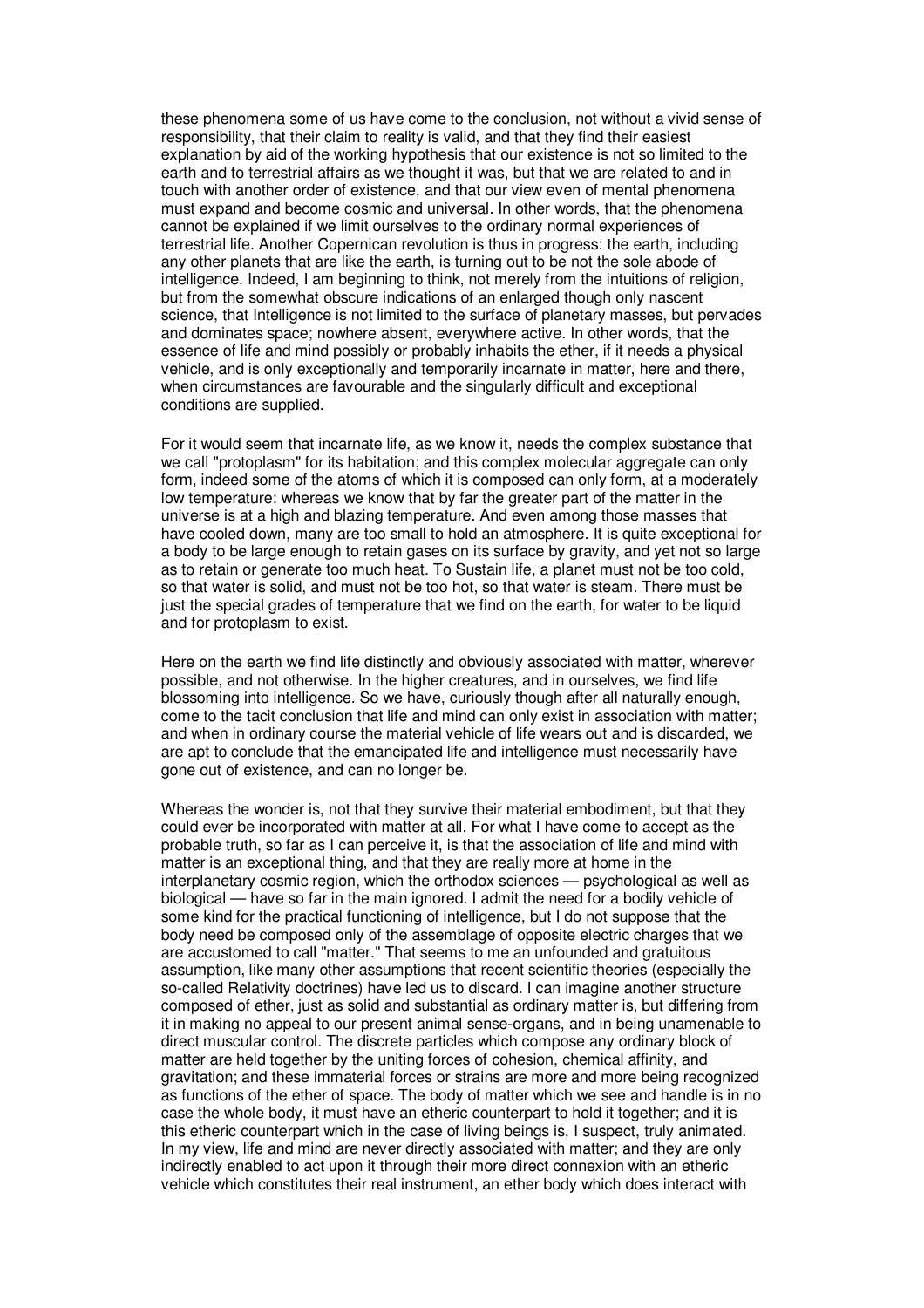them and does operate on matter.

The matter particles put together by the etheric body are constantly changing, they are adventitious and temporary, they are sometimes troublesome or morbid; and ultimately the material body decays. Matter has many imperfections. But ether has never shown any sign of the least imperfection; it is absolutely transparent, it dissipates no energy, and any structure composed of ether is likely to be permanent. An etheric body we possess now, independent of accidents that may happen to its sensory aggregate of associated matter, and that etheric body we shall continue to possess, long after the material portion is discarded. The only difficulty of realizing this is because nothing etheric affects our present senses; everything about the ether, even in physics, has to be inferred. Direct observation seems hopeless. We may be living in a permanent invulnerable tractable etheric body of which we know nothing; for it interpenetrates, or is cased over by, an assemblage of vibrating material particles which constantly stimulate our nerves and attract all our attention.

This, briefly and hastily summarized, is the conclusion at which I have gradually arrived, and it remains to indicate in a general way the sort of basis of experience on which it rests, and some of the implications that are involved in it. I cannot now go into modern arguments about the ether and its philosophical necessity for the understanding and exposition of all phenomena, except when they are treated in merely abstract fashion so as to leave the mathematical equations without physical interpretation; but I will try to summarize the general position which scrutiny of the facts has led me to take up, and then run through the story of some of those facts so far as they have come within my ken. It may seem rather a hind-before plan, thus to recite deductions before treating of the kind of facts on which they are based. But a working hypothesis is always a help, like a thread on which beads can be strung, and without some sort of clue we may be left wandering in a maze without cognizance of our bearings. If a hypothesis is out of harmony with truth it will have to be modified or discarded. Of course: but meanwhile it may have served its turn; and the way to ascertain its weak points is to test it. A theory must be confronted with facts of observation and experiment. It should be given a fair chance of survival; it need only be ruthlessly exterminated when it has proved a false and misleading guide. The following, then, are my theses which at present I wish to uphold.

### **Summary of Postulates or Provisional Conclusions Derived from Experience and Numbered for Reference**

**(1)** That the activity of mind is not limited to its bodily manifestations, though it is true that some material mechanism is necessary to display its activity to us here and now.

**(2)** That the brain-nerve-muscle mechanism, with the rest of the material body, constitutes an instrument, which is constructed, controlled, and utilized, by life and mind; an instrument which may become impaired or worn out, so as to prevent its successful manipulation by the normal controlling entity; and that the signs of that dislocation or impairment may become conspicuous without entitling us to draw any conclusion other than that the channel or link between mind and matter has become clogged or imperfect.

**(3)** That neither life nor mind go out of existence when separated from their material organ or instrument: they merely cease to function in the material sphere after the same fashion as they were able to when the instrument was in good order.

(The fact is, that nothing real goes out of existence, but merely changes its form. Things may readily go out of our ken, and become imperceptible to our senses; but that does not prove that they have ceased to be. This, which is conspicuously true of matter and energy, is, in my view, true also of vital and spiritual existence. We have no ground for assuming that anything real can cease to exist, though it may readily be dispersed or otherwise rendered inaccessible.)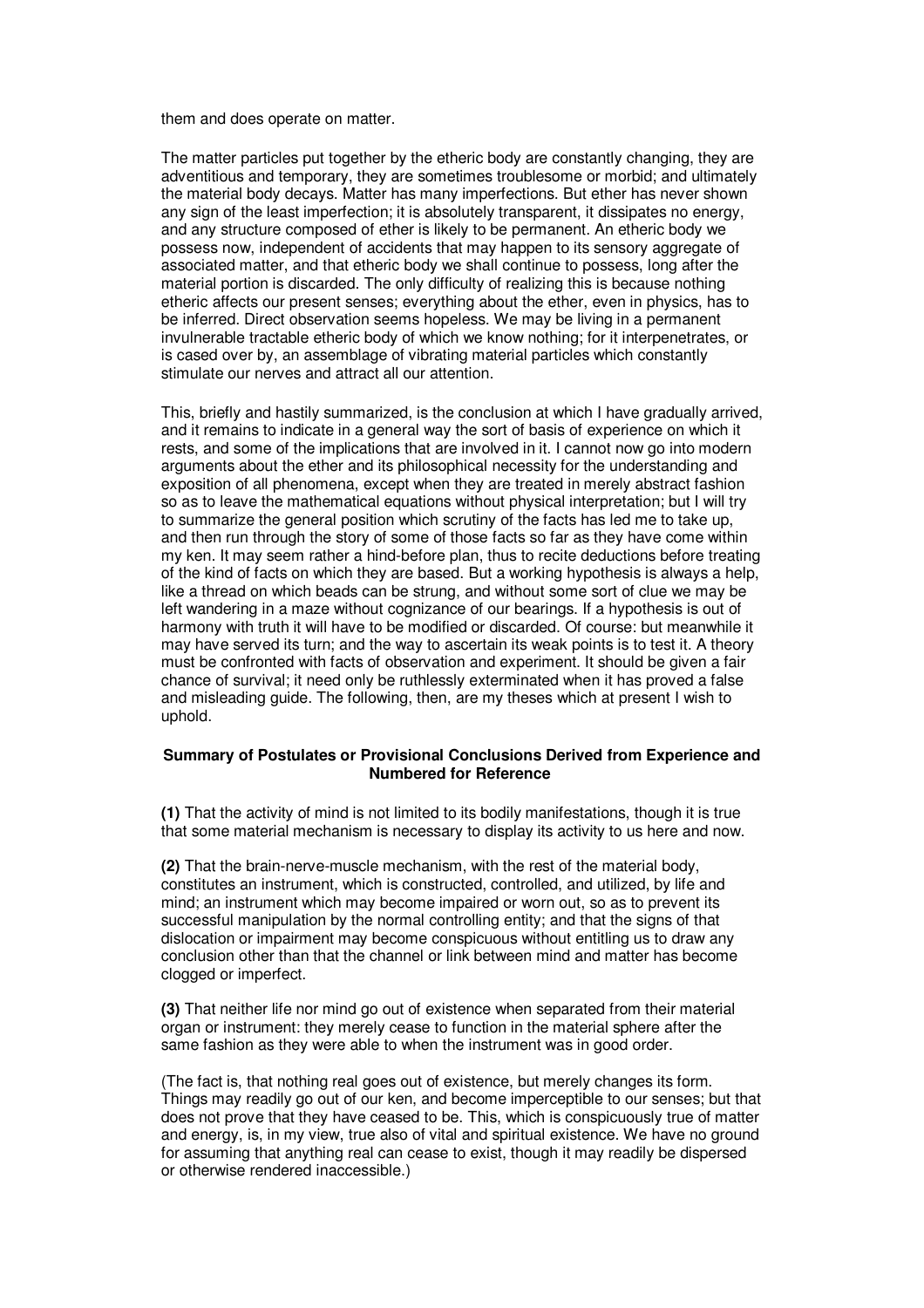**(4)** That what we call "an individual" is a definite incarnation, or association with matter, of some vital or spiritual element, which itself has a continuous existence. Identity, or in its higher developments Personality, certainly does not depend on the identity of the material particles which display it; it can only be an attribute of the controlling entity which put those particles together for a time; for that is known to be able to discard and renew them, in the ordinary course of life, without its own continuity being thereby in the least affected.

**(5)** That the value of incarnation lies in the opportunity thus afforded for individualizing a specific and gradually increasing portion of mentality, so as to isolate it and screen it from its pristine cosmic surroundings, and enable it to develop a personality which shall be characteristic of that particular organism.

**(6)** That when such an individuality or personality is real, there is every reason to suppose that, like all other real entities, it must persist, and may thus survive the separation from the material organism which helped to isolate it and make its individual characteristics or "character" possible.

Whether the individual character thus formed does persist as an individual, carrying with it the memory and experience and affections which have been formed under the opportunities and privileges associated with the matter body during earth life, is a question which must be answered by direct observation and experience. So finally my conviction is:-

**(7)** That the evidence already attainable suffices to prove that individual character and memory do persist; that the personalities that have departed this life continue, with the knowledge and experience which they have gained here; and that under certain partially known conditions our dead friends are able to demonstrate to us their real and individual personal survival.

### **Present Position of these Theses**

Now all these conclusions, or deductions from a long course of enquiry, are looked at askance by orthodox science, which hitherto has been limited to terrestrial manifestations without postulating the existence of anything beyond; and any insistence upon such propositions tends to be derided as speculation or even as superstition. Moreover, they do not seem essential even to religion as generally understood, and for the most part they are deprecated as unnecessary by religious teachers. Accordingly it may be asked why I and some others are so impressed with the truth and vital importance of these doctrines that we are willing to undergo the obloquy or derision which inevitably attaches to their supporters, and why we think it our duty to advocate these or similar theses as truths to be reverently considered and gradually improved in presentation as knowledge and experience grow. That question is what I wish to answer in this book, so far as it can be answered briefly; though the real answer involves a study of the facts recorded in a mass of literature extending at the very least over half a century. Really extending over much more; for ancient literature is full of such facts, however inadequately or unscientifically recorded. The evidence for them is daily growing in volume, and will grow more rapidly when the ban of contemptuous criticism is lightened, and when simple testimony is freed from militant suppression.

### **- C h a p t e r 2 -**

# **The Seven Propositions \_\_\_\_\_\_\_\_\_\_\_\_\_\_\_\_\_\_\_\_\_\_\_\_\_\_\_\_\_\_\_\_\_\_\_\_\_\_\_\_\_\_\_**

*This main-miracle, that thou art thou, With power on thine own act and on the world.*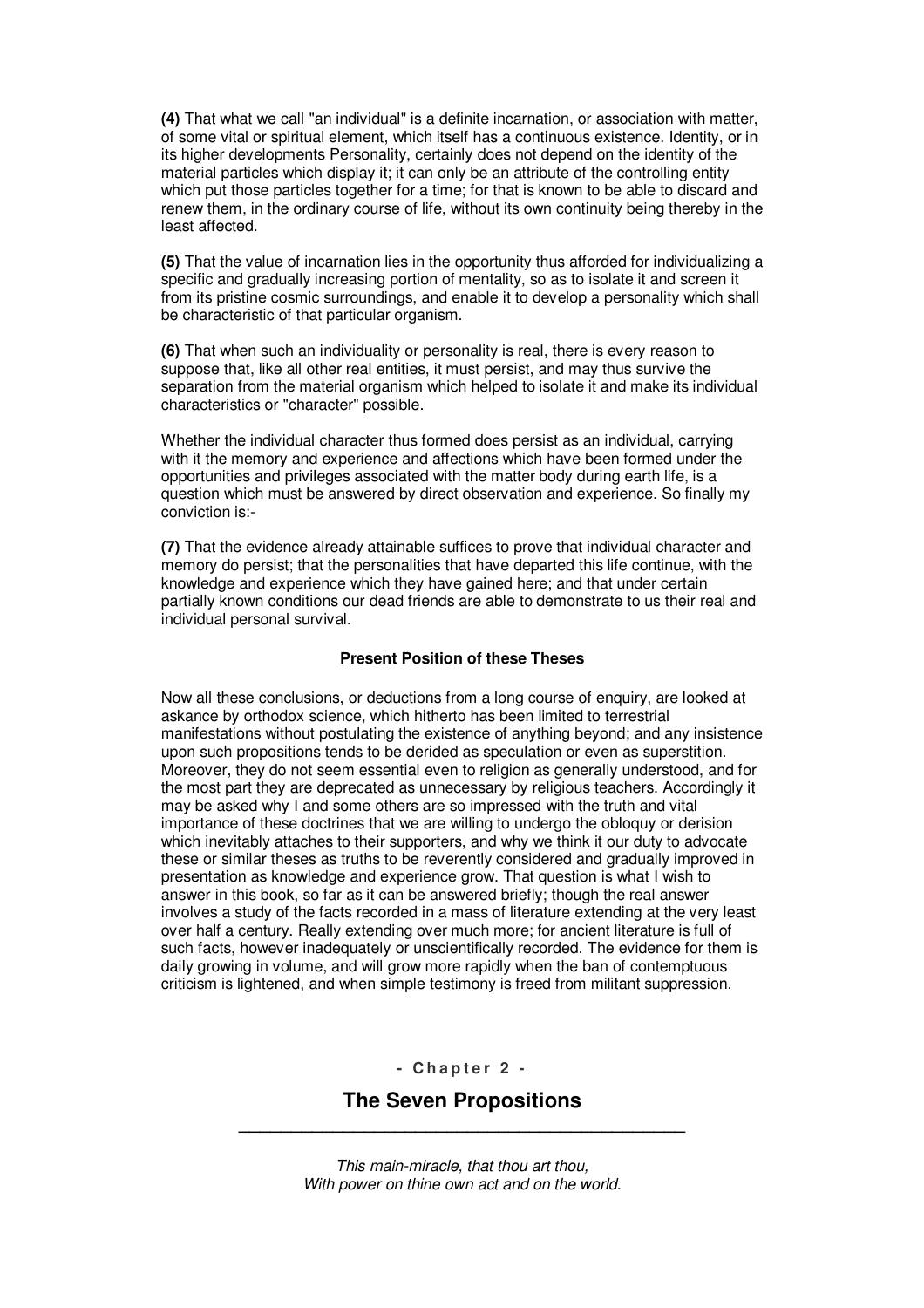*From that true world within the world we see, Whereof our world is but the bounding shore.*

#### *Tennyson*

**LET** us take the propositions at the end of last chapter and proceed to discuss or elaborate them.

First, that mind can act independently of the bodily organs. I became convinced of this in or about the year 1883, from the facts of experimental telepathy, which had previously been called attention to by Sir William Barrett, in a Paper read to the British Association in 1876. Experimental telepathy, as everyone now knows, is the communication of an idea or a picture or a sensation, from one living mind to another, without using the material sense organs. Two people are involved, the agent and the percipient. The percipient or receiver is screened from any sensory perception, while the agent or transmitter thinks of something, or looks at an object, or otherwise tries to keep before his mind some notion that he wants to transmit mentally. Under careful conditions it was found that certain persons had a percipient faculty, so that, after a certain moderate interval of quiescence, they could get the idea, or were able to draw the object looked at by the agent, without the use of either hearing, sight, or touch. This fact, thus critically established by many observers, was then made use of to explain a great number of instances of otherwise inexplicable occurrences, which now seemed likely to be due to the spontaneous utilization of this telepathic faculty, whether consciously or not, under the stress of strong emotion. By thus applying this nearest approach to a vera causa available, it was hoped to eliminate superstition and rationally to account for numerous legends and contemporary assertions, to the effect that one person had received from another at a distance an impression of illness, danger, or death. It is well known that such experiences often take the form of a vision or phantasmal appearance; and we assumed that the mental impression in such cases was so strong and vivid as to call up in the mind of the percipient an hallucination of an auditory or visual character; so that mentally, and not physically, words were heard or a vision seen, not through any normal channel, and not due to any objective presence, but as a sort of mental reconstruction. The impression in the best and only important cases was, however, what we call veridical; that is to say it did really correspond with events occurring elsewhere, so that after inquiry it was found capable of verification.

This was the outcome of a carefully compiled two-volume book published in 1886 under the title "Phantasms of the Living," by Myers and Gurney with the co-operation of Mr. Podmore. Thereby a great number of mysterious occurrences which had been testified to, and which are still occurring to people in all parts of the world, were rationalized and as far as possible accounted for, on the basis of the observed fact of psychical communion discovered by means of experimental telepathy. The phantom or apparition seen by the sensitive percipient, which heretofore had been naturally regarded as due to some real presence of mysterious kind, could thus be reasonably reduced to a vivid mental impression produced by telepathy unconsciously exerted by the distant person who was at that time in distress or danger or, it might be, at the point of death.

A great number of such cases were subsequently collected and scrutinized by skilled and most careful investigators, in what was called "A Census of Hallucinations"; a laborious enterprise carried out up to and during 1894, and frankly including, now, phantoms not only of the living but also of the dead. After all doubtful cases had been eliminated, all weak points allowed for, and every chance granted to any more normal view that could be suggested, the weighty conclusion of these investigators was thus summarized at the end of the volume (Proceedings S.P.R., Vol. X, p. 394) :-

*Between deaths and apparitions of the dying person a connexion exists which is not due to chance alone. This we hold as a proved fact. The discussion of its full implications cannot be attempted in this paper — nor perhaps exhausted in this age.*

This long and exceedingly conscientious report was signed by Professor and Mrs.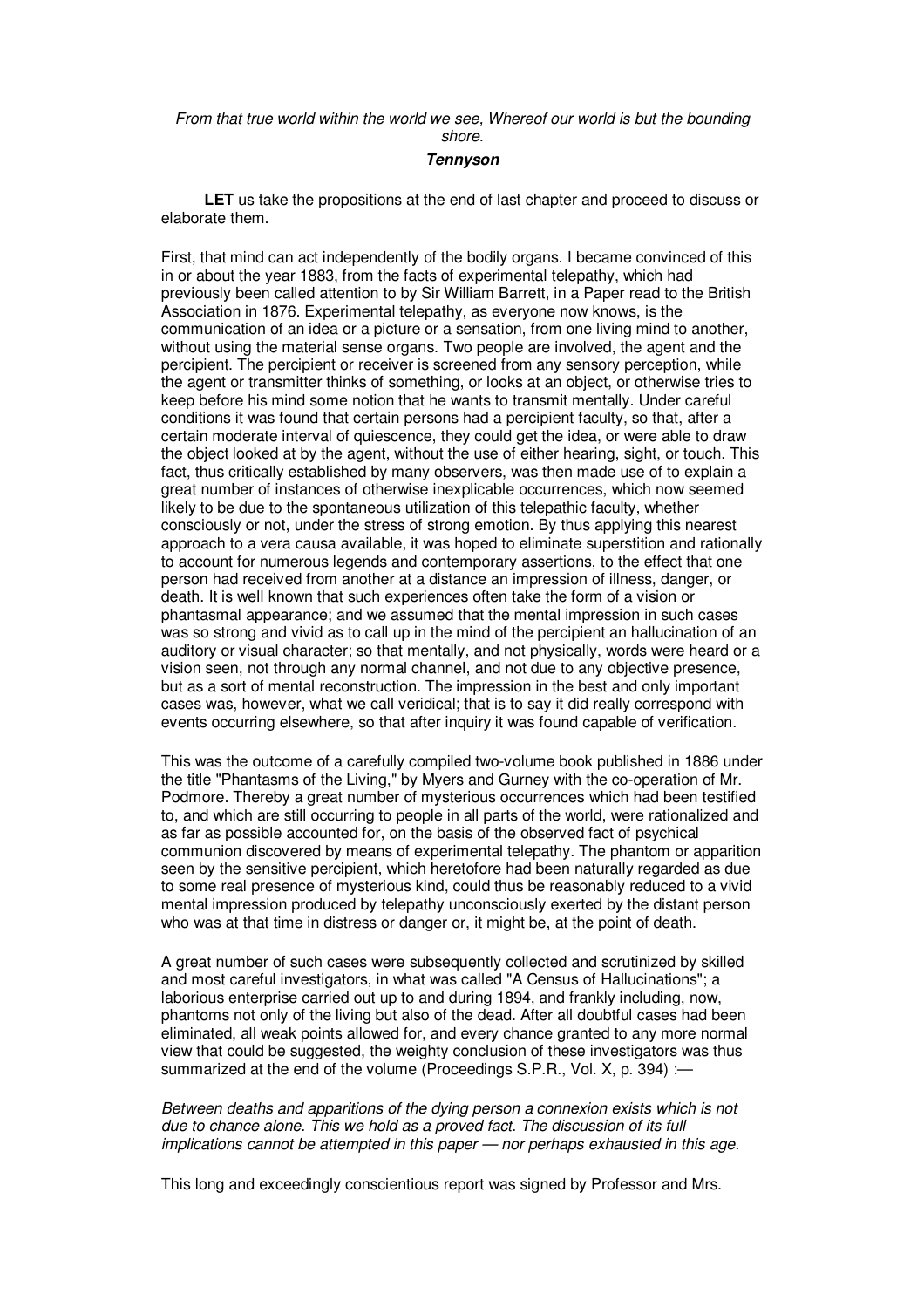Henry Sidgwick and others. Whether the hypothesis of telepathy from agent to percipient actually is the full explanation of these experiences, I do not presume to dogmatize. I think that there may be other and supplementary explanations — other causes at work. But at any rate the hypothesis of telepathy between the persons concerned is the simplest and most rational; in other words, the very minimum of unusual or supernormal explanation that can be formulated, to account for the established facts. It is of interest to remember that the great philosopher Kant was at one time keenly interested in psychical subjects; and he even investigated one or two remarkable cases, especially connected with Swedenborg; though subsequently his interest waned. The late Professor William Wallace in an essay on Kant called attention to the possibly subjective view that may be taken of apparitions, and concludes with a quotation from Kant which is plainly akin to the telepathic explanation suggested so much later by Myers and Gurney in their book "Phantasms of the Living"; wherein they specially emphasized the fact that some such visions, however originating, are veridical, and therefore may have more importance than Kant was inclined to attribute to them. Here is the quotation from Kant and Wallace:-

*The possibility of any communication between pure spirit and its matter-clad kinsman depends on establishing a connection between abstract spiritual ideas, and cognate images which awake analogous or symbolical conceptions of a sensuous kind. Such associations are found in persons of peculiar temperament. At certain times such seers are assailed by apparitions, which, however, are not, as they suppose, spiritual natures, but only an illusion of the imagination, which substitutes its pictures for the real spiritual influences, imperceptible to the gross human soul. Thus departed souls and pure spirits, tho' they can never produce an impression upon our outward senses, or stand in community with matter, can still act upon the soul of man, which, like them, belongs to a great spiritual commonwealth. For the ideas they excite in the soul clothe themselves according to the law of fantasy in allied imagery, and create outside the seer the apparition of the objects to which they are appropriate.*

**Clause Two** — that the body is an instrument — is largely consequent or dependent on Clause One, and is intended to meet and controvert the argument frequently adduced by anatomists and physiologists that the brain and the mind are identical, so that an injury to the brain means ipso facto a corresponding injury to the mind, and that the destruction of the one means the destruction of the other. This hypothesis may be regarded as the basis of materialistic philosophy, and is a proposition evidently concordant with the common experience that a surgical injury to the brain involves a corresponding mental defect. Needless to say, all these facts of common observation are by me fully admitted; but I claim that the deduction suggested by and commonly drawn from the facts oversteps what is legitimate. All that is really proven is that when the instrument is damaged, the power of displaying mental activity is damaged too which is only common-sense. But from this undoubted fact we have no right to deduce anything at all about what has happened to the mind, unless we gratuitously assume that the brain and mind are identical. If the brain ceases to work, we naturally get no communication: the manifestation of mind, through the working of the mechanism, has ceased. Possibly aphasia has set in: ideas can no longer be expressed in words if the speech-centres are injured. Past occurrences can no longer be brought out of the memory if the cells of the brain or their communicating fibres are prevented from activating the muscles either of the hand or larynx. But to say that the memory itself is wiped out, because its organ of reproduction is unable to function, is to go beyond any deduction that we ate entitled to make. Those who hold that the brain is not merely the instrument of mind, but is the mind itself, must inevitably be willing to make the strange gratuitous and intrinsically absurd assumption that the mass of matter inside the skull is able to think and design, to look before and after, to plan works of literature and art, to conceive great poems, to explore the mechanism of the universe, to feel sorrow and affection, to initiate and determine on a course of action, and generally not only to display, but really to feel, the sentiments associated with the words — Faith, Hope, and Love.

Whereas it ought to be admitted that the brain does not really even see, any more than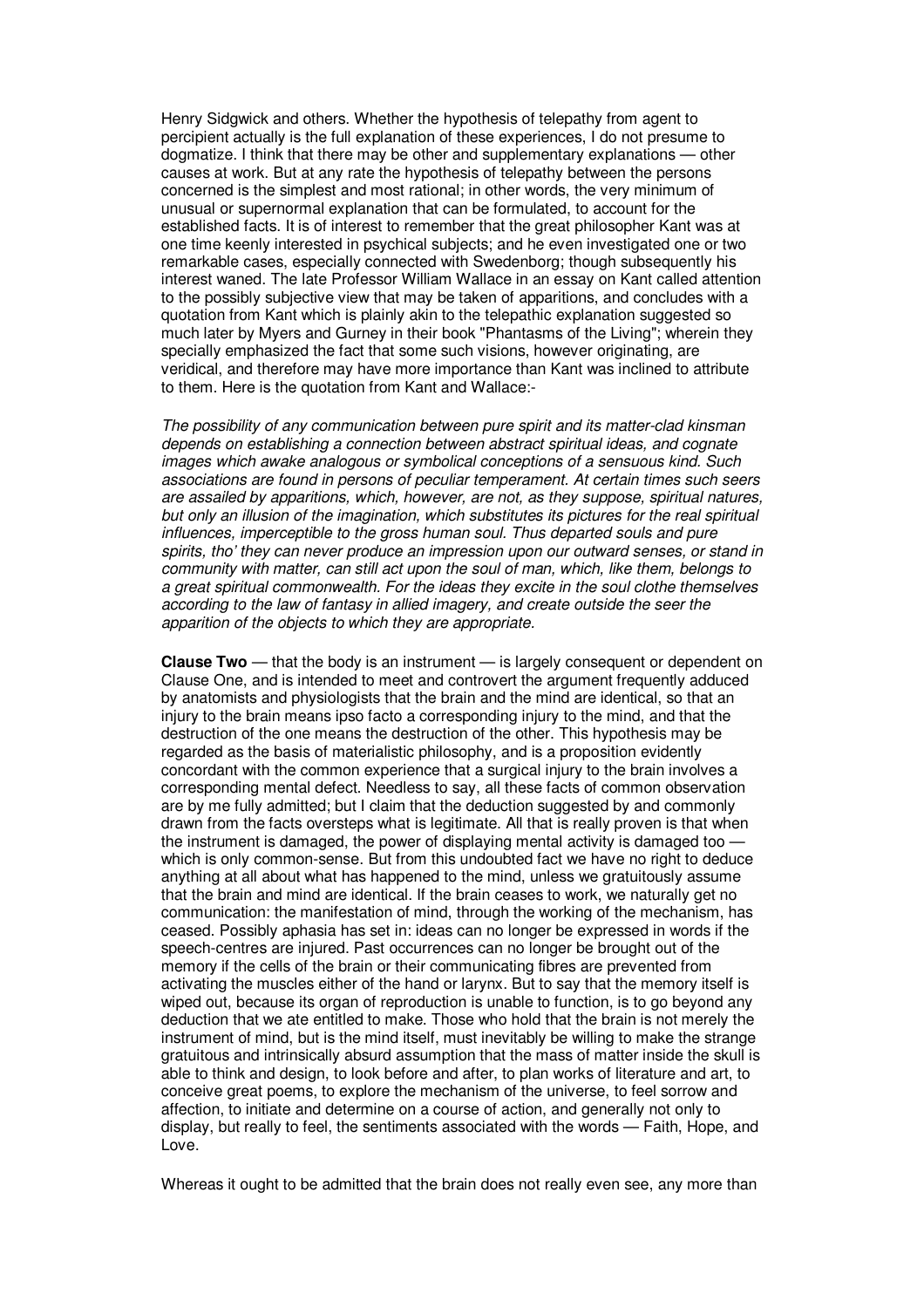the eye does. The eye and the brain together are an instrument through which seeing is rendered possible. The ear is conspicuously a physical instrument by means of which we hear. But surely it is really the mind that both sees and hears, and interprets the meaning of the seeing and hearing, and extracts from pictures, poems, and music, a mental impression and emotion — a psychic response altogether foreign to any of the attributes of matter. The sense of beauty, for instance, can be aroused by an assemblage of material particles, but no assemblage of material particles can admire its own beauty. Nor can a piece of matter, however animated, be reasonably supposed capable of initiating a course of action, of designing a work of art or a scientific theory, or indeed of any spontaneous action whatever. Particles of matter are completely subservient to the mechanical forces which act upon them: they neither initiate nor rebel, they are absolutely and completely docile. And this is true of the atoms of organic matter just as much as of the inorganic; for the whole tendency of science has been to break down the distinction on the material side between organic and inorganic, and to emphasize the fact that, however exceptionally organisms behave, the particles themselves are completely obedient to the laws of physics and chemistry, and can only display vital and mental phenomena by being subject to vital and mental control.

I find a simple statement of this issue in a work by the Polish philosopher Professor Wincenty Lutoslawski, called "The World of Souls." This book was apparently written in 1899, though not published in England till 1924, and is not so well known as it might be, in spite of a forcible commendation by William James. The passage runs thus:-

*To understand the relation of thought and brain it will be sufficient to admit that the brain is the organ through which we receive all impressions from without, and through which we produce all movements, specially the movements of speech. All evidence tends to exhibit merely these functions of the brain, and every assertion crediting the brain with thought is based on a fallacy similar to that which refers to the heart all emotions for the reason that emotions influence the action of the heart.... Thus thought is known to us, not as a physiological process, but as an act of consciousness, from our own mental experience, and we have no reason to identify it with any bodily activity observable.... Nothing else than what you are conscious of as yourself is your soul. It is a wrong analogy of language which leads us to say, "My soul," as we say "My body,"* "My brain," etc. In fact you are a soul, and you ought not to speak of having a soul as if *the soul were different from yourself.*

Clause Three, which implies that things which go out of our ken do not go out of existence, can be illustrated by many familiar phenomena. The indestructibility of matter is not an obvious fact: it had to be ascertained and proven by scientific inquiry. The common idea is that a thing burnt is destroyed, that milk spilt upon the ground is lost, that a cloud which evaporates in the heat of the sun has ceased to be. But everyone now knows that however dispersed a piece of matter can be, its particles are indestructible, that there is just as much aqueous vapour, however invisible, as there was when the cloud was a conspicuous object to our eyes. There is no need to argue or emphasize this further.

But it may be said that this admission militates against individual survival. Superficially yes, but really not in the least. The cloud had no individuality: it was merely an assemblage of particles, which happened so to affect the rays of light as to be perceived by our eyes: it has no more identity than any other assemblage. A crowd may be dispersed, or an army disbanded: historically they had a corporate existence, and were then scattered. The reality of its existence while it lasted was not in the grouping, but in the mental stimulus which called the unit together: each constituent of the crowd went about its own business : there is nothing essential or permanent about mere juxtaposition. An Army or Fleet is obedient to orders, conceived perhaps by statesmen in London or Washington and then communicated through the proper officers. Its members are like the particles of our own bodies which have been put together by some dominant agency, and are obedient to orders for a time, until they are disbanded. As a body they cease to be; but the controlling entity which ordered and arranged them has no part or lot in them: they were the instrument through which it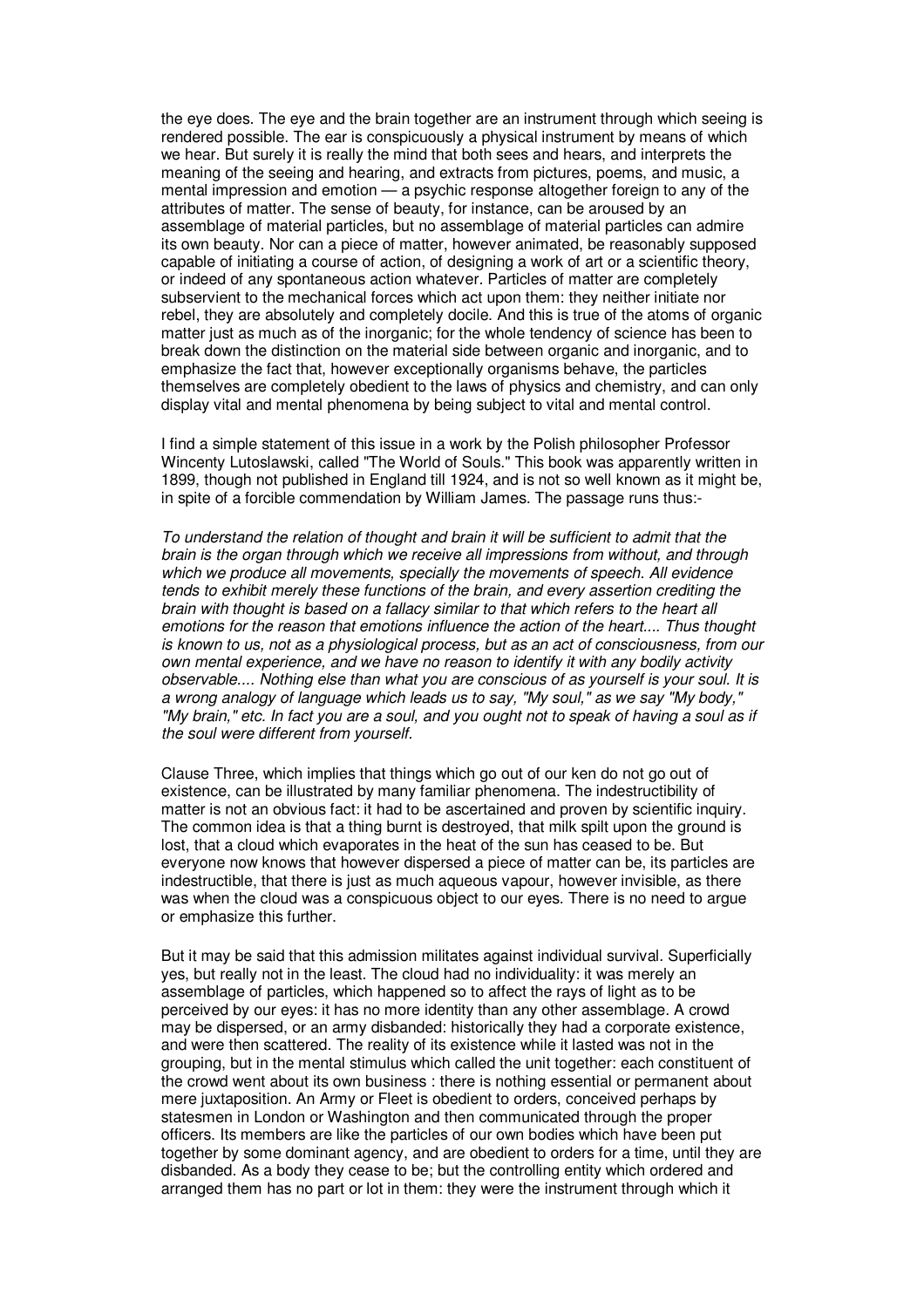acted and produced certain effects; the controlling power can continue to function long after its subservient mechanism has been discarded.

But without an instrument it cannot function. Not even the Deity produces results except by employing the proper means. The Psychical and the Physical seem continually blended. Briefly it must always be true that God acts through agents. What we call the laws of nature are our formulation and recognition of some of His agents. Theologians have surmised that angels and other lofty beings are among the agents and messengers; while that some things can only be done by mankind is a familiar truth. Man is an instrument of higher powers, just as man himself needs an instrument through which to exercise and display his faculties. And as the maker of instruments may rejoice when a master uses them to good purpose, so may the Highest rejoice in the beneficent use made of faculties and talents. As says George Eliot,

> *When any Master holds 'twixt hand and chin A violin of mine, he will be glad That Stradivari lived, made violins And made them of the best. For while God gave the skill, I gave them instruments to play upon, God using me to help Him … He could not make Antonio Stradivari's violins without Antonio.*

**Clause Four** — that an individual is a temporary incarnation of something permanent — concerns the more difficult problem of personal identity. What do we mean by an individual personality? Need we assume that that individual has always existed? If a thing is to continue, need it pre-exist? On the whole we may realize that this is not necessary, though there are some whose thought tends in that direction. A poem or drama may be immortal, but it originated at a definite time; special circumstances brought it into being.

To me, at present, it seems likely that the individuality is formed during the isolation in matter of what may be called, by analogy, raw psychic material. The psyche or unidentified soul gradually leaks into the body as the body is fitted to receive it, beginning with an infinitesimal portion in its early stages, and gradually growing in amount up to a certain measure, dependent on the individual's own exertions and opportunities. Occasionally the influx is such as to form what we call "a great man," though in the majority of cases it stops far short of that. After an interval for development, the now identified soul goes back whence it came, either gradually, in the natural course of things, or suddenly if a catastrophe happens, but in either case retaining the powers, aptitudes, tastes, memory, and experience attained during incarnate life. That increase of value it carries with it and contributes to the Whole, whatever the appropriate Whole which it rejoins may be — perhaps a larger or subliminal self, parts of which may possibly be liable to some modified form of reincarnation hereafter. On those questions I withhold judgment. But of this we may be sure, that the temporarily accreted material particles have done their part and are left behind; they were themselves always quite subordinate to the uses to which they were put. There is no personal identity about the substance of the body: its particles are collected from food of any kind, they are assimilated for a time, and are continually being discarded so as to give place to others. No sort of control is exercised by the particles; they are pushed hither and thither and are in a constant state of flux, but the whole organism preserves its identity. Somewhat as a river preserves its identity, and remains the Ganges or the Tiber, though the water particles are continually changing and merely pass through it. Analogies are by no means complete, they are merely suggestive. A poem, once recited, does not cease. An orchestral performance is a temporary incarnation of the ideas of a genius, and is liable to reincarnation. This proves nothing: it is a mere illustration.

**Clause Five** implies that terrestrial incarnation is of value; and we can partly see why.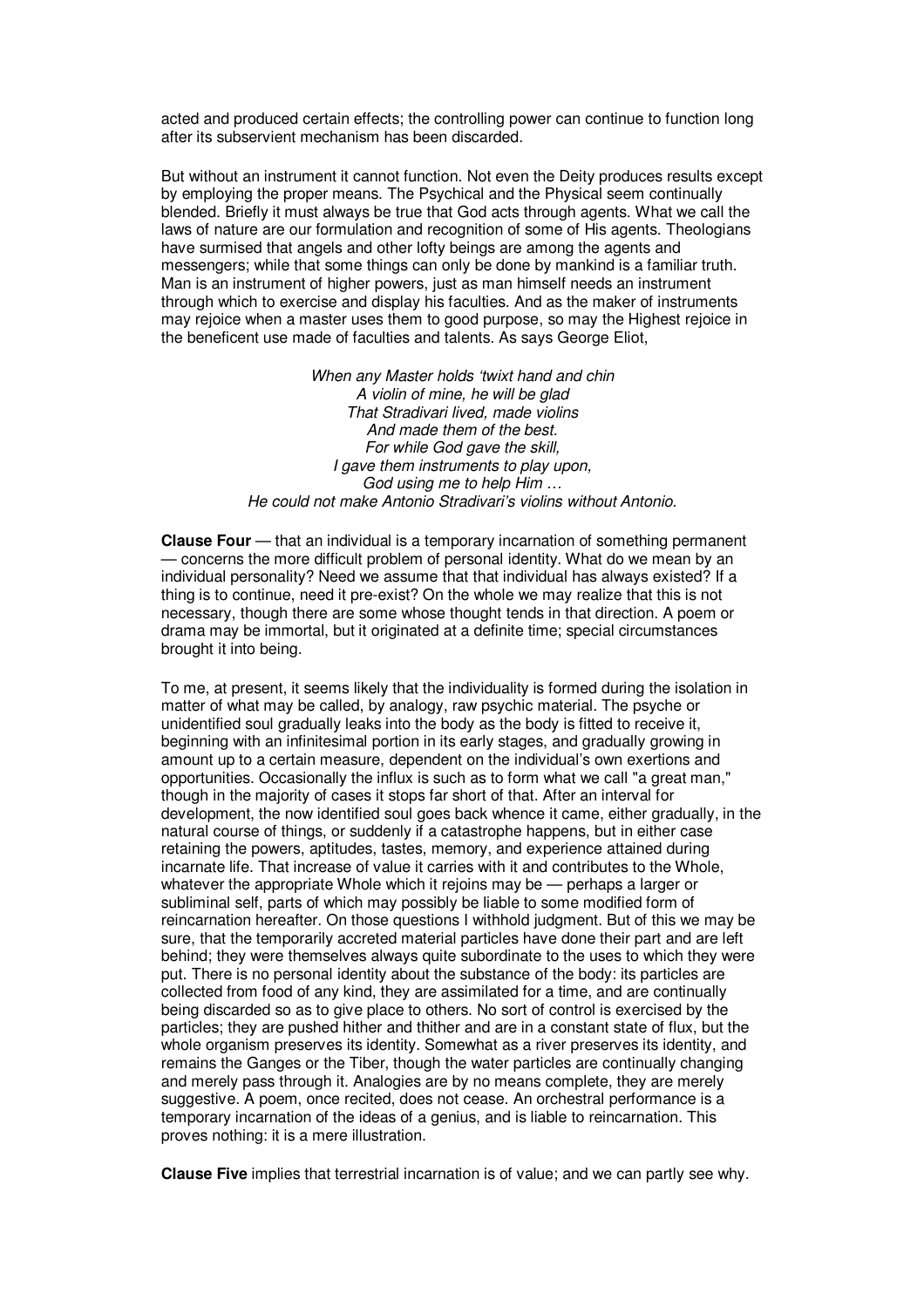The individual appears to us through his bodily manifestation, and common experience shows that an individual is thus to a great extent isolated from his fellows, and has in any case to live his own life and develop his own character as best he can; at the same time encountering others in like case and having an opportunity of making friends. The material body is a psychic screen, but a physical uniter: we encounter people — in the street, so to speak — whom we should never otherwise have met. Through our bodily mechanism we can learn about historical characters and even about those who only live in literature. The body is a fine instrument for education.

The brain-nerve-muscle mechanism, which constitutes a human being on the material side, is fairly complete in itself, and normally is only open to outside influence through its sense-organs. Thus it becomes conscious of an external world, and of other individuals in a similar condition to itself, from whom it can gain instruction by physical methods of communication, and with whom it can co-operate in learning something about the universe, of which it constitutes an individualized portion. It is quite exceptional for a person to have telepathic or direct connexion with other people, or to receive direct inspiration. Experience is limited for the most part to information received through physical channels, largely by means of a code of symbols called language, which we have to learn from others and gradually gain the power of interpreting. Learning of every kind is a matter of some difficulty, and requires an effort: yet without instruction and effort our information would be very limited. The special organs of sense are as it were the windows through which the soul looks on the universe, and by means of which it gradually gathers relevant information. Matter is in that way helpful, and yet it somehow seems an alien thing, which has to be energetically moulded and manipulated, so as to express as well as to receive ideas. A certain amount of effort is needed even for the sustenance and continuance of the material body. The difficulties thus met with are part of the soul's training; the value of the individual character depends on the success with which the special conditions are utilized, and the wisdom with which they are employed. The episode of earth life is therefore of great value in developing character, in enlarging knowledge, in cultivating new friendships, and generally adding to the richness of life.

**Clause Six** is to the effect that realities are permanent and are not dependent on the material vehicles that display and assist and make possible our apprehension of them. Incarnate isolated psychic units are provided with sense-organs whereby some communication with the rest of the universe is preserved. But we can bethink ourselves that our special senses are very limited in their scope; they originated low down in the animal kingdom, to enable the organism to gain its food, escape its enemies, and avoid other dangers which surround it. Only in the higher creatures are these channels of information used not merely for these mundane purposes but for scientific and philosophic study. Yet we know that by us facts are not merely noticed and remembered, after animal fashion; they are classified, generalized, and speculated upon; inferences are drawn, and knowledge is systematized, in a way which goes far beyond what could naturally be expected as derivable from the mere contacts and vibrations that are all that we really receive from the material universe.

I will deal with deductions from our senses in Chapter V. All that we need realize now is that of the Universe as a whole, in its wider content, our senses tell us little or nothing directly. They limit us to the perception of matter. We do not really perceive even vibrations : we perceive only the sounding or luminous or illuminated bodies whence they come. That is why "matter" looms so large in our thoughts, and why some people are tempted to imagine that nothing else exists. That is why we find it so difficult to believe that there is a universe of life and mind and thought and aspiration, apart from the material aggregates which are temporarily actuated by these things, and through which alone they make any direct appeal to our bodily senses.

When we go beyond direct sensation we have to exercise our imagination and make images, mental images, or what in scientific phraseology are sometimes called "models," though that term in this connexion has a purely technical significance. The physicist is always imagining analogies or working models, when he leaves the safe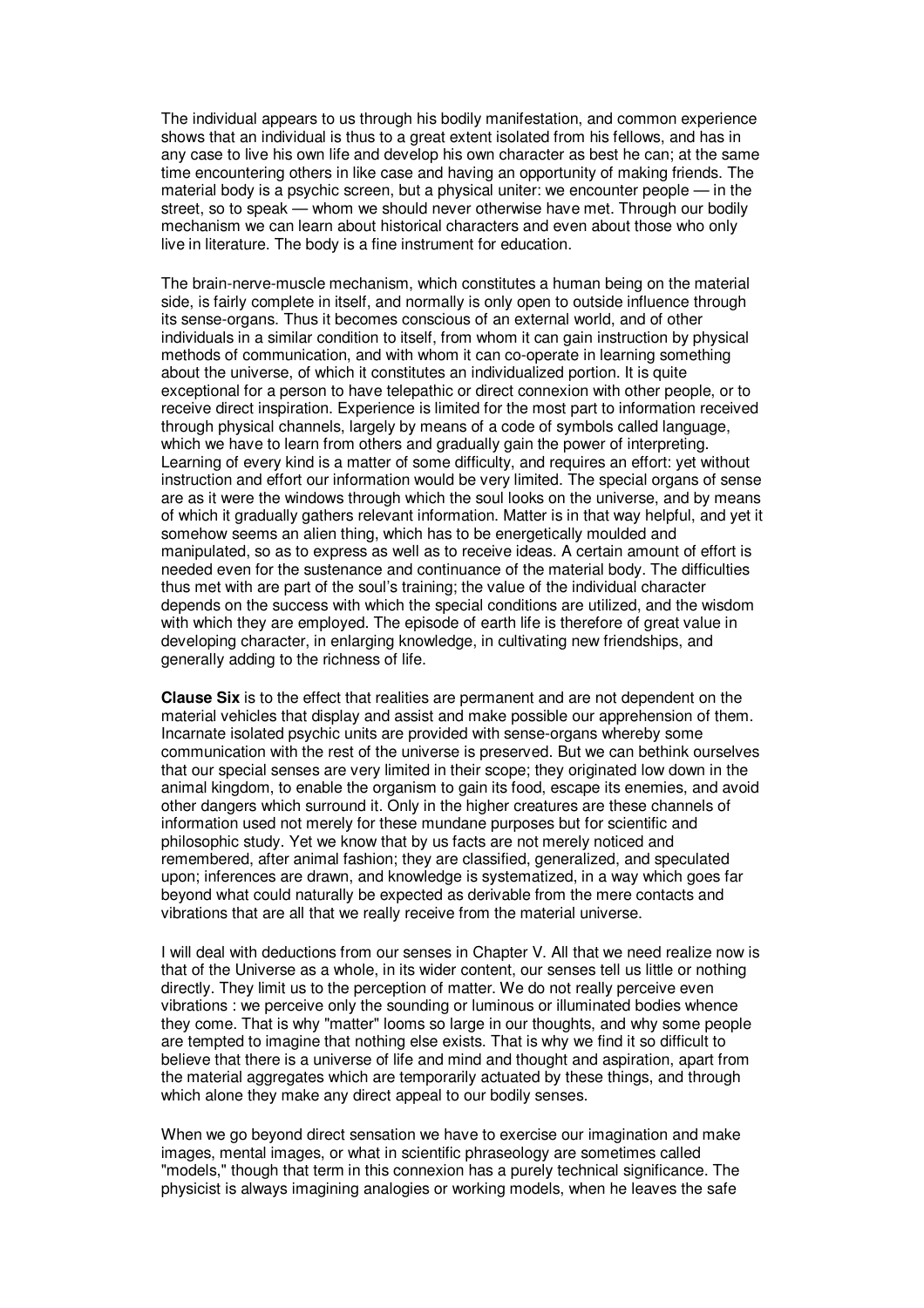ground of his equations. This is the way he conceives or makes mental pictures of the imperceptible, even perhaps of the fourth dimension. This is how he follows the intricacies of the structure of the atom, the behaviour of electrons, the nature of radiation, and indeed of everything connected with the impalpable ether of space. The physicist may fail to form clear satisfactory images, and throughout the nineteenth century he did to some extent fail. The key or clue to his problem was only begun to be put into his hands in the twentieth century. But even throughout the nineteenth century the chemist used this imaginative method in order to arrive at the composition of the molecules of nearly all the substances with which he has to do, entering into great and remarkable detail, some of which is now being confirmed by the progress of physics. To the imagination of the physicist the distribution of a few spots on a photographic plate, exposed to X-rays through a crystal, speaks volumes.

This again is the only way in which, on a higher and more mysterious level, human beings can hope to deal with the mysteries of religion and to construct a Theology. Sensory apprehension must be aided, and indeed can only be rendered possible, by images. The unseen must be illustrated and made accessible by the seen. Imagination must have a core or nucleus of sensory perception in order to be clear and distinct. If this process is pushed too far, there lurk dangers in it; and the dangers have caused one school of thought to fight shy of it, to deprecate the process. We must, however, beware of confusing the image with the idol. True imagery is not idolatry, it is Vision. To comprehend spiritual things imagery is essential: it is a kind of embodiment, it is a glorification of the material; it rises to its height in incarnation. And if matter becomes transfigured during an Incarnation in excelsis, we need not be surprised; for to permit or render possible incarnation is the highest function of matter, its apotheosis. That is its glory and main purpose. By accepting "form" it can manifest the eternal. "For Soule is forme and doth the bodie make." The body is constructed to enshrine and aid the soul, and then the soul can reflect; in times of serenity it can reflect even God. This I take to be the meaning of a poem just written by my son, where the body is depicted as a house or tabernacle, the home or shrine of the mind, which is presented as a chalice or cup, whose liquid contents when placid and serene can reflect reality, however distant and bright:

> *THE HOUSE AND THE CUP O body which art free and kind Be a clean house to hold the mind. And mind make fair thy rounded bowl A clean cup to receive the soul. O soul be still, reflect the far Clear image of the Evening Star. O.W.F.L.*

It is by the exercise of our faculty of imagination that we form theories and grasp the underlying reality in even the commonest thing. We ate constantly inferring the reality or substratum or entity that we only apprehend indirectly. From electricity and magnetism upwards. Magnetism for instance is only known to us from the odd movements or behaviour of certain substances; yet everyone admits the existence of a magnetic field in vacuo, and the theoretical development of the science is immense. Light, too, is quite independent of matter, once it has been brought into existence; and apart from matter its existence would not cease. Nothing jumps out of existence. Everything is only transformed. Realities are permanent.

But just as light is independent of matter except in so far as it is absorbed or generated by its atoms — just as light travels and exists for thousands of years in space devoid of matter, carrying with it every detail of impression that was made on it at its origin, and delivering up its secrets to a far distant spectroscope, generations afterwards — so in my view, it is with the intelligence which has had impressed upon it a detailed memory of earth life. It retains it thereafter in a form capable of being deciphered by, or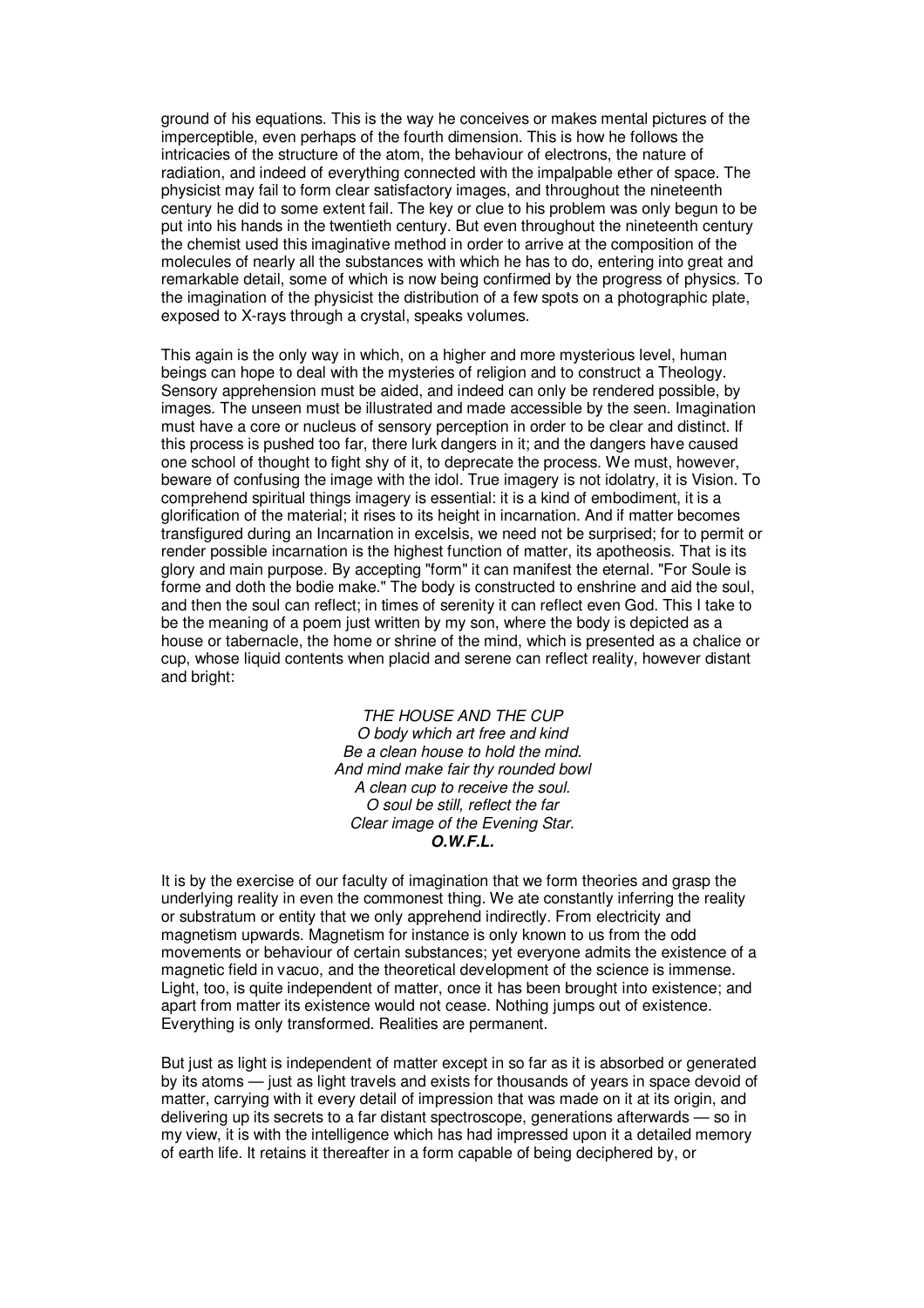communicated to, an appropriately receptive medium.

**Clause Seven** postulates evidence for individual survival. The vitally important question now arises — even granting some kind of impersonal permanence for mind in general — whether an individualized portion of mind can retain its individuality, long after the assemblage of particles which it once inhabited are dispersed, that is after the material organism is destroyed, although that organism may have been the physical condition of its individualization. We might be inclined wrongly to imagine that personality was dependent on the particular assemblage of particles which to us constitutes the individual, and that when that was dispersed or discarded the personality would either cease or else might return to the hypothetical general pabulum of cosmic being whence it came. It would be irrational to suppose that it need go out of existence entirely; but it is and has been natural to imagine that what we call death is the end of the person as we knew him. We cannot by mere argument, at least I cannot, hope to establish the continued existence of the personality which has grown up in association with matter, when the matter is left behind. The Socrates of Plato made the best attempt in that direction, but evidently was not convincing. So here we come to the crux of the position, and must fall back upon experience. We must be guided by the facts of observation, and must establish (if we can establish at all) the survival of what we may now call the individual soul, not by argument, but by actual fact. How can we hope to do this?

Well, certain curious statements ate made by eminent physiologists and by a few medical men, who, without any bias towards spiritualism, indeed with some revulsion from it, have testified to the formation or extrusion of protoplasmic material outside the body of an entranced person, and the apparent control of that material as if by a temporarily incarnate intelligence. That intelligence, having performed some action such as would ordinarily be accomplished by muscular contraction, — say the movement of objects, and perhaps leaving a mould or imprint on plastic material, abandons the temporarily occupied organized tissue, and presumably departs whence he came; while the borrowed material plasm returns to its source. This is not a phenomenon that I feel inclined to emphasize unduly: it is admittedly difficult of belief. But there are many facts about normal materialization and heredity which would be incredible were we not accustomed to them; and I am impressed by the evidence both for telekinesis and for this unusual kind of materialization. I perceive that when these strange occurrences are substantiated they will illustrate and reinforce my doctrine of the temporary association of ether-dwelling intelligence with matter, an association which lies at the toot of all and every incarnation. They may indeed, just possibly, suggest methods for inducing life and mind to enter into relation with matter other than those with which we are at present familiar.

But the very occurrence of these, so to speak, abnormal incarnations or materializations, or psycho-physical disturbances of matter, is disputed; and in any case their meaning is uncertain and their implications obscure. Not in that way nor by such aid are we likely to strengthen our conviction of personal survival: to many they seem off the track, the phenomena are called gruesome and are disliked; but science will never turn its back on them on that account. So I mention them here because they do bear witness to something tangible and physical, outside the scope of recognized scientific doctrine; and it may be that through this unlikely avenue of approach the stronghold of science may be assaulted, curiosity and interest may be aroused, the gates may thereby be opened, and a flood of supernormal knowledge may begin to enter in. I rather expect this to happen in due time.

Let us leave that part of the subject as comparatively irrelevant, and return to the question — What is the simplest and most direct way of establishing the persistence of the individual personality after bodily death? Surely the most direct plan, if it were feasible, would be to get into actual communication with deceased individuals, so as to find out whether they still exist, and whether they retain their memory and character unchanged.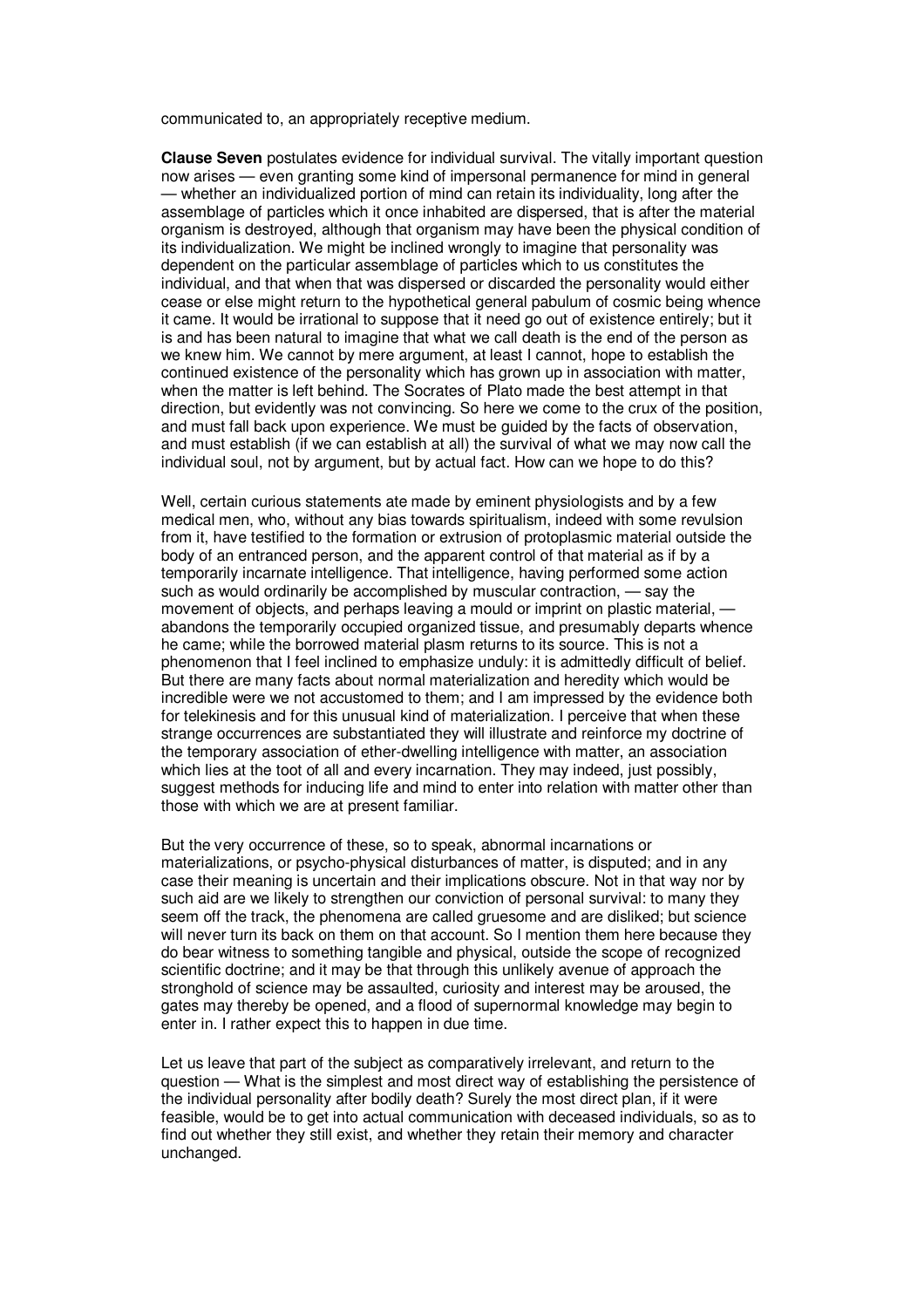But how are we to get into contact with such discarnate entities, even assuming that they exist, when they have no material bodies, no means of manifestation, no method of communicating with us through our senses? It might have been impossible. But gradually those who have gone into the subject, and opened their minds to the evidence, have found that it is not impossible, and that the fact of telepathy comes to our aid. We have already found that a few individuals were not completely screened from mental influences when their sense organs were shut off and no physical stimulus applied. Something could be received, independently of any transmitting or receiving instrument. If those influences still continue, such individuals might still be able to receive impressions, even from discarnate intelligences; because it was not always necessary to use bodily methods of communication even when they were still possessed. Hence it is possible that some, perhaps etheric or possibly purely psychic, method of communication will serve, even after the old material bodies have fallen to pieces.

Thus it seems possible that actual communication can be held with the discarnate. And this is what we find to be true. The receptive faculty is not widespread: it is possessed by a special person here and there, just as any other inexplicable mental faculty is possessed. Some there are in whom the mathematical faculty, or on a lower grade an arithmetical facility, is specially prominent; and these are known as calculating prodigies. Others there are with a marked musical faculty, to whom apprehension of the relation between tones comes naturally, so that they can appreciate and can produce a special sequence and co-existence of aerial vibrations, which when produced can be apprehended also in minor degree as melody and harmony by ordinary people. This power is not solely the result of education, for it occurs sometimes in quite young children. Again there are people in whom the artistic faculty is highly developed, so that an assemblage of pigments can excite in them and can be used to excite in others intense emotion; they can thus speak to the world in terms of colour and form — a language only partially apprehended by ordinary people. There are diversities of gifts; and these gifts are the outcome, not of material, but of spiritual development. So we need not be surprised at finding people with a special facility for psychic reception, apart from any special cultivation or education — a power which to them seems natural.

Accordingly we do find people with the receptive or telepathic faculty specially developed. These are popularly known as mediums, for through them and by their aid it is possible for us to attain the privilege of indirectly communicating with the discarnate. The power seems independent of nationality, circumstances, education, sex, and even intelligence. Some are men, some women, some children; some are educated scholars, some are ignorant people; while the majority are just ordinary homely citizens whom one would not pick out as anything exceptional — a selection from the kind of people who are naturally the most numerous. The way in which they exercise their gifts varies in different cases, and in none of them is the receptive power continuous. A certain placidity seems necessary, and then, whether in solitude or in the presence of an observer, their bodily organism is occasionally actuated by an intelligence not their own. In some cases it would even seem that the psychic operator acts directly on the organism, through its brain-nerve-muscle mechanism; but in other cases the transmission appears to be telepathic, ideas being received by the recipient's mind which are then reproduced through his or her physiological organism in the ordinary way — a way to which, however mysterious it may be when considered as an interaction between mind and matter, we have grown accustomed. I will enlarge upon this later in Chapter V. The result is that either their hand writes, or their mouth speaks, words and sentences — messages it may be to some relative still on earth — the meaning of which may not be apparent to the automatic writer or speaker, but which does more or less correctly represent the intention of the communicator, and is well adapted to convey a distinct meaning to the person to whom it is addressed, or for whom it is intended. Such messages are now frequently being received by bereaved people, who are thus enabled to get into touch with their loved ones, and to find that their memory and character and affection persist. Evidence of identity is given, and has to be given, through what may be called trivial reminiscences, the kind of reminiscences that would naturally be used for the purpose by a distant person seeking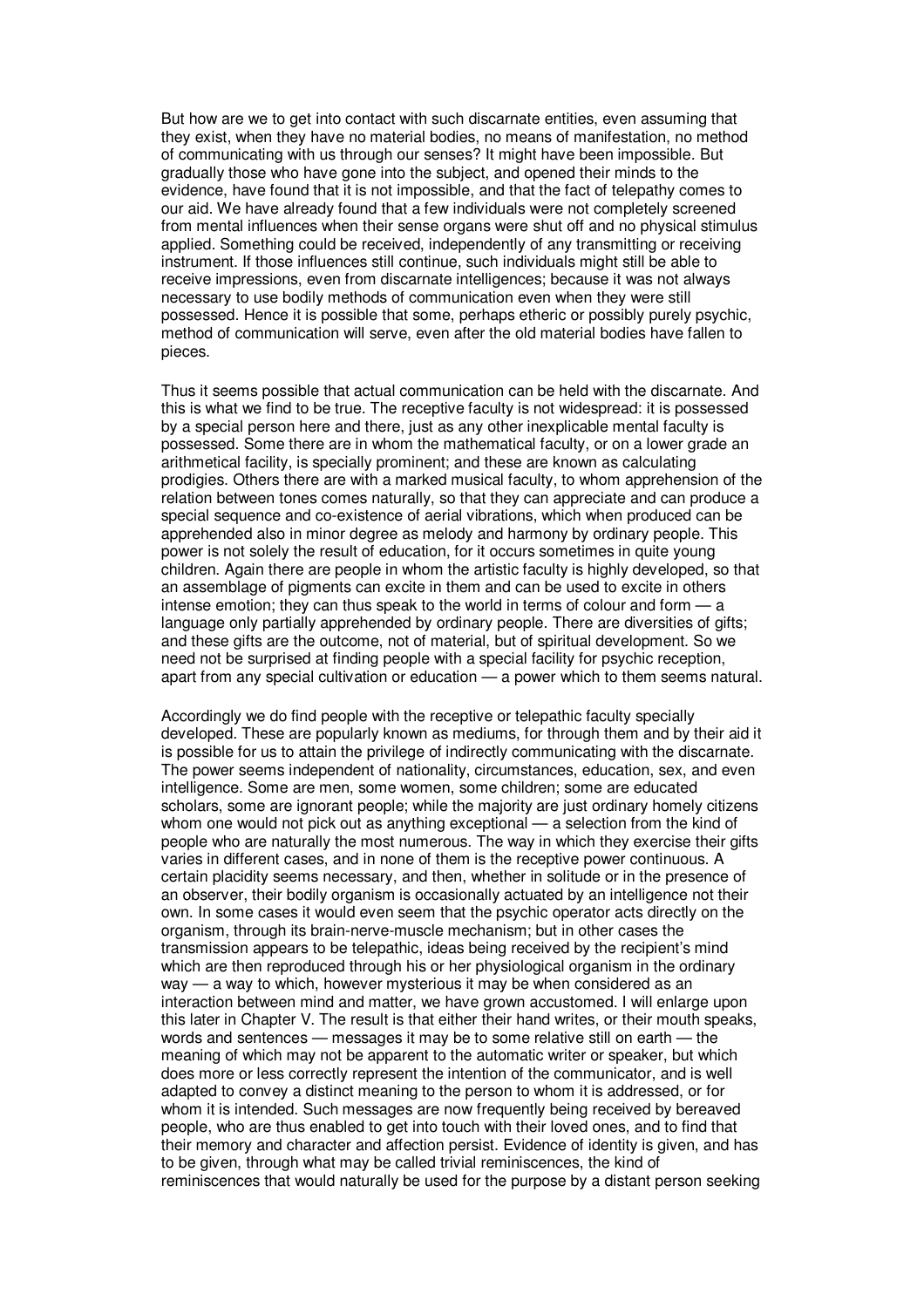to establish his identity, say through a telephone. The evidence of identity is often so strong that the bereaved person has his scepticism broken down, and is able to receive the comfort and hope intended. It may be thought that bereaved people are specially prone to believe, and are willing to catch at straws. That is occasionally so, but by no means always: sometimes the longing for assured conviction rightly makes them ultrasceptical.

Moreover, the proof does not depend solely on the testimony of bereaved people. Evidence for identity has been examined by scientific investigators, who are aware of all the difficulties associated with possible thought-reading from the living, the danger of personation, and the like. So gradually the proof of personal identity is being established in a careful and systematic manner; partly by the critical examination of those on this side, but mainly by the special and highly intelligent efforts of communicators from beyond. Some of these were specially interested in the subject while here, and they appear to have made a special effort to exclude the facile, or sometimes ingenious, hypotheses that have gradually accumulated and been put forward as an alternative possibility.

To me the evidence is now virtually complete, and I have no more doubt of the continued existence of surviving personalities than I have of any deduction from ordinary normal experience. The persons who take the trouble to communicate are much the same as they were; they are gradually progressing, no doubt, but not immediately getting out of touch with earth. Some of them are actuated by affection for those left behind, disturbed by their sorrow, sharing their joy, and anxious to give comfort and hope through the knowledge of continued affection, interest, and help, the certainty of recognition, and the clear expectation of ultimate reunion. Others there are who are actuated by a sense of duty, which impels them to enlighten the world concerning the reality of survival, to instruct us as far as they can about the manner of their existence, and to show that they sympathize and have some power of still helping in mundane affairs. It seems, moreover, that they are sometimes able to infer or see what is coming, and to send caution and advice, just as they might have done while here, and generally to impress us with the importance of our earth-life opportunities, the responsibility of our privileges, the permanence of character, and the sustained power of continued work and service hereafter.

Once their identity has been established, the are willing to talk to us, though doubtless wit difficulty and under half-understood conditions, about their enlarged view of existence and its wide possibilities. Their understanding of things is, needless to say, far from complete; they know a little more than we do, but not very much. There are things which still puzzle them, though to some of our problems they feel that they have a solution. They are not to be treated as oracles or infallible sources of information; they have their ignorance's and disabilities; but these gradually diminish as time goes on, and the general outcome of their teaching is of a high and lofty character.

Indeed it may be claimed that some of our own inspirations — the flashes of genius really come from them; they are more in touch with us than we know. And we too appear to be able to help them. by our thoughts and actions. There is no gulf or gap, other than a sensory gap, between us and them; we are still all one family. They have been emancipated from material difficulties, but otherwise are unchanged. They view our earth life with encouragement and hope; they constitute what has been called a cloud of witnesses. They look forward to a time of reunion and steady progress and to the attainment of still higher conditions. Better things are in store, and they without us are not made perfect.

#### **Difficulties and Objections**

Every now and then we hear an objection to the utilization of mediums for the purposes of communication. People ask why they cannot themselves communicate direct. Well, if they have the faculty and power, they can do so; but if they have not, they must use the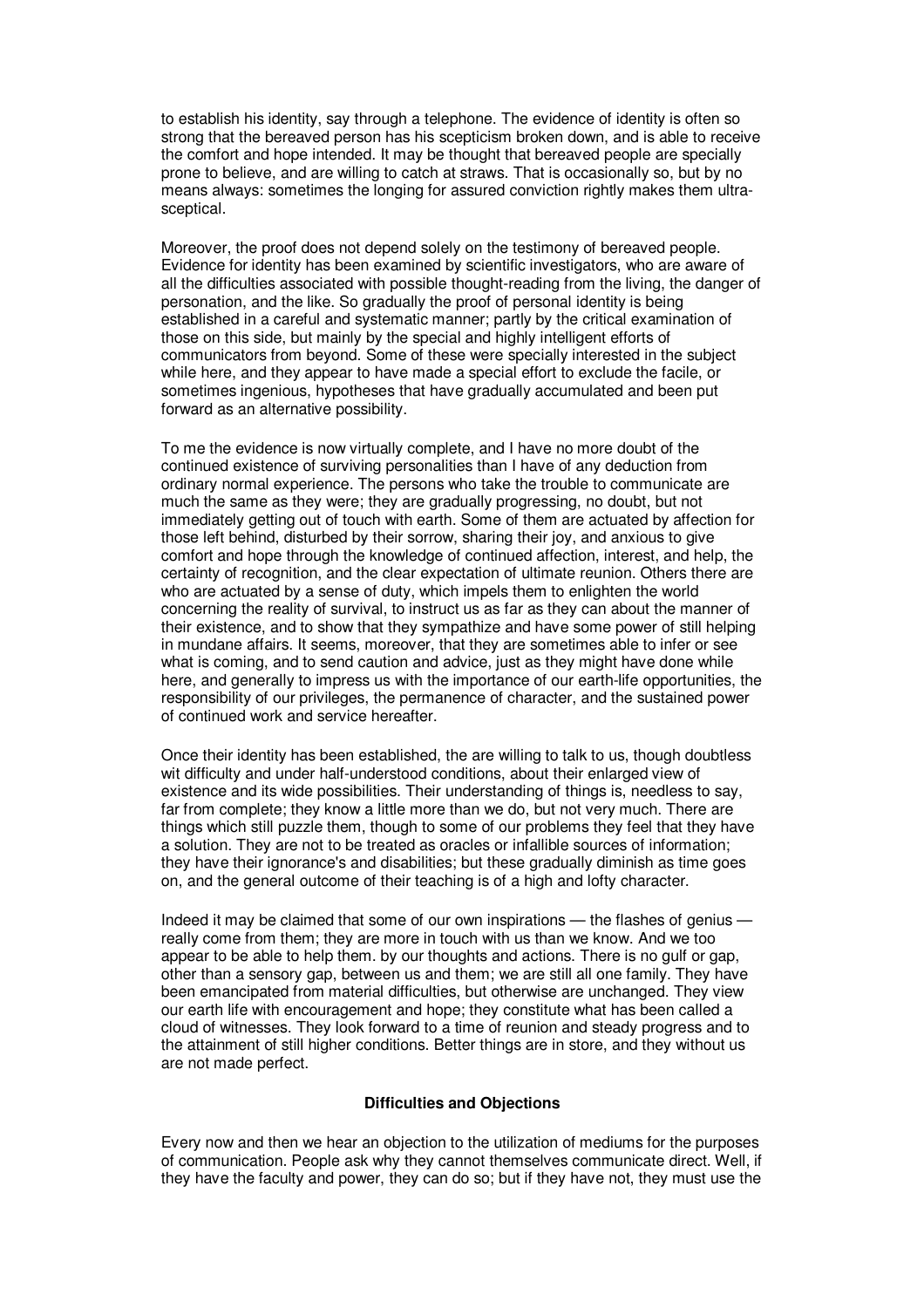appointed means. When people want to communicate with a distant person by telegram, they do not do it directly — they don't know how. They utilize the services of an uninterested operator, or pair of operators; that is to say, they use a medium. Indeed, so it is with all our methods of normal communication. We are always using a medium, though we do not recognize it. In speech we use the vibrations of the air; in vision we utilize the vibrations of the ether; even in touch we use the accustomed instrument of our own body. In communication with the discarnate we have to use the bodily mechanism of such people as have the faculty needed for such communication. This faculty is, perhaps mercifully, denied to most of us, in order that we may attend to our own business and do our respective duties. A medium is one who sacrifices part of his or her own life in order to give help to others. To them we ought to be grateful, and make their task easier. The idea of grudging them the modest remuneration which enables them to live while devoting themselves to the service of others, is utterly preposterous. At present their task is made difficult by general suspicion — even by antiquated legal enactments  $-$  and they suffer from the disgraceful activities of a few impostors who, not really possessing the power, simulate it for their own ends. That such scoundrels have existed is known: that they are numerous is improbable. But wherever they exist they are a danger, like any other heartless swindlers. A competent investigator would soon discover them, and their fraudulent career should be terminated.

Apart from villainy, however, the power of genuine communication is variable; some mediums are much stronger than others, and in none of them is the power uniform. Common-sense must be used, and allowances made, in this as in all other subjects. If the process of communication were easy, it would have been recognized long ago. There is no reason why the scientific demonstration or proof of human survival should be easy. Gradually modern science is beginning to attend, and in due time the whole thing will be put on a more satisfactory footing than at present. It is now going through the early stages, through which every nascent science has had to go. There was a time when radio-telegraphy was impossible; now it is commonplace. I do not say that the use of telepathy or mediumship will ever be commonplace, for we are dealing with powers far less understood than are the devices of radio telegraphy. A century ago we could not use electricity: it seemed, and perhaps still seems, mysterious. The existence of the universal and all-pervading ether has been denied, though we feel its quivers when we toast in front of a fire or bask in the sunshine, and though we send messages by it daily. Whether there is any physical medium for telepathic communication, whether the ether of space serves for this also, and whether our continued existence is associated with that substance instead of with matter, we do not yet know for certain. The departed seem to think it is so, and as fat as my knowledge goes they may be right. But in all scientific questions it is proper for us to investigate on our own behalf, and not accept without verification the testimony of others, however well they may seem to be informed. On all this, and many other obscure questions, we shall gain more knowledge, and be able to formulate a better theory, if we gradually advance along the lines of scientific method which have already proved so fruitful. To quote F. W. H. Myers again:-

*Science forms a language common to all mankind; she can explain herself when she is misunderstood, and right herself when she goes wrong; nor has humanity yet found … that the methods of Science, intelligently and honestly followed, have led us in the end astray.*

## **- C h a p t e r 3 -**

# **The Case for Psychical Research \_\_\_\_\_\_\_\_\_\_\_\_\_\_\_\_\_\_\_\_\_\_\_\_\_\_\_\_\_\_\_\_\_\_\_\_\_\_\_\_\_\_\_**

*"When the pioneer, battered and tested by oppugnant forces, shall at length have made*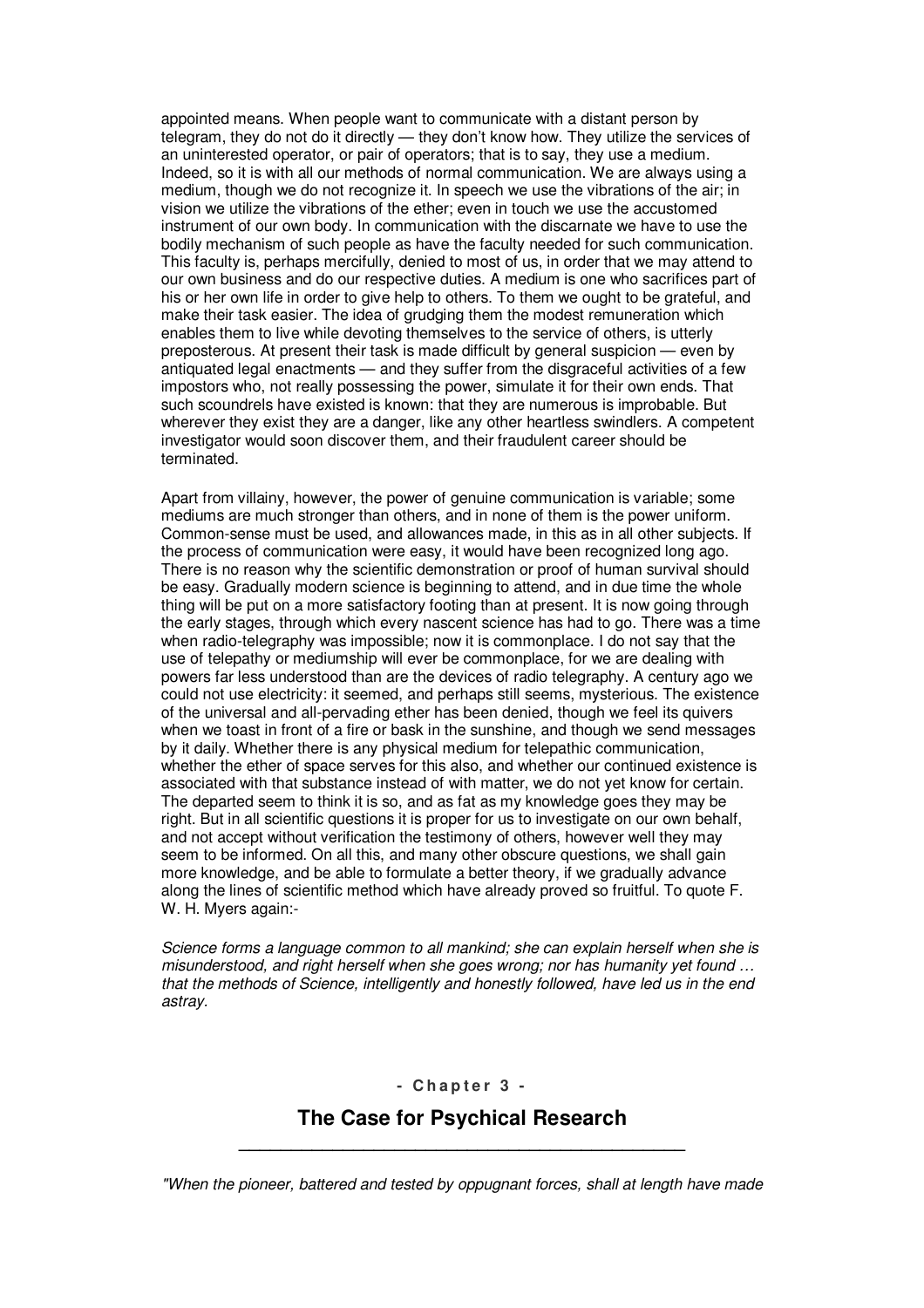### *good to the general mind his case, at the ripe moment Authority will yield and will open the door; and the once heretical merchandise will be quietly passed into the depots of orthodoxy."*

*Cited in the Hibbert Journal for January, 1928, by the Rev. Hubert Handley in a note dealing with von Hugel's utterances on ecclesiastical, not psychical problems.*

*"If our inquiry lead us first through a jungle of fraud and folly, need that alarm us? As well might Columbus have yielded to the sailors' panic, when he was entangled in the Sargasso Sea. If our first clear facts about the Unseen World seem small and trivial, should that deter us from the quest? As well might Columbus have sailed home again, with America in the offing, on the ground that it was not worth while to discover a continent which manifested itself only by dead logs."*

*F. W. H. Myers, "Human Personality," II, 306.*

**THE** history of science is no doubt a record of brilliant achievement, but it is also a record of opposition and conservative obstruction. Well-established theories hold the field, and new departures are apt to be resented. The advocates of truth have always had to run the gauntlet. of hostile criticism, and some of them have been lucky if they have escaped persecution. Anatomists had to carry on their work in secret. The circulation of the blood was received with opprobrium. Galileo's telescopic discoveries were objected to, and some professors declined to look through the instrument, having a fixed idea that the appearances were deceptive. Thus not only theories, but actual facts, were turned down or disregarded. Roger Bacon was accused of magic and superstition; and nearly every discovery has been received with some opprobrium. Even in our own day it may be remembered that Joule's first demonstrations of the conservation of energy were shelved, and the first elaborate Paper on the kinetic theory of gases was turned down and rejected, by the Royal Society. It cannot be said that even the discovery of the chemically inert gas "argon "was received by chemists with enthusiasm.

Hence there is nothing surprising in the fact that the investigations of Sir William Crookes into psychic phenomena were looked at askance, disbelieved, and left wholly outside the domain of science. To this day they are not admitted; and there is certainly some excuse for scepticism, inasmuch as they were of a character which seemed frankly incredible. He went on, however, to devise some few simple experiments of a mechanical kind, exhibiting either an apparent alteration in the weight of bodies or else the exertion of a mysterious force, which he did hope at one time that the officials of the Royal Society could be induced to examine. Again, however, without gaining their consent to be present at what seemed like an impossibility.

It is perhaps instructive, though nowadays rather difficult, to realize that the experimental method itself, the method of direct unfettered examination of phenomena, is not many centuries old. It had to be advocated by Francis Bacon, Lord Verulam; and when put into practice by Galileo it seems to have struck people as almost an impious novelty. The results obtained were often out of accord with ancient teaching, which had the authority of centuries or even millenia behind it. Some of the opposition no doubt came not only from Aristotelian philosophers but also from ecclesiastics and other literary scholars, who took their stand upon ancient sacred writings, with which the facts of Astronomy and Geology were, or seemed to be, inconsistent. Indeed, clerical opposition to Geology comes almost within living memory.

Nevertheless the pertinacity of scientific men has now in most subjects won the battle for free exploration of nature, no matter what old views were upset, or what the expected consequences might be. The method of experiment, in chemical, physical, and biological sciences, has at length secured general favour, with only a few dissentients; so that now rational opposition is mainly concerned with theoretical views, which may quite legitimately be questioned: while facts are for the most part accepted. or at any rate carefully examined and looked into, by practically the whole body of science. In that way genuine facts are sorted out from the spurious variety, and working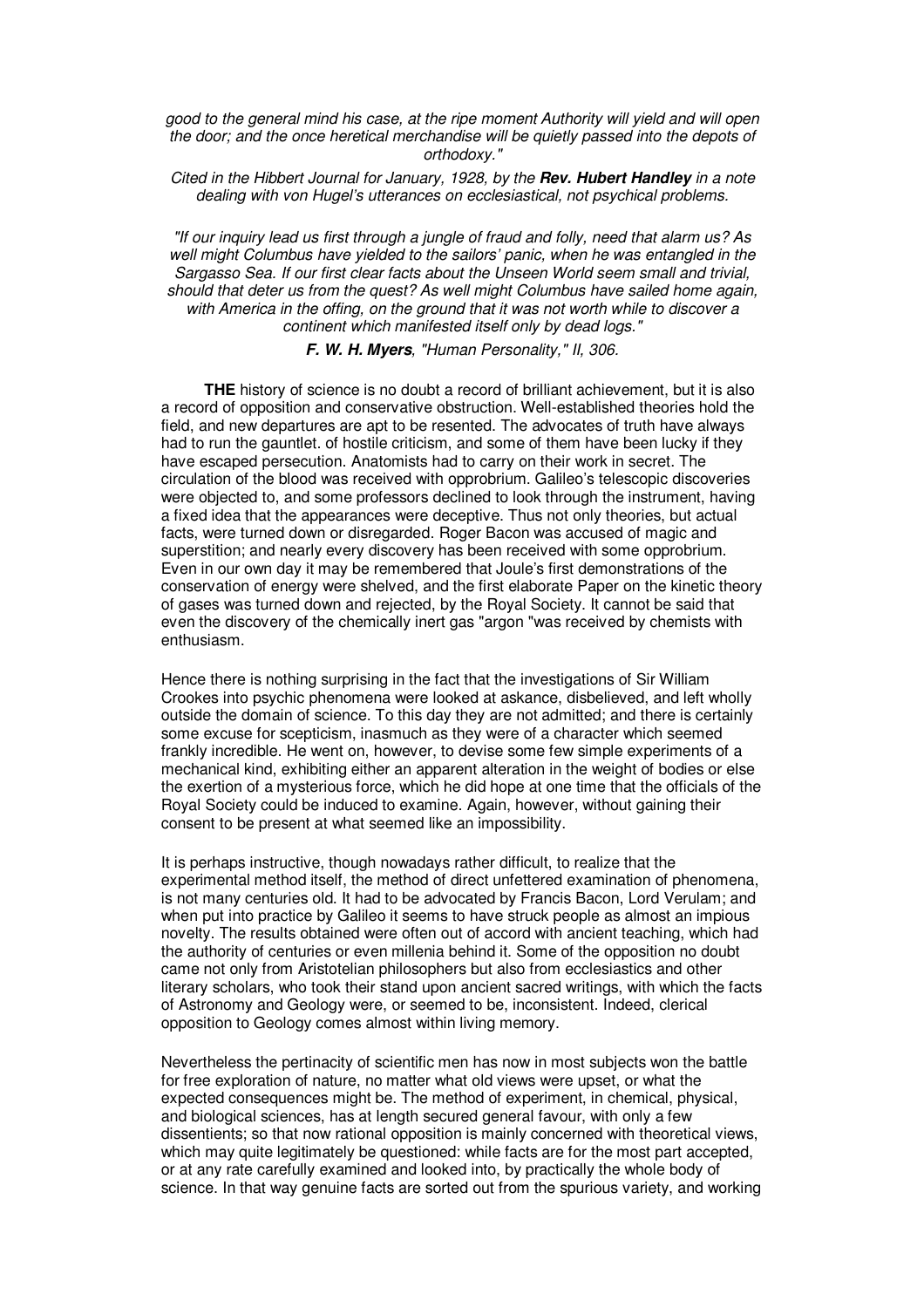hypotheses are tolerated as a reasonable effort to understand them. It may be said now that nothing in the old-established doctrines of Mechanics, Physics, and Chemistry, is regarded as too sacred or too absolutely certain for re-consideration, improvement and reform. It might even be claimed that the willingness to admit revolutionary theories, such as the quantum and relativity, has run to excess; for hypotheses are freely made on slender evidence, and admitted as stepping-stones to higher and fuller knowledge in the future, even though for a time they run counter to our prepossessions and predilections, based on what we have considered a fairly adequate and comprehensive view of the general structure of the universe.

But although this is true in most of the established sciences, it is noteworthy that what for brevity may be called Psychic Science has not yet secured its charter of freedom; the experimental method in that science is under a cloud of suspicion and dislike. Facts are asserted by competent investigators which no orthodox Society thinks it worth while to attend to: they seem to be discordant with the general structure of the universe as now ascertained, and they are accordingly outside the pale. The time, however, will surely come when this opposition will be broken down by the force and continued reiteration of the facts themselves; even apart from the advocacy of those who have sacrificed themselves so far as cautiously to attempt their examination.

The experimental method, applied to what Professor Richet calls Metapsychics, that is the unusual or abnormal branch of Psychology, is on trial, and is only making its way slowly against difficulties caused by general disapprobation, and a tendency to persecute the human instruments through whom alone knowledge on the subject can be obtained and by whose aid experiments are conducted.

Well, for a time this condition of things must be endured. For admittedly the facts are surprising. They have to be studied under unusual conditions; they have often been enveloped in an atmosphere of folklore and superstition; and some of them have laid themselves open to charges of priestcraft and fraud. Moreover, in so far as they seem, some of them, to have a bearing on the hopes and aspirations of mankind, in so far as they are mixed up with human affection and bereavements, in so far as they contribute to consolation and have a bearing on religious faith, we instinctively and rightly feel that they must be examined and criticized with extra care: and it requires an effort to treat them in the cold-blooded critical spirit appropriate to scientific enquiry.

In one form or another the phenomena have been asserted throughout human history. Ancient religious literature is full of them. Relics of them can be traced in the practices of uncivilized races. They seem, somehow, alien to our present state of civilization, and only with difficulty can they be accepted by trained modern scientific observers. But all this only exhibits their immense importance if once their actual truth can be established; for according to the assertions of investigators they are of a very extensive variety. The facts involved are not mental alone, but are physical and physiological also; and if in the long run they prove true, it must mean the opening of far more than a new chapter, a new volume, in human knowledge.

Let us briefly run over some of the points in which they seem discordant with the general trend of mechanical and material explanation, which since the days of Newton has been so fruitful and successful.

First of all we must insist that in no way do they deny or replace a mechanistic explanation so far as it goes: they supplement it, as do all vital phenomena. For they clearly call upon us to go further, and admit that physiological mechanism is by no means the last word. Unless something mote is taken into account, the mechanistic explanation is incomplete. They involve an admission of life and mind as realities, apart from matter, as something outside material processes, which nevertheless interacts with them, guiding and determining them in full accordance with the laws of energy, but yet producing results which otherwise through inorganic nature would never have occurred. The brain becomes the organ or instrument of mind, not mind itself. The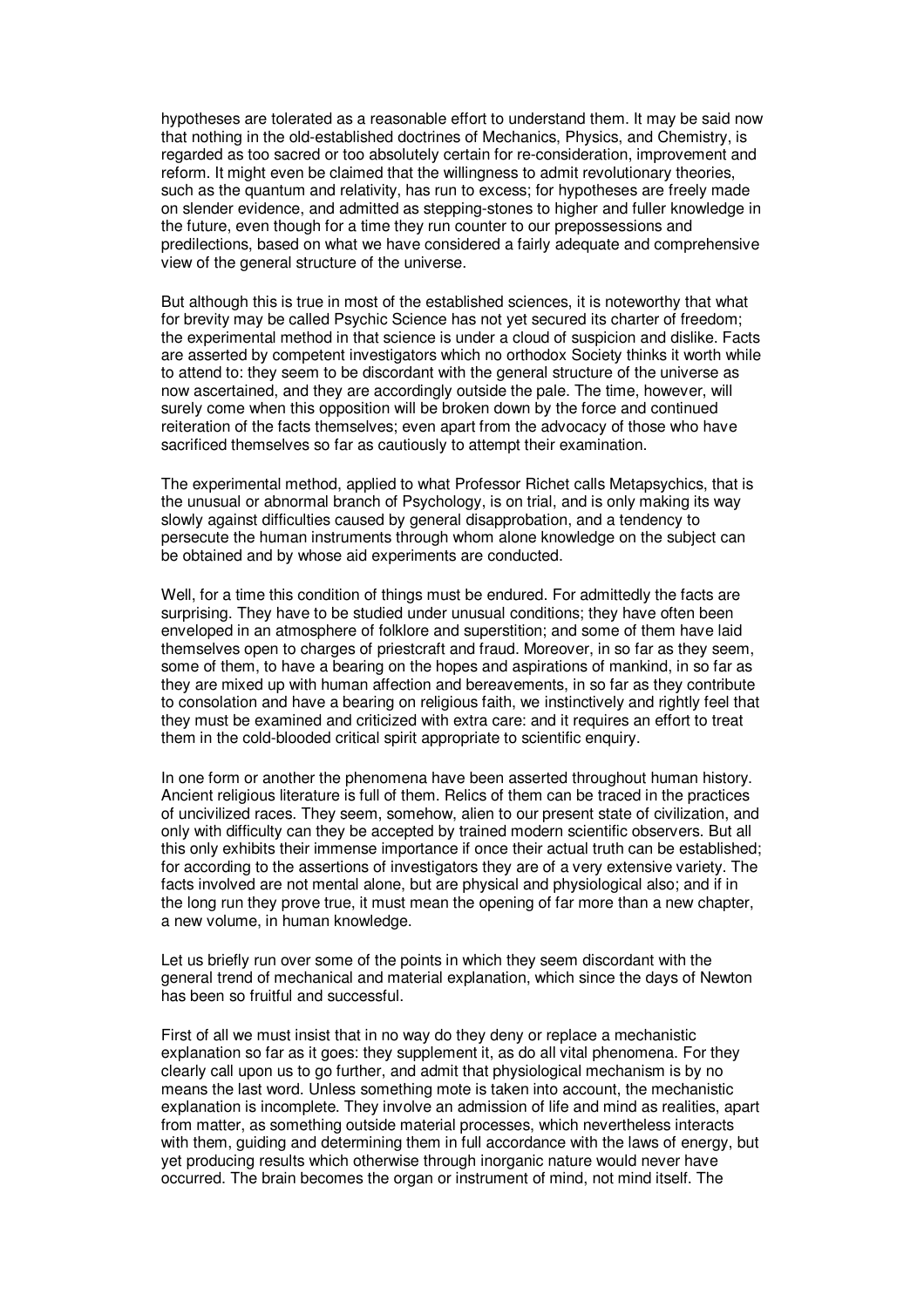organism, whether it be a protoplasmic cell or a conglomeration of such cells, is activated by a non-understood entity called life, which utilizes matter and energy for its own purposes. The mechanical operations can be followed in every department of metabolism; the stages in the gradual growth of an organism and of its several parts can be followed in detail, but the spontaneous behaviour of an organism cannot be explained in terms of molecular activity alone.

Moreover, these higher entities which we speak of. as life and mind are being found to have powers of an unsuspected and hitherto unexplored kind; going beyond the usual and well-known processes hitherto studied in the various branches of Biology and Psychology. And there are certain facts which seem to show that the activity of mind is not limited to the working of its bodily instrument or organ, but that it can conduct operations apart from any material instrument; though admittedly a material instrument is necessary for displaying the result of those operations. Probably this is because we are hampered in our perceptions by the limited nature of our sense-organs, — those organs which we share with the animals, — which tell us directly only of matter, and which were evolved for purposes far other than scientific and philosophical inquiry. It is true that we supplement our physiological organs by instruments; but these also are of a material and mechanical nature, at least if we admit electricity as part of the material universe. Strictly speaking, however, electricity and magnetism and light, cohesion and gravitation, though displayed by the behaviour of matter, are in the broad sense physical rather than material. And it seems to me that when we take the ether into account, to the full extent which hereafter we shall find justifiable, we may hope to find the clue to the indirect interaction with matter of those more directly apprehended entities, life and mind, which in all probability have a more genuine and permanent connexion with the ether than with the particles of matter embedded in it. That is at present a working hypothesis, which must not be unduly pressed. But those who are impressed with the necessity for a physical concomitant of every activity, mental or other, need not give up all their belief prematurely, but may continue to hope that some hitherto unsuspected and therefore recondite explanation of life and mind may ultimately be found, through a better understanding of the structure, properties, and functions of the ether of space.

Leaving aside all this as speculation, what are the experimental facts which have been asserted and held to be substantiated by those who have probed into them sufficiently to form an opinion?

First of all stands the phenomenon of telepathy; that is to say, the communication from one mind to another of information or ideas, or even sensations, apart from any recognized bodily channels of communication. The faculty of telepathic reception is not widespread; at any rate among civilized people, who have achieved so many other methods. It may be that speech and writing have rendered telepathy unnecessary; so that the faculty is partially atrophied. Or it may be that it is the germ of a nascent faculty which will only attain full development when the bodily organism. is discarded. For the bodily organism certainly seems to isolate us as individuals, and to screen us from the reception of thoughts except through the familiar channels of hearing and sight and touch.

But experiment has shown that with certain individuals it is possible to transmit from one to another by unknown and unrecognized means. The thing transmitted may be the notion of an object, or it may be a localized pain, or it may be an impression of illness or death. The latter transmission, however — that of illness or calamity — does not come within the experimental range: it comes rather as a spontaneous impression, apparently independent of distance, and is sometimes so vivid as to call up an image, or what may be called an hallucination or vision, or sometimes an audition, of the ill or distressed person at a distance. Many people there are who have thus received as it were a "call" from someone far off who is longing for their presence. And the possibility of these sometimes pathetic instances has been justified by the experimental variety of thoughttransmission, when no emotion is involved, and when the idea transferred is of the most commonplace character, determined merely by the investigator in charge of the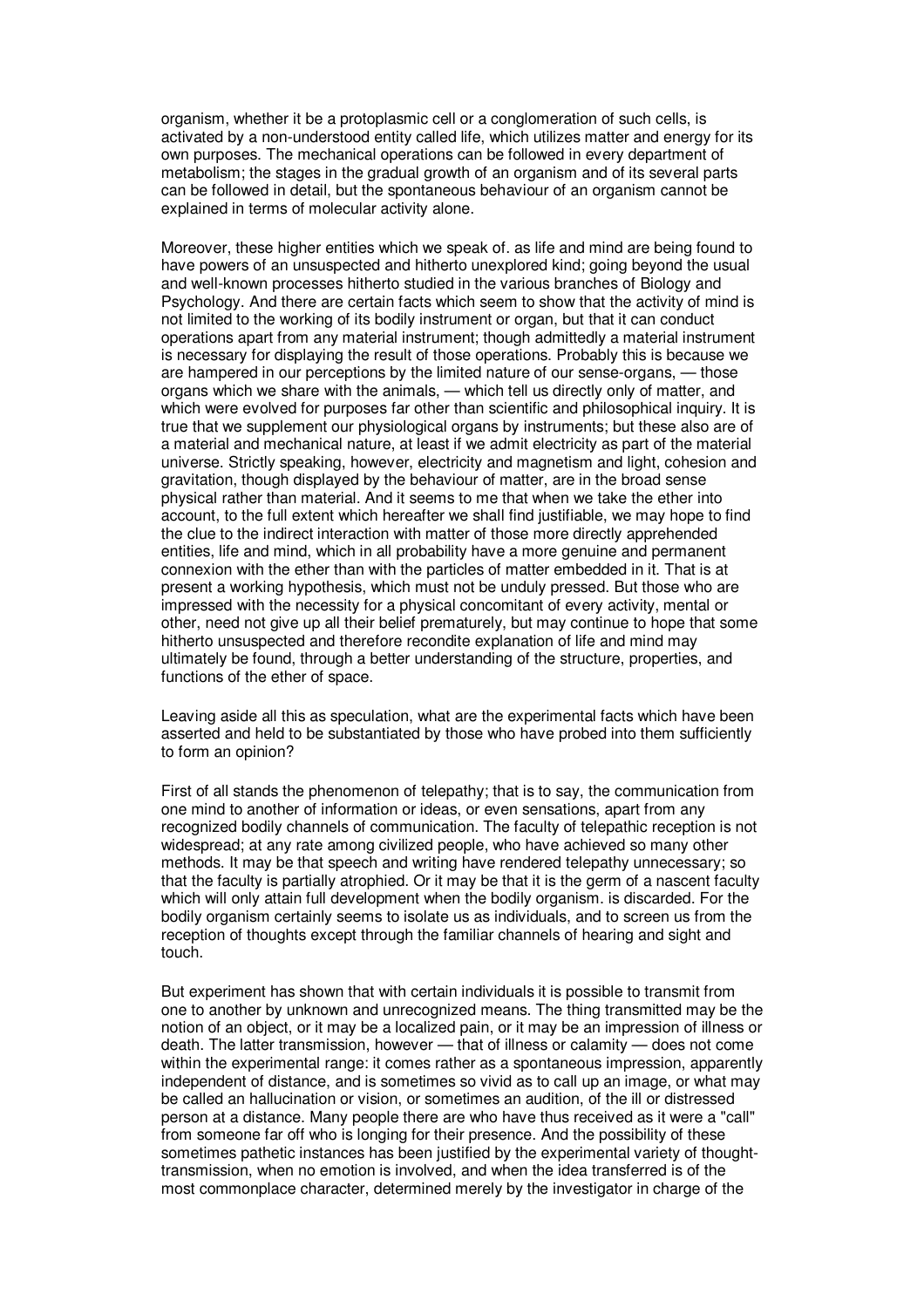#### experiment.

The general outline of telepathic experiments of this character must by this time be fairly well known; and it is quite likely that if more experiments were carefully tried, many people would be found to have some trace of the receiving faculty. But undoubtedly these phenomena have their own laws; we have to find out the conditions for success, and every experimenter knows that he must not be disappointed by failure.

Suppose that telepathy is definitely established, what is its importance? Its main importance seems to consist in a demonstration that mental activity is not limited to the bodily organs and instruments through which it is normally conveyed: in other words that mind is independent of body, and that we are not bound to assume the destruction or cessation of mind when its bodily instrument is destroyed. It would be in fact a step, though only a first step, towards a demonstration of survival.

But a further step has already been taken by investigators. They assert, and indeed I myself assert, that it is possible to get into telepathic communication with those who have survived the death of the body. Their mind, their character, their personality, persists; and though they cannot directly make any impression on our material senses, yet urged by continued affection, or by some other sufficient motive, they can occasionally make use of a physiological instrument — the brain-nerve-muscle mechanism of a living person endowed with the receptive or telepathic faculty—so as to convey messages to those left behind. And in so doing they often take steps to prove their identity and establish their continued existence.It is not easy to say all this, for it is not a thing to be said lightly. I only say it on the strength of a great body of evidence, now known to me and to many others. Either it is true or false. If it is true, it is difficult to overrate its tremendous importance. In so far as the hopes and future of humanity, or rather of human individuals, are concerned, the evidence must be long and carefully scrutinized.

Well, this is the kind of experiment which hitherto has been completely ignored by orthodox science. Experiment in such matters is resented both by the scientific and the religious world. The instruments or so-called "mediums" through whom we make these experiments are in danger of prosecution by the law. The charter of freedom has not yet been completely won by science. There are still unpopular branches of enquiry; there still seem to be subjects into which we are forbidden to look. The old gauntlet of ridicule and opposition has still to be run. But times are gradually changing: the atmosphere is clearing; already it is far clearer than it was in my youth, when I too should have turned all this down as hopeless superstition. I expect that before long some of the younger members of the scientific fraternity, not only physicists but biologists also, will open their minds to unsuspected possibilities, and in process of time will construct a splendid edifice on the gropings and hesitations and incredible assertions of the past.

But these mental phenomena that seem to group themselves about the discovery of telepathy, and to establish the fact of survival, are by no means the only phenomena which investigators have asserted or found to occur. They are in some respects the most interesting, though the least tangible and material portion of the subject. It is sometimes claimed that there is not only telepathy, mind acting on mind, but telergy, mind acting on body and brain. That mind acts on body is familiar enough, but it acts usually on its own body. In the unusual cases an alien mind appears to be acting and temporarily working physiological mechanism whose owner has relaxed control. It is probably through ordinary mental transmission that hypnotic phenomena are produced. But subconscious mind can act on body in a peculiar way, according to medical testimony, producing blisters and other marks in the organism, and interfering with normal processes in unexplained fashion. The assertion is made that this also can be done from a distance, and that even the cells of a brain may, by special effort, be stimulated by a discarnate mind not usually associated with that particular brain; and that thus automatic writing or speech can be produced concerning things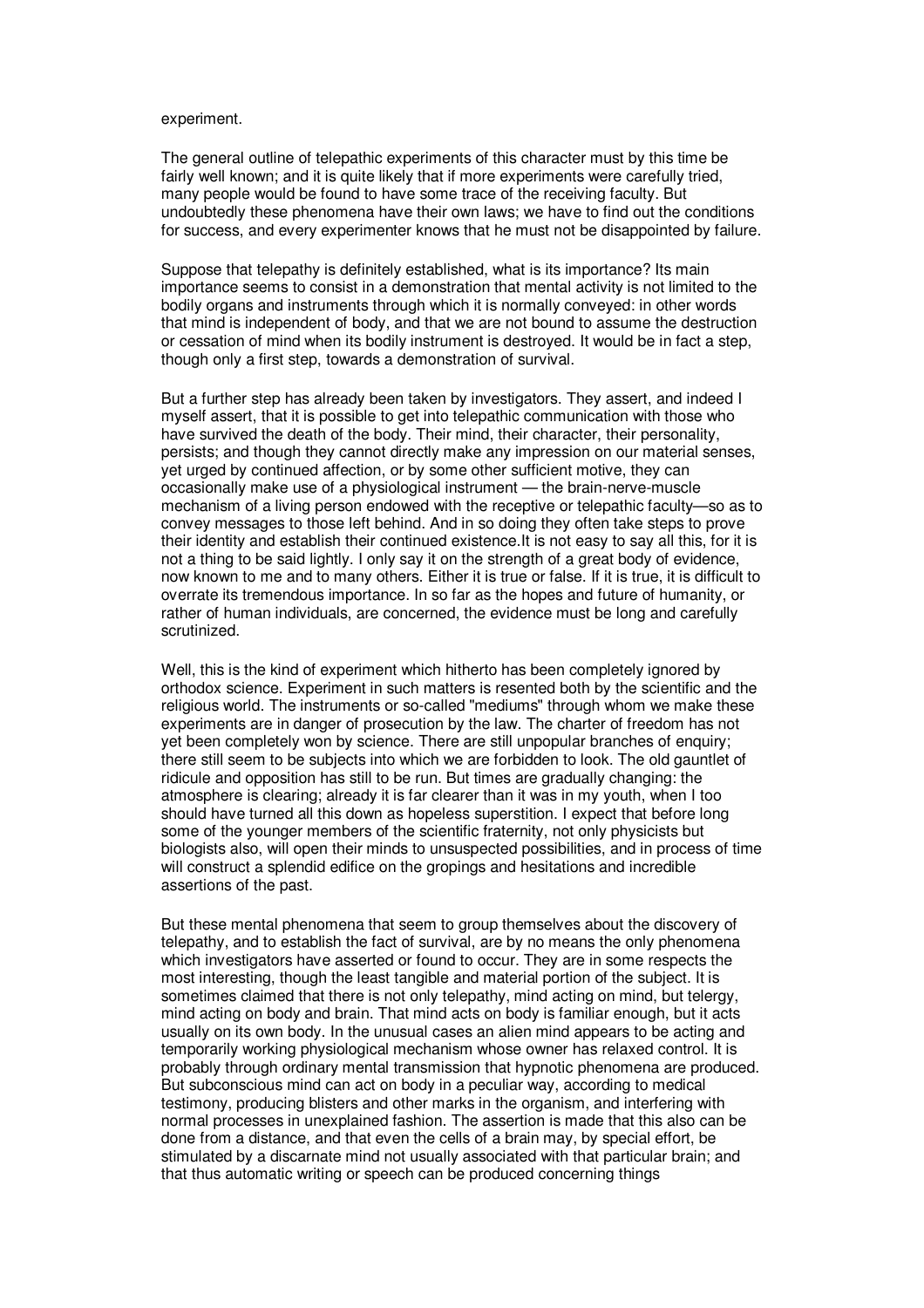unapprehended by the normal personality.

Furthermore it is claimed that under certain conditions, and in the presence of a suitable organism, even inorganic things can be moved — weights raised, things carried about, and other actions performed, which though easily done by the muscles, can apparently be done exceptionally in some other way. These strange phenomena have been chiefly explored by investigators on the Continent, whose medical training enables them to take the precautions necessary to secure the genuine occurrence of facts of this nature. The working hypothesis is that the objects are moved by a sort of emanation from the body of the medium, which is called "ectoplasm," or extruded protoplasm, a temporarily extraneous portion of the organism, which, having achieved its object, returns to its place. Some of these phenomena may seem repulsive; but they demand enquiry from those competent to investigate them. They belong to the biological and perhaps pathological region, wherein I usually hold my peace. It is claimed that by means of this strange material actual materializations may occur, so as to display and bring into the region of matter forms which had previously only existed in the ether. It is claimed that just as we are incarnations or materializations, associated with matter for a period of something less than a century, so these are temporary formations or materializations, which show themselves for a short time and then disappear; meanwhile, being able to be seen, handled, and photographed.

Is it surprising that science turns a blind eye and a deaf ear to these weird phenomena, so troublesome and sometimes painful to produce, so difficult to investigate? It is not at all surprising; yet the evidence is strong; and those who are by training competent to investigate these things, incur responsibility if they discountenance them. Every new fact may seem odd at first. There seems no place for these things in the recognized body of science; and for myself at present I make no assertion about them, for my firsthand acquaintance with them has been comparatively small. But I have seen enough to know that telekinesis at any rate, the motion of objects without apparent contact, does occur; and I have an open mind — justified by some experience — for the assertions of those physiologists and anatomists who have testified to the phenomena of materialization.

The extrusion of ectoplasmic material from the body seems at first a repellent object of enquiry; though it must be remembered that our own internal organs are not superficially attractive, however useful they are, and however interesting they may be to those who study them. Ectoplasm is only the name given to a kind of organized cellular material, which it is asserted does emanate from certain individuals for a time; it appears to have unexplained and extraordinary properties, being able to mould itself or to form simulacra of hands and faces, as if guided by some subconscious intelligence to do outside the body the same sort of processes as are usually performed inside. For undoubtedly the material supplied as food is formed by the normal activity of the body into the various organs appropriate to the locality whither it is carried by the blood. It is not the food itself, but the formative principle which determines whether it shall form a nail or a hair or contribute to a muscle or an eye or any other part of the body. Indeed, by aid of a placenta a fertilized ovum is able to form a complete separate new organism — in itself one would think a sufficiently astonishing fact.

That this same formative principle can ever act outside the body, as it normally acts inside, is hardly credible, and by orthodox science is not yet believed. The question of whether it is a fact or not is a straightforward one; to be answered, not by theory or prejudice, but by observation and experiment. Those who undertake such experiments should be qualified by previous training in physiology and anatomy. It is purely a scientific question, which if answered affirmatively must enlarge our knowledge of the connexion between mind and matter; but otherwise it would seem to have no special bearing on the question of survival or any of the things in which the majority of mankind are interested. At the same time it must be admitted that any fact, so it be a fact, must have an importance of its own; and we have high authority for the statement that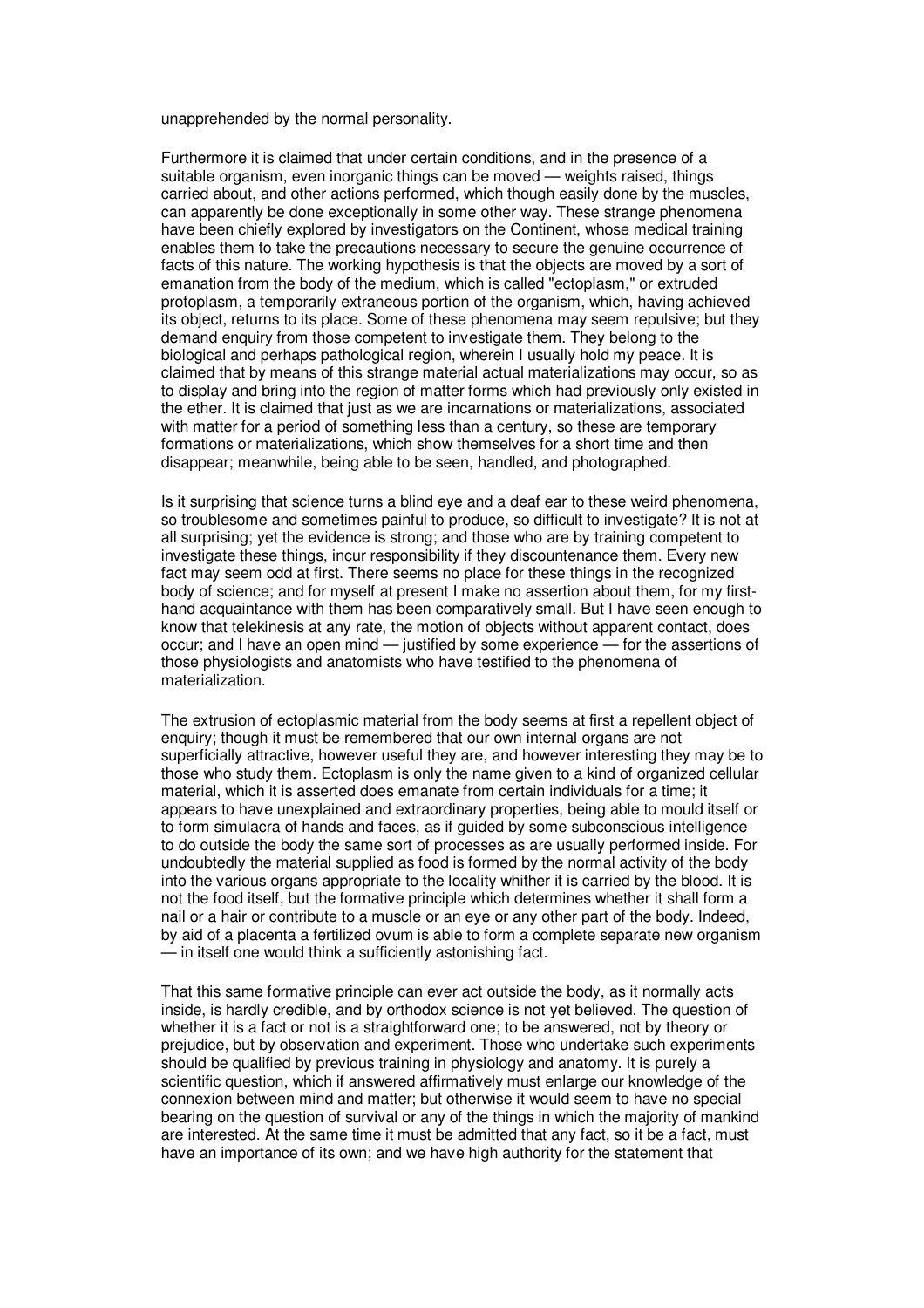nothing in nature is to be regarded as common or unclean.

There is yet another group of phenomena, not so superficially repellent as the last, which go by the name of Clairvoyance and Lucidity — the perception of events occurring at a distance, the reading of sealed letters, or of closed books, and the detection of hidden objects or of subterranean streams. The evidence, for a power of this kind, possessed by certain exceptional individuals, is growing in strength; and some of the facts do not seem explicable by telepathy or mind-reading. But that is still uncertain. The hypothesis of telepathy must be stretched to the uttermost before any further hypothesis is made. We always wish to appeal to as few final causes as possible. And inasmuch as anything written or printed must have been in somebody's mind at some time, we must be careful before we assume that the actual script is read directly by supernormal means, that is, by some method to which we are unaccustomed, and to which therefore we have no clue. It is really wonderful that black marks on paper can mean so much to us as they normally do; and though we have got used to that method of stimulating ideas and artistic perception, it would be rash to suppose that we have exhausted every such method, in the face of evidence to the contrary.

There seems, indeed, to be a reciprocal action between mind and matter. By our thought, will, and intention, we can cause matter to be moved; and thus produce not only speech and writing, but great structures, bridges and cathedrals, previously designed in the mind. And the material arrangements thus produced, say in works of art, have the power to call out in subsequent minds something of the feeling and emotion felt by their designer. This is the whole principle of works of art. They are detents or triggers for a store of latent intelligence and emotion. The question arises whether other arrangements of matter can appeal to us in a less pre-arranged manner. Mental impressions can already be stored in matter, by such instruments as the gramophone and the photographic plate. There are some who think that violent emotion can be likewise unconsciously stored in matter; so that a room where a tragedy has occurred shall exert an influence on the next generation, or rather on anyone sufficiently sensitive to feel it. In this way it is hoped that some day the strange influence of certain localities, whereby a tragedy seems to be re-enacted, can be rationally explained; and the puzzling phenomenon popularly known as "haunting" can be removed from the region of superstition to the domain of fact.

In many respects the powers of the subconscious mind, as exhibited in the various kinds of clairvoyance or lucidity, or what by Professor Richet is called "Cryptesthesia," transcend the ordinary limitations of space, so that distance and opacity are no bar to this kind of ultra-normal perception. Some further facts have been testified to, facts which have gradually overborne the natural scepticism of those who have examined them, and led them to think that occasionally even the limitations of time can be transcended; so that events can be dimly discerned, not only in the past, and not only at a distance, but also to some extent in the future likewise. The whole subject of premonitions and precognitions is an exceptionally difficult one; and how far the future is prearranged, so that a perception of what is likely to occur can be attained, raises questions about the nature of time which at present we cannot answer.

We know that prediction is possible in the inorganic world, especially in the simplified motions studied in astronomy; and it may be assumed that a wider knowledge, say of the motion of molecules and of the structure of matter, might enable us to foresee those cataclysmic changes which we commonly call accidents, and thus to anticipate disasters and convulsions of nature before there are any normal indications. It can be granted that the universe is an orderly sequence of cause and effect, and that a full knowledge of the present condition might enable us to infer the future emergence of what is already in preparation. Such wide knowledge we do not ourselves possess; but if there ate higher intelligences in the universe — and it would be a strange assumption to assume that we are the highest — they may have channels of information such as we do not possess; and, through sensitive individuals, they may be able to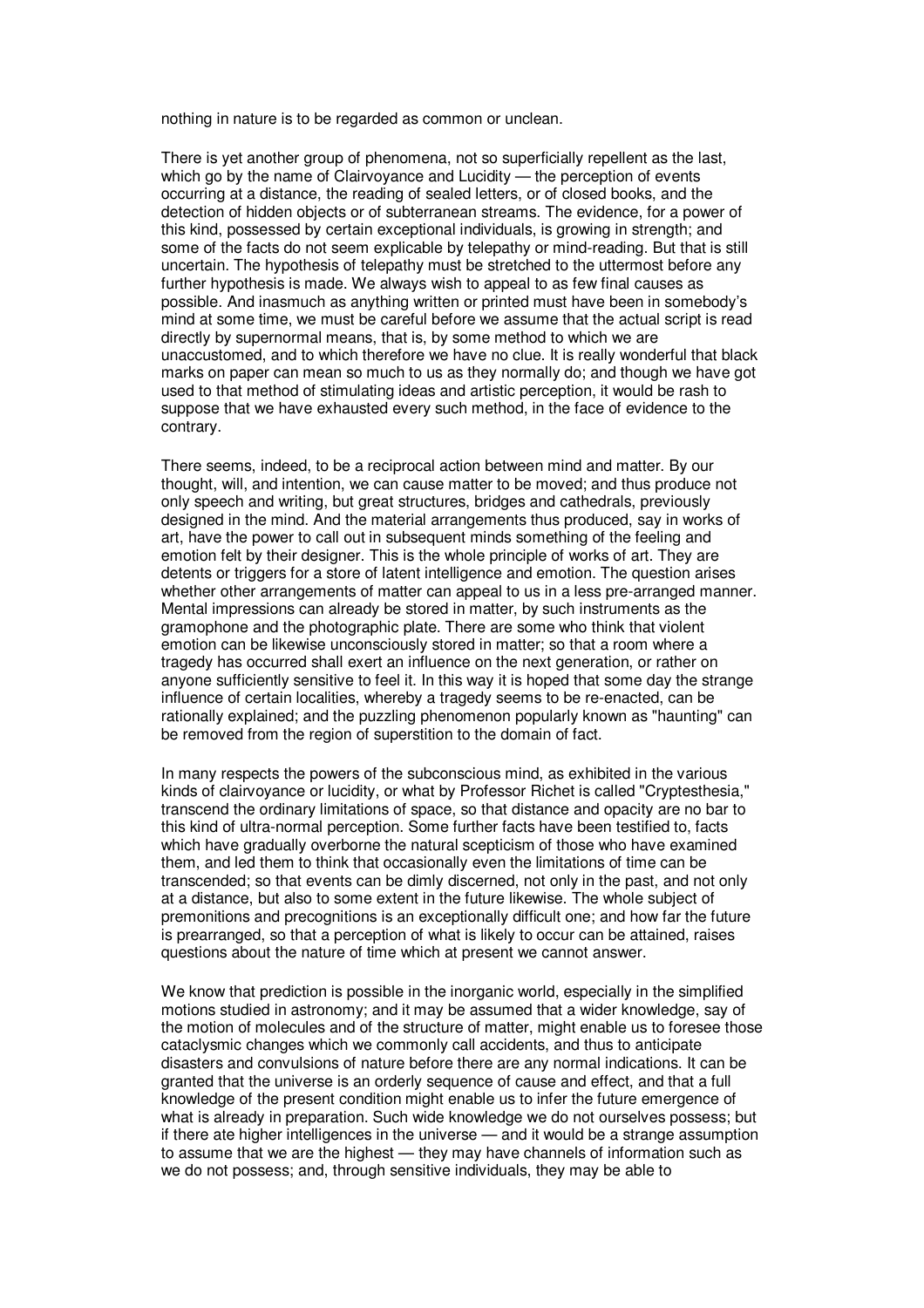communicate their knowledge.

In such speculations we are going far afield, beyond the range of recognized science; and we must tread warily. But I imagine and believe that gradually we shall find we are not so isolated in the universe as we had thought, that we are surrounded by intelligences, of which we have no normal knowledge, who are only indirectly and occasionally associated with matter. And I expect that the continued cautious and careful study of psychic phenomena will lead us far beyond our present acquaintance with things as they are, and quide us into a domain of which we now only catch dim and puzzling glimpses. Science in fact is beginning — only beginning — perhaps has not begun — to discover the reality of that spiritual world which has long exerted an influence on poets and saints and mystics: that world which has been the perennial fount of inspiration, and has always been the theme of Theology and the motive power of religion.

### **- C h a p t e r 4 -**

# **An Illustrative Chapter of Some Psychical Phenomena \_\_\_\_\_\_\_\_\_\_\_\_\_\_\_\_\_\_\_\_\_\_\_\_\_\_\_\_\_\_\_\_\_\_\_\_\_\_\_\_\_\_\_**

*Bacon foresaw the gradual victory of observation and experiment — the triumph of actual analysed fact — in every department of human study; — in every department save one … I here urge that that great exemption need be no longer made.*

*F. W. H. Myers, "Human Personality," II, 279.*

**IN** illustration of some of the faculties which have been incidentally referred to in the foregoing chapters I might quote a great number of incidents, many of which have been recorded in books or in the Proceedings of the S.P.R. But I will confine myself to a few mainly unpublished episodes, which illustrate one or another of the faculties possessed by mediums. Standing by themselves, these episodes, though striking, would not be conclusive, but as part of a great body of testimony in the same direction they have their value. The incidents I select are illustrative of classes of simple psychic experiences, four in number. For various reasons these have not yet been printed, except the two non-personal ones that I begin and finish with.

The first class consists of incidents illustrating the giving of information about current events occurring elsewhere, either at the time or shortly before the information was given. I will take three of these incidents. Two of them were immediately capable of verification; the third one is not yet verified, nor perhaps ever likely to be verified. Nevertheless it seems to me that it ought to be put on record, in case circumstances should arise in the future which will either confirm or refute it.(1)

The second class of incident illustrates the apparent faculty of prediction, or forecast in some detail, of unlikely coming events; not events of any public importance, but nevertheless events which subsequently occurred.

Thirdly I will take an instance of psychometry or diagnosis, apparently from an object, a faculty well-known to investigators and rather common.

Fourthly, an episode of a different kind, an example of our more free and easy conversations through Mrs. Leonard's control Feda, being a discussion of the interrelation between the departed and ourselves. Incidentally this conversation enabled a sort of doubtfully successful test to be applied to check the identity of one of the communicators.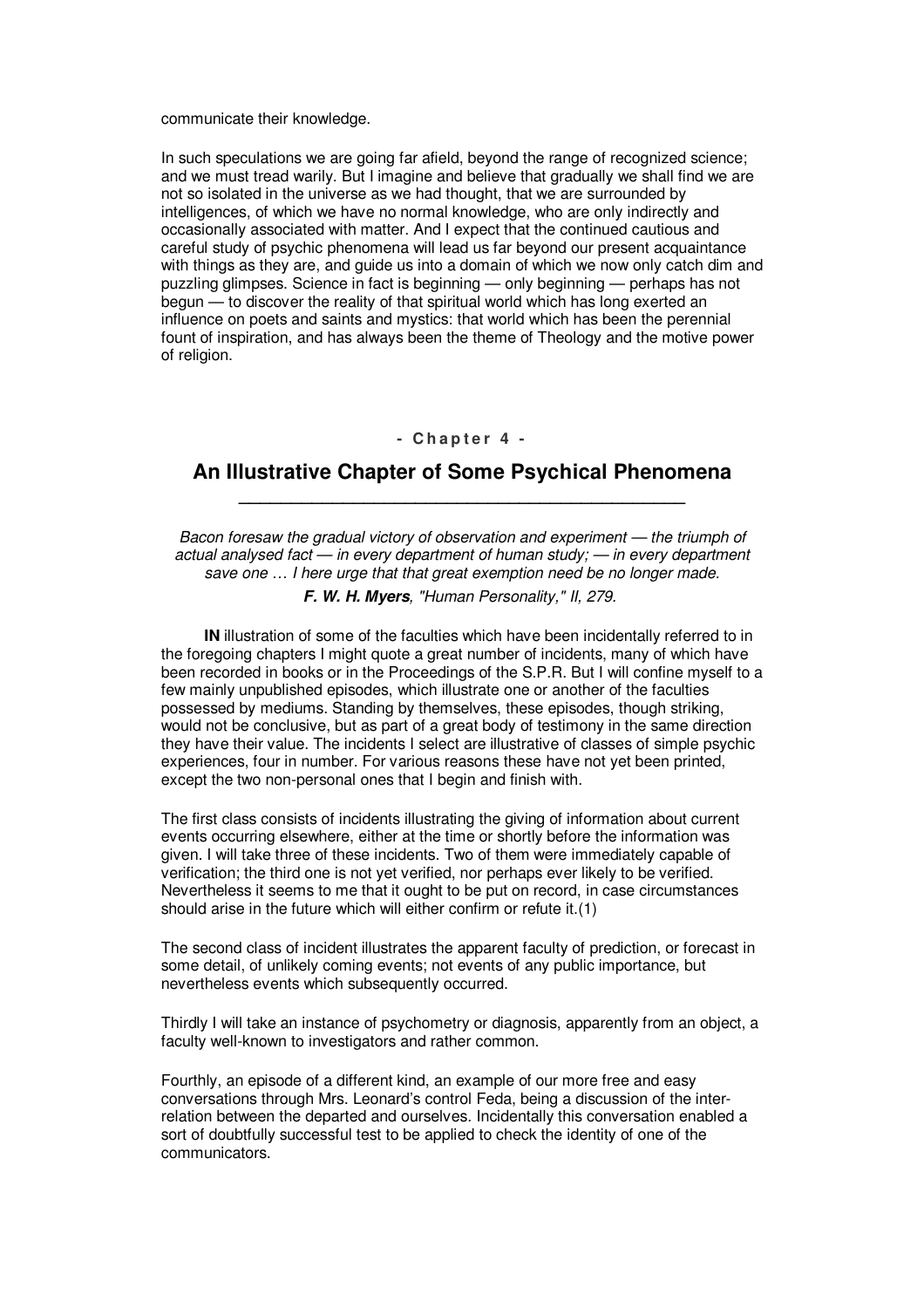(1)Unfortunately this long spelt-out message about the Himalayan catastrophe in 1924, received under conditions described below, has bad to be omitted, in deference to the wishes of the family concerned. It is therefore now merely filed with the S.P.R., for future reference if necessary, and another episode substituted in this book

### **- C h a p t e r 4 a -**

# **Class I: Clairvoyance. Instances of Knowledge about Contemporary Events**

**\_\_\_\_\_\_\_\_\_\_\_\_\_\_\_\_\_\_\_\_\_\_\_\_\_\_\_\_\_\_\_\_\_\_\_\_\_\_\_\_\_\_\_**

**FIRST**, information concerning the assassination of Queen Draga and her brothers in Serbia. This was received by my friend Professor Richet, and was fully reported on by him to me at the time (1903). Briefly it is as follows:—

On the evening of the assassination (which naturally was entirely unknown and unthought of) he and some friends were sitting in Paris, while letters of the alphabet were being tilted or rapped out. These were taken down and subsequently interpreted. Neither the group nor the medium on that occasion is at all known to me: I am giving the account at second hand. After several ordinary messages had been received, the control seemed to change and become urgent, and the following letters were indicated by raps of special clarity:— BANCALAMO. On which Richet remarked, "It's going to be Latin — ' with a pen.' " But the spelling went on, with apparently meaningless letters, RTGU. Accordingly he lost interest, but took down the rest mechanically:— ETTEFAMILLE. No meaning was attached to this, except that it seemed to have to do with some family. Soon afterwards he perceived that it could be split up into words thus:— BANCA LA MORT GUETTE FAMILLE. This message was received on Wednesday, 10th June, 1903, at 10.30 p.m.

Two days later the French papers were full of the brutal murder of King Alexander with his consort Queen Draga and her brothers at Belgrade; and the name of the Queen's father, not long deceased, was given as Pança — whose whole family had been in danger of being wiped out by assassination. (The c with a cedilla might be the nearest approach in the French language to a letter in the Serbian language that I am told is pronounced halfway between s or ts and z or tz, for which in French there is no corresponding letter.) Richet, rather surprisingly, seeing this name in the evening papers of the 12th of June, was struck with the similarity between this hitherto unknown name Pança, sometimes quoted as Panka, and the beginning of the mysterious message with the unknown word Banca; the only real error being the confusion of B for P. Accordingly he now read the message as a sort of telegraphic communication from or concerning Pança or Panca, to the effect that at that moment death was lurking or lying in wait for his family. "La mort guette famille.

"On making inquiries, and going into the matter further, Richet found that the assassination occurred soon after midnight, so that at the time of the sitting it had not occurred; but the time at which the message was received in Paris, 10.30 p.m. on 10th June, 1903, must have been close to the time at which the assassins left the Hotel de la Couronne de Serbie, at Belgrade, on their fatal errand. There was no "summer time" then, and 10.30 in Paris would be practically midnight in Serbia. Thus, as Richet pointed out, the word "guette" was singularly appropriate — the kind of attitude of a cat lying in wait for a mouse. It would not have been so appropriate a few hours later, nor indeed quite so appropriate a few hours earlier.

The murder was near midnight on Wednesday, or rather "shortly before dawn" on Thursday morning, 11th June, 1903, to quote from Mijatovitch's history (" Serbian Tragedy," 1906); "between 10.30 and 2.0 this morning, 11th," to quote from The Times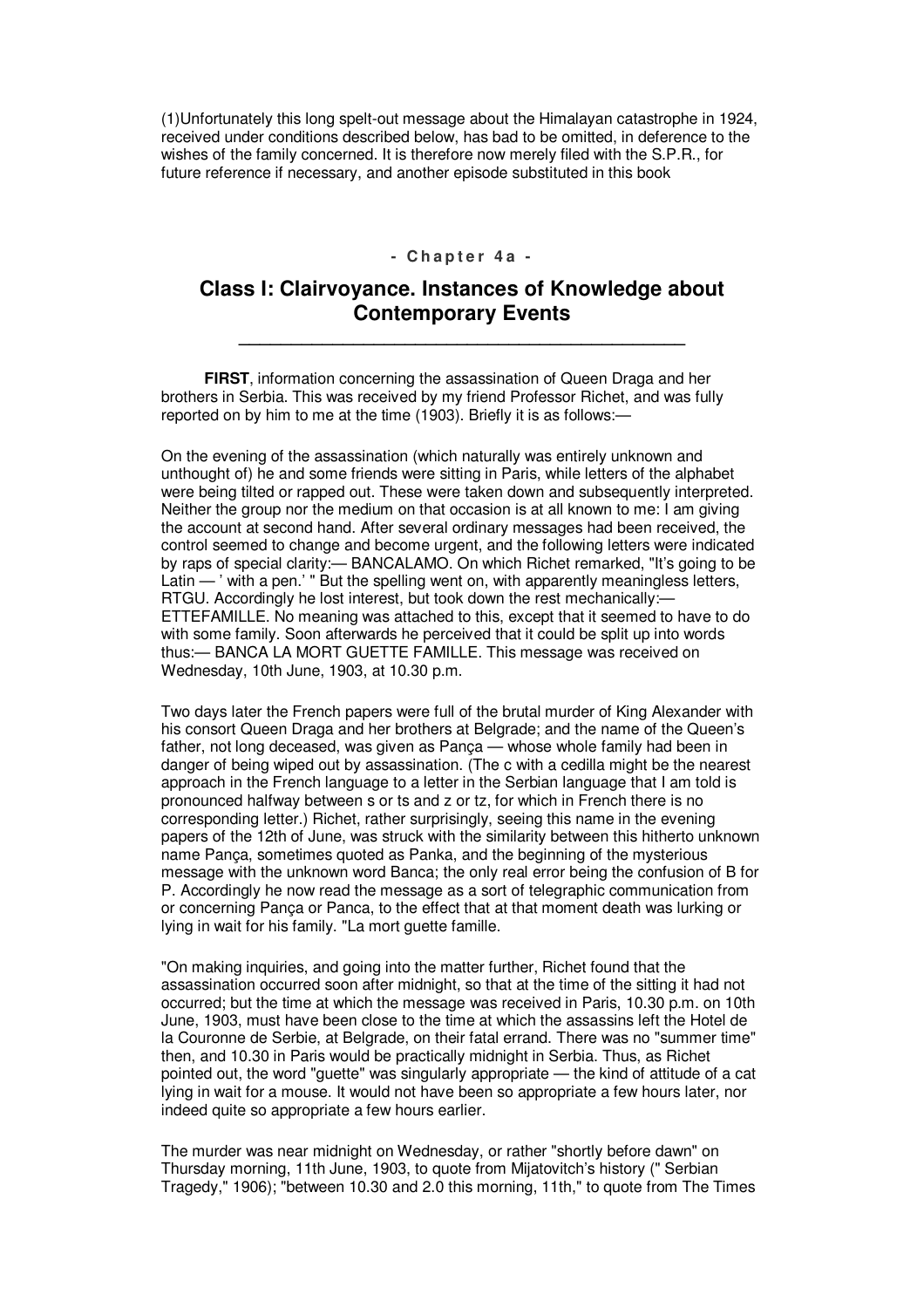of Friday, the 12th June, 1903. The news reached Paris, as he afterwards found, on Thursday at 2 p.m., but Richet did not read any details till Friday.

Why any communication should be made to unknown and uninterested people in Paris, to the effect that Pança's family was in danger of extermination, Richet does not attempt to explain. All we know is that that collocation of letters was received on that special occasion, and that subsequently it was capable of intelligible interpretation. Richet treats it as merely a case of "cryptesthesia, over a distance of 2,000 kilometres "; though how such a term — suggestive of hypersensitiveness to physiological impression - can apply in this instance is beyond me. But on the spiritistic hypothesis which I, though not Richet, am inclined to accept— it can be imagined that Myers, or one of the S.P.R. group "on the other side," saw an opportunity of demonstrating supernormal power by suddenly interposing, among the fragmentary messages then being spelt out to his friend Charles Richet, a sentence which, though spasmodic and obscure, would ultimately become intelligible and arouse interest.

This account of the incident (apart from hypothetical and needless attempts at explanation) is my vivid recollection of what Professor Richet told me at the time. He was much impressed with it, especially with the time coincidence. True, death might have been lurking for many families, but had it been an obscure family such a message would have been useless. The particular family intended was only specified by the name Banca, which is not accurately the same as Pança or Panka. In Professor Richet's printed account of the incident (reproduced — with misprints in early editions — in his "Traité de Métapsychique," page 204, translated as "Thirty Years of Psychical Research," page 167) he discusses the amount of error so involved, on the doctrine of chances, and finds it incredible that the near approach to the name, in the punctual message, was due to chance. As to the absence of normal knowledge — that was complete. No one in Paris then knew of the secret plot against King Alexander and his consort, Draga; and of the five persons present at the sitting no one had relations with any Balkan state and probably they had hardly ever heard of Queen Draga. The message, if it was a message, was certainly given before the event was known; though it rightly comes under the heading "contemporary events" and not under the heading "prediction." The whole family of Pança was at that moment in dire danger: Draga and her two brothers were actually killed, though it turned out that her two sisters just managed to escape.

### **Remarks on the spelling method of receiving messages**

The above message was apparently received by raps, but concerning the method by which similar incidents have been received by me, through private friends, I ought to say that one of the two ladies concerned has the power of spelling out sentences by a more elementary method than raps, namely by the very rapid tilts of a small table on which she places her hand. She rapidly recites the alphabet, and stops at the intended letter, which is at once taken down by the other lady, and by me also if I am present. The meaning of the series of letters is often not apparent at once  $-$  sometimes it is  $$ and the wonder is that by this apparently laborious process any coherence is obtained. It is, however, quite easy, with practice, and the process is not very slow. Often a short series of communicators follow one another; each, having said what he had to say, spelling out his name and giving way to another. We sometimes do not know who the message is from until the name is given at the end; though habitual communicators are easily recognized by their manner and style. When Myers is the operator the medium feels screwed up and taut, so to speak; with others there is more relaxation.

In the case of this amateur lady medium, who has had the power for many years, the control often seems to be direct from the communicator to the arm manipulating the little table, so that her mind hardly takes in, and seldom tries to take in, what is being said. As the letters are taken down, the meaning of each sentence when completed becomes clear to the recorders. The records which follow are reproduced, with here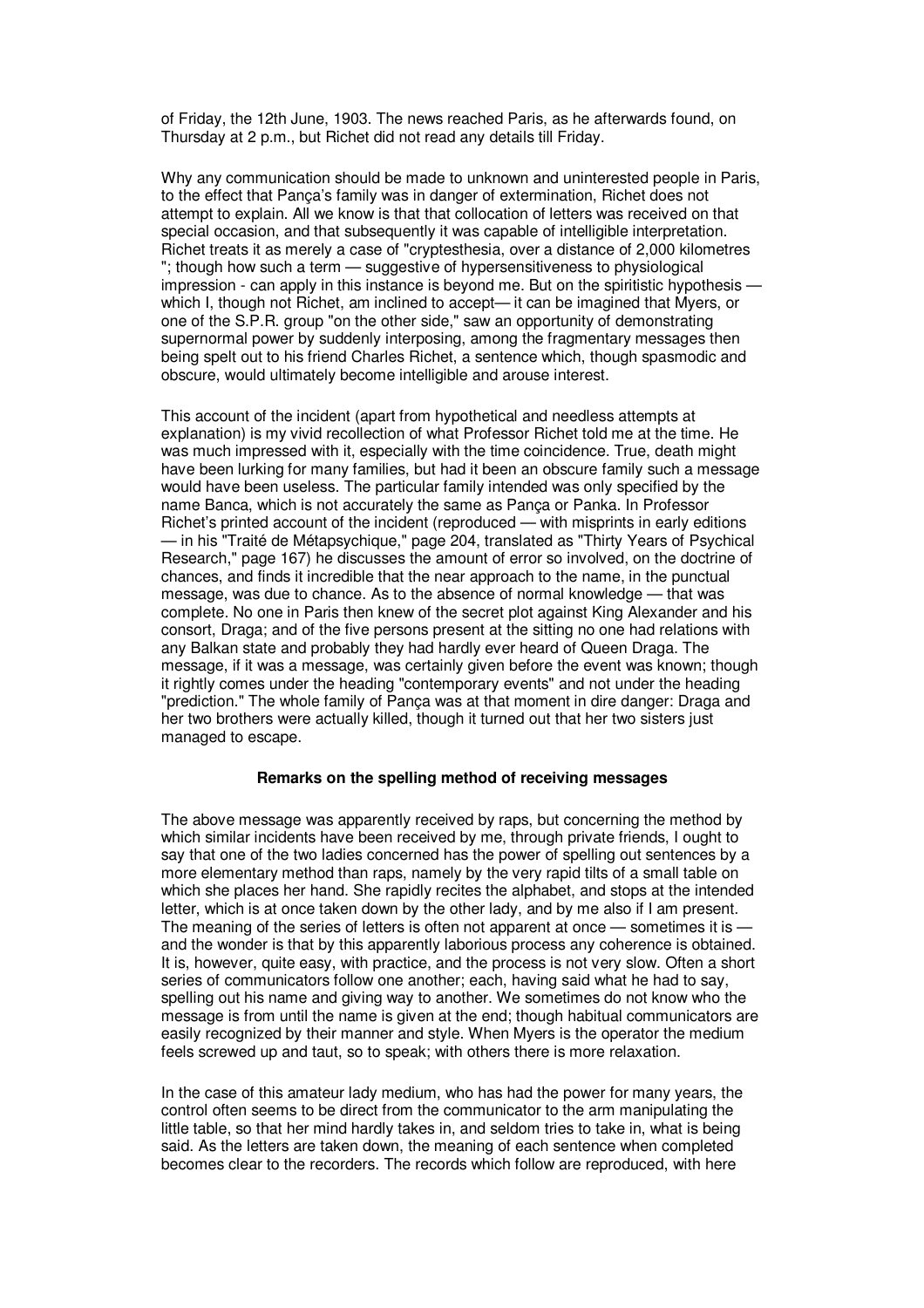and there a trivial omission for brevity, exactly as received. (see previous note)

### **Episode B**

The following incident, which is a very short and simple one, concerns the election of Hindenburg to the Presidency of the German Republic. On the evening of Sunday, 26th April, 1925, my wife and I were sitting privately with these two English lady friends in Paris, having a domestic talk through table tilts with Raymond, not thinking of public affairs at all, and not in the least interested in anything happening in Germany, when at 10 p.m. Raymond suddenly broke off and spelt out :— "Hindenburg is in. I'm going to see the fun. Good-night."R.L."

Next day (Monday, 27th April, 1925) a Stop-Press announcement in the Continental Daily Mail ran thus :— " A Reuter message filed in Berlin at 1.18 this morning states that Hindenburg has been elected."

### **Episode C. Illustrative of Posthumous Activity and Effort at Righting a Wrong**

The following case was received by the S.P.R. from one of its Canadian members who, having had his attention drawn to it by a newspaper report, instructed a lawyer resident in the State (North Carolina) where the events occurred, to investigate the facts on his behalf. The facts had already been put in evidence in a contested law-suit, so that they have on two occasions undergone the scrutiny of persons professionally trained to sift and weigh evidence. In due course the British Society for Psychical Research received certain sworn documents, and what follows is partly an abstract of these documents, and partly quotations from them.

James L. Chaffin, the Testator, was a farmer in Davie County, N.C. He was married and had four sons, in order of age John A. Chaffin, James Pinkney Chaffin, Marshall A. Chaffin, and Abner Columbus Chaffin.

On the 16th November, 1905, the Testator made a will, duly attested by two witnesses, whereby he gave his farm to his third son, Marshall, whom he appointed sole executor. The widow and the other three sons were left unprovided for.

Sixteen years afterwards, on the 7th September, 1921, the Testator died as the result of a fall. His third son, Marshall, obtained probate of the 1905 will on the 24th September of that year. The mother and the other three brothers did not contest this will as they knew of no valid reason for doing so. But afterwards, in 1925, some odd events happened, which are thus narrated:—

Extract from statement of James Pinkney Chaffin, Testator's second son.

*"In all my life I never heard my father mention having made a later will than the one* dated in 1905. I think it was in June of 1925 that I began to have very vivid dreams that *my father appeared to me at my bedside but made no verbal communication. Some time later, I think it was the latter part of June, 1925, be appeared at my bedside again, dressed as I had often seen him dressed in life, wearing a black overcoat which I knew to be his own coat. This time my father's spirit spoke to me, he took hold of his overcoat this way and pulled it back and said, 'You will find my will in my overcoat pocket,' and then disappeared.*

*"Next morning I arose fully convinced that father's spirit had visited me for the purpose of explaining some mistake. I went to mother's and sought for the overcoat but found that it was gone. Mother stated that she had given the overcoat to my brother John who lives in Yadkin County about twenty miles northwest of my home. I think it was on the 6th of July, which was on Monday following the events stated in the last paragraph, I*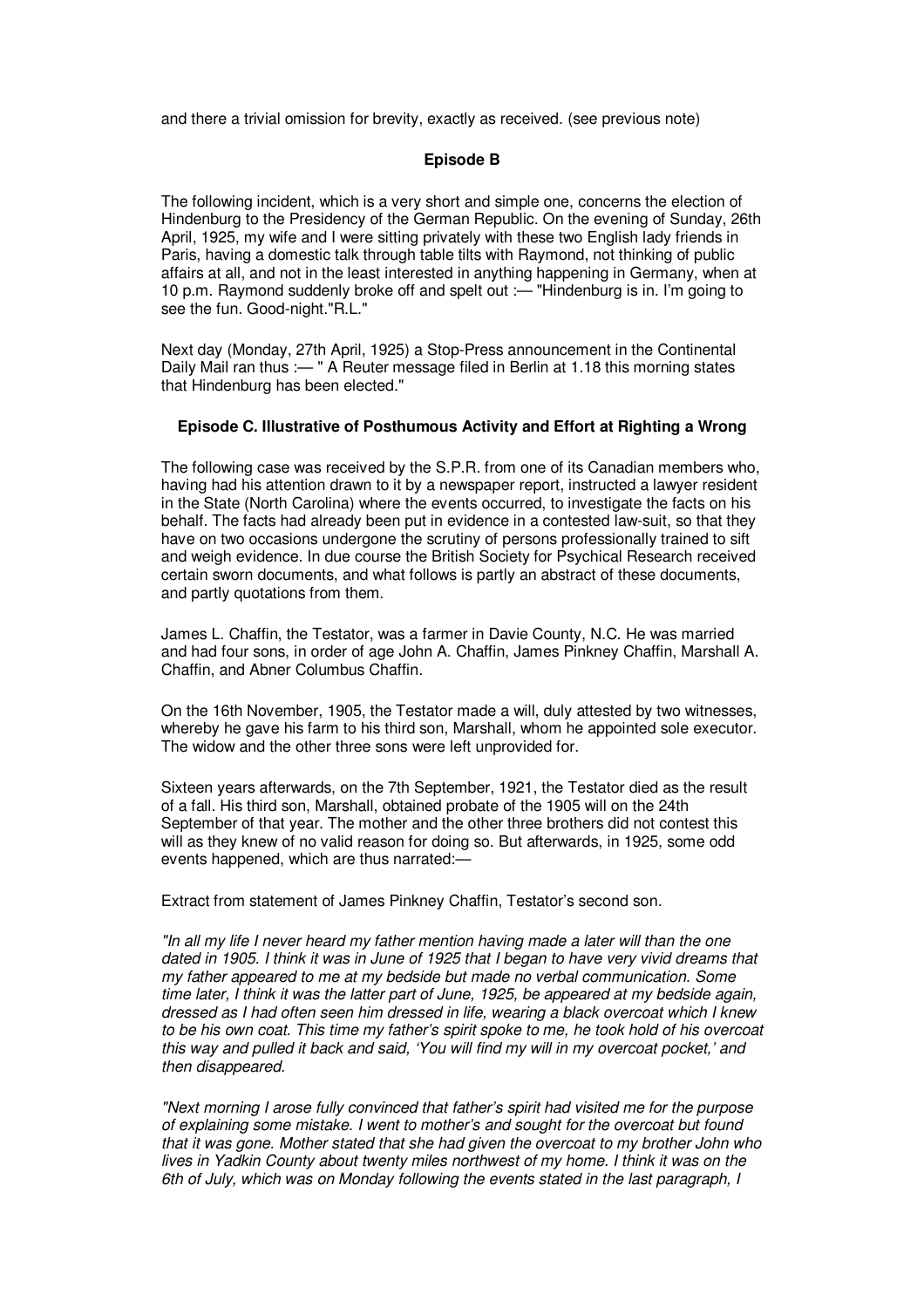*went to my brother's home in Yadkin County and found the coat. On examination of the inside pocket I found that the lining had been sewd together. I immediately cut the stitches and found a little roll of paper tied with a string which was in my father's handwriting and contained only the following words: 'Read the 27th chapter of Genesis in my daddie's old Bible.'*

*"At this point I was so convinced that the mystery was to be cleared up I was unwilling to go to mother's home to examine the old Bible without the presence of a witness, and I induced a neighbour, Mr. Thos. Blackwelder, to accompany me, also my daughter and Mr. Blackwelder's daughter were present. Arriving at mother's home we had a considerable search before we found the old Bible. At last we did find it in the top bureau drawer in an upstairs room. The book was so dilapidated that when we took it out it fell into three pieces. Mr. Blackwelder picked up the portion containing the Book of Genesis and turned the leaves until he came to the 27th chapter of Genesis, and there found two leaves folded together, the left hand page folded to the right and the right hand page folded to the left, forming a pocket, and in this pocket Mr. Blackwelder found the will.*

"That is to say he found an informally worded document dated i6th January, 1919, which ran as follows:-

*"After reading the 27th chapter of Genesis, I, James L. Chaffin, do make my last will and testament, and here it is. I want, after giving my body a decent burial, my little property to be equally divided between my four children, if they are living at my death, both personal and real estate divided equal, if not living, give share to their children.* And if she is living, you all must take care of your mammy. Now this is my last will and *testament. Witness my hand and seal. JAMES L. CHAFFIN, This January 16, 1919."*

This second will, though unattested, would, according to the law of North Carolina, be valid as being written throughout by the Testator's own hand on sufficient evidence being adduced that it was in fact in his handwriting.

The Testator, having written out this will, must have placed it between two pages of an old family Bible, formerly belonging to his father, the Rev. Nathan S. Chaffin, folding the pages over so as to make a sort of pocket. The pages so folded were those containing the 27th Chapter of Genesis, which tells how the younger brother Jacob supplanted the elder brother Esau, and won his birthright and his father's blessing. The sole beneficiary under the first will was, it will be remembered, a younger brother.

The Testator never before his death, so far as can be ascertained, mentioned the existence of this second will to anyone, but in the inside pocket of an overcoat belonging to him he stitched up a roll of paper, on which he had written the words "Read the 27th chapter of Genesis in my daddie's old Bible.

Soon after its discovery, this document was tendered for Probate as the testator's real will. The cause came on for hearing in December 1925. A jury was sworn, the hearing began, and the court then adjourned for lunch. When the hearing was continued, one of the lawyers announced that during the interval an amicable adjustment of the issues bad been arrived at, and that the new will would be admitted to probate without opposition. The following is taken from an official copy of the minute of the Judge presiding:—

*JUDGEMENT BY CONSENT.*

*In Re Will of J. L. CHAFFIN Decd. NORTH CAROLINA, DAVIE COUNTY. In Superior Court,*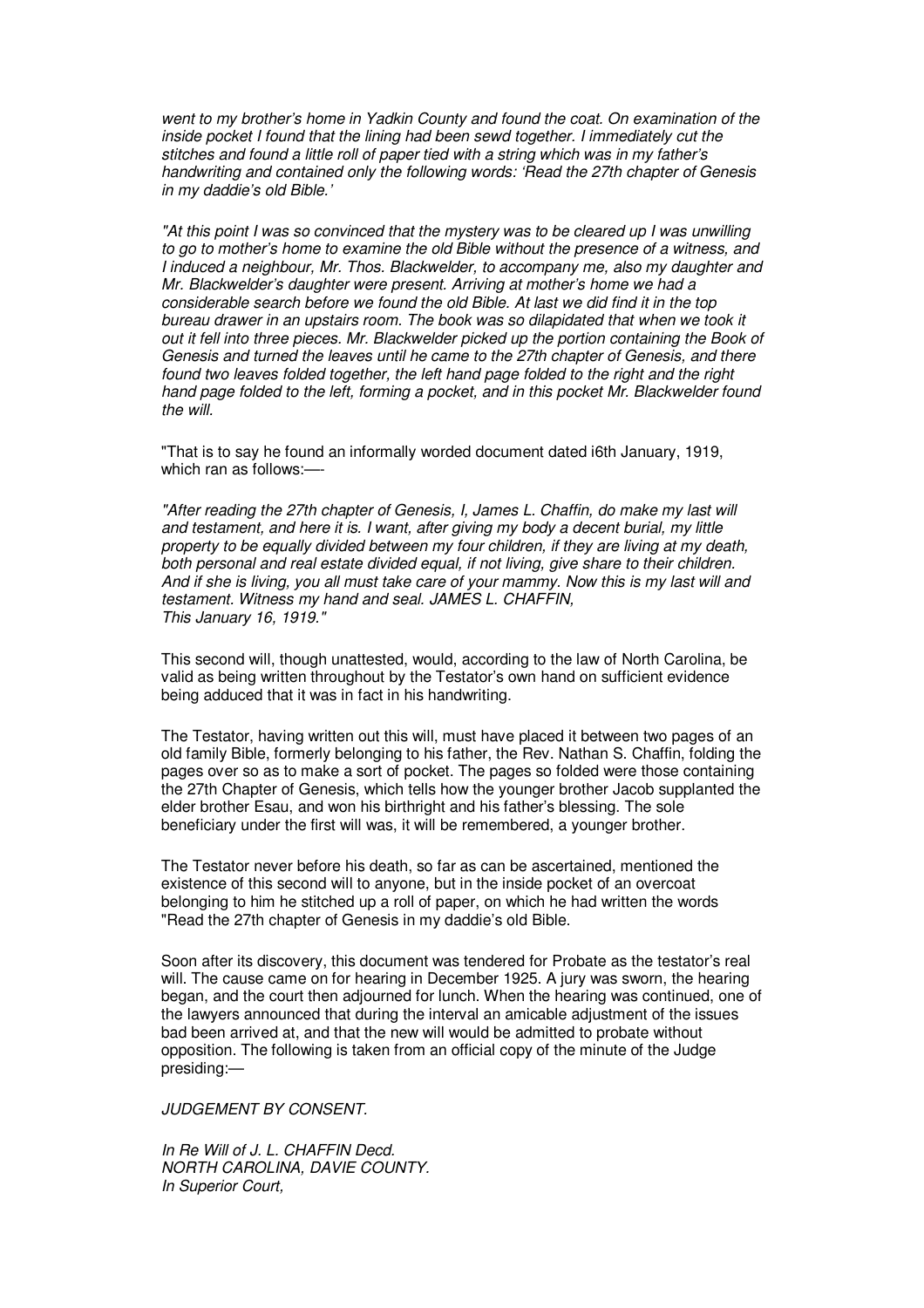### *December Term, 1925.*

## *JUDGEMENT, DECREE:*

*This cause coming on to be heard, and being heard, and the following issues having been submitted to the Jury "Is the paper writing dated January 16th, 1919, and every part thereof the last Will and Testament of the deceased — Jas. L. Chaffin?"Answer—" Yes."And the Jury having answered said issue Yes, It is now (on motion of E. H. Morris, A. H. Price and J. C. Busby, attorneys for the Plaintiffs) Ordered, Decreed, and Adjudged that the said last Will and Testament of James L. Chaffin deceased be recorded in the office of the Clerk of the Superior Court of Davie County in the Book of Wills, and that the Will dated November 16th, 1905, and probated on September the 24th, 1921, Will Book No. 2, Page 579, purporting to be the last Will and Testament of the decd. James L. Chaffin is hereby cancelled, rescinded, annulled and made void.*

When the trial commenced Marshall the original heir had died, but Marshall's widow and son were prepared to contest the second will. However, during the luncheon interval they were shown the second will. Ten witnesses were prepared to give evidence that the second will was in the Testator's handwriting, and the widow and son themselves seem to have admitted this as soon as they saw it. At any rate they at once withdrew their opposition.Mr. James Pinkney Chaflin's statement concludes as follows:—

*"During the month of December 1925 my father again appeared to me, about a week before the trial of the case of Chaffin vs. Chaffin, and said 'Where is my old will? ' and showed considerable temper. I believed from this that I would win the lawsuit, as I did. I told my lawyer about this visitation the next morning."*

*Many of my friends do not believe it is possible for the living to hold communication with the dead, but I am convinced that my father actually appeared to me on these several occasions and I shall believe it to the day of my death."*

Certain confirmatory documentary testimony as to facts follows (see Proc. S.P.R. for November 1927, page 517 et seq). I only quote the neighbour's (Mr. Blackwelder's) statement:-

*"My name is Thomas A. Blackwelder. I am 38 years old and the son of H. H. Blackwelder. My home is on a farm in Callihan township about one mile from the place* where Jas. L. Chaffin died in 1921. I think it was on July 6, 1925, that Mr. J. P. Chaffin, *the son of Jas. L. Chaffin, and a neighbour of mine, came to my house and asked me to go with him to his mother's borne, and at the same time stated that his father had appeared to him in a dream and instructed him how he could find his will. Mr. Chaffin told me at the same time that his father had been dead about four years, and had appeared to him in a dream and made known to him that he should look in the breastpocket of his old overcoat and there he would find something of importance. Mr. Chaffin further stated that he had gone to this overcoat and had found a strip of paper in his father's handwriting, and he wanted me to go with him to his mother's and examine the old Bible. I went with him, and we made a search for the Bible and after some time we found it in a bureau drawer in the second storey of the house. We took out the Bible, which was quite old, and was in three different pieces. I took one of the three pieces, and Mr. Chain took the other two pieces, but it happened that the piece I had contained the Book of Genesis. I turned the leaves until I came to the 27th chapter, and there found two leaves folded inward, and there was a paper writing, folded in these two leaves, which purported to be the last will of Jas. L. Chaffin."*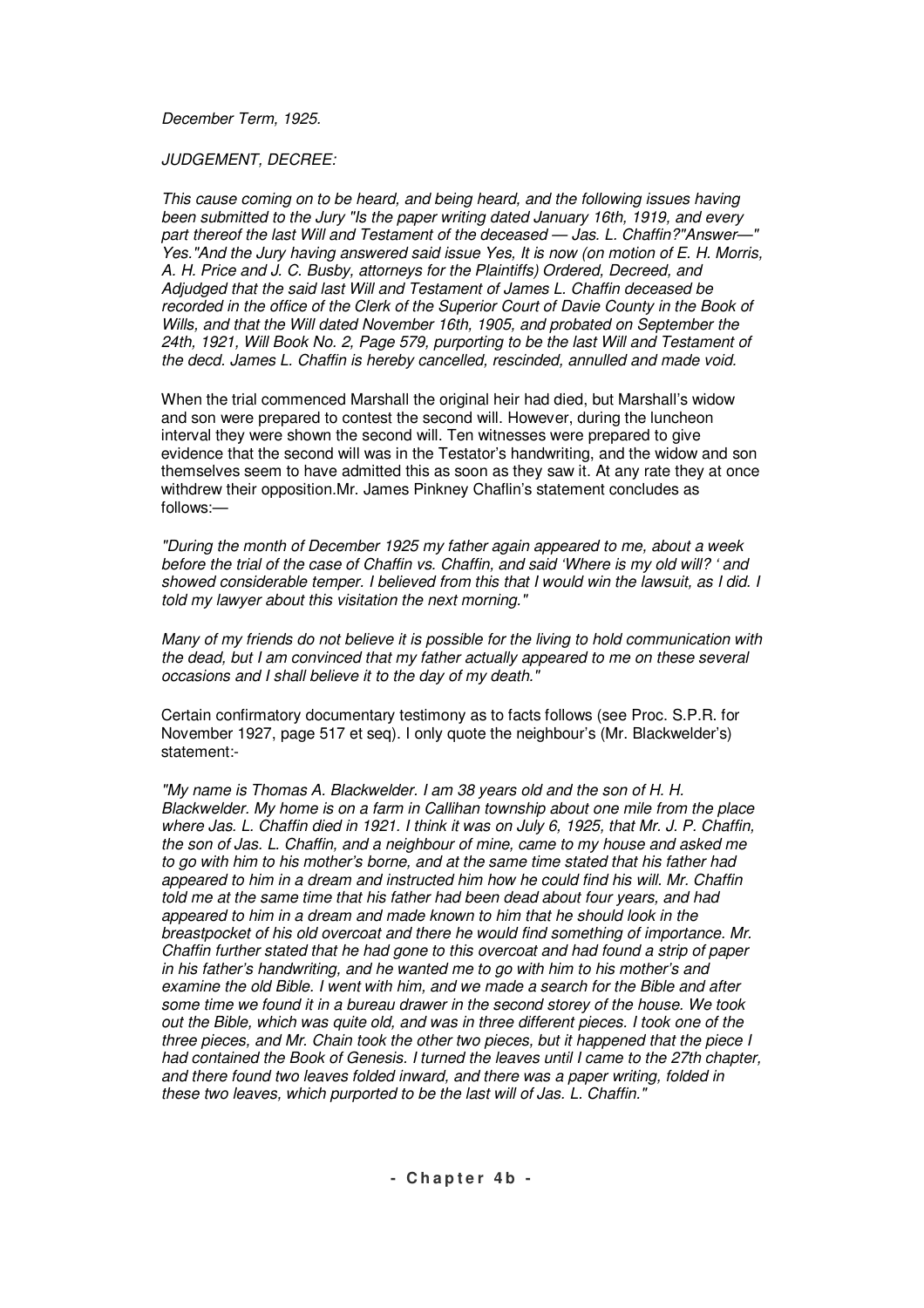# **Class II: Prevision. An Instance of Prediction**

**Episode in the House \_\_\_\_\_\_\_\_\_\_\_\_\_\_\_\_\_\_\_\_\_\_\_\_\_\_\_\_\_\_\_\_\_\_\_\_\_\_\_\_\_\_\_**

*Few men have pondered long on these problems of Past and Future without wondering whether Past or Future be in very truth more than a name — whether we may not be apprehending as a stream of sequence that which is an ocean of co-existence, and slicing our subjective years and centuries from timeless and absolute things.*

*F. W. H. Myers, "Human Personality," II, 273.*

### **Preliminary**

**IT** so happened that Lady Lodge was having tea with her friend Miss Clarissa Miles in her London flat at Egerton Gardens on 6th May, 1913; and by way of entertainment Miss Miles had also invited a professional clairvoyante, who went by the name of Madame Vera, to give what might be called a "reading" or intuitional discourse, without going into any kind of trance. Nothing of importance, or indeed of any particular interest, was said, but my wife had been trained to take notes — such notes as she could without shorthand — of any such occurrence, in case subsequently it might be of interest. Her notes were quite tough, but were afterwards seen by our son Raymond, who was mildly interested in them because of something said about Italy, where he had been earlier that same year on a visit to friend. From these notes I extract the record of what Madame Vera said at the end of her discourse. I do not suppose that the original notes were verbatim, for the record is rather jerky and disjointed: I expect that only the salient points were jotted down. Anyhow, this is exactly what was written at that date, and copied out by Raymond during 1913, before the war:-

*A house in the country, a happiness, a stream or river that runs at the bottom of the garden. The house seems long and low-built, straggling; a piece that leads down to water. A happy condition; a happy period. On a height; the garden goes down to water, a feeling of good luck. Old fashioned; a church door. The rooms are old fashioned; no two rooms alike. Low steps, very funny, up a step and down a step. Some rooms long and narrow — all shapes. Something that will be associated with your life. Hall not large, house low, old oak. This house is where you are going to be. Large pictures hanging, old pictures. Wall opposite more like stone. It is in the country and hilly. Long way from the station. A summer house large that goes across, inside there is a table and chairs; the front is glass.*

The family were rather interested in this rather full description of an imaginary home, and tried to fit it on to any house in the neighbourhood, without success. A church door seemed an impossible feature, if it were taken literally, but indeed none of the features seemed applicable to any house that we were ever likely to inhabit. Since my youth in the neighbourhood of Mr. Arnold Bennett's "Five Towns," I had always lived in London or Liverpool or Birmingham, i.e. in places containing modern Universities, where I could earn a living and take part in education. It was quite improbable that I should ever bury myself in the country; and it seemed to be a house deep in the country that was being described.

I must now skip some years in order to give some biographical details essential to an understanding of the episode. In 1914 we went with the British Association to Australia. The War broke out. Raymond was killed in the year 1915.

Long after this, in the year 1919, I was retiring from the Principalship of the University of Birmingham, and accordingly we were looking out for a small house or cottage to which we could retire when we had left the comparatively large family house, Mariemont, at Edgbaston. Through certain mediums, such as Mrs. Leonard, with whom Raymond's mother had occasional sittings, Raymond (now on the other side), expressed interest in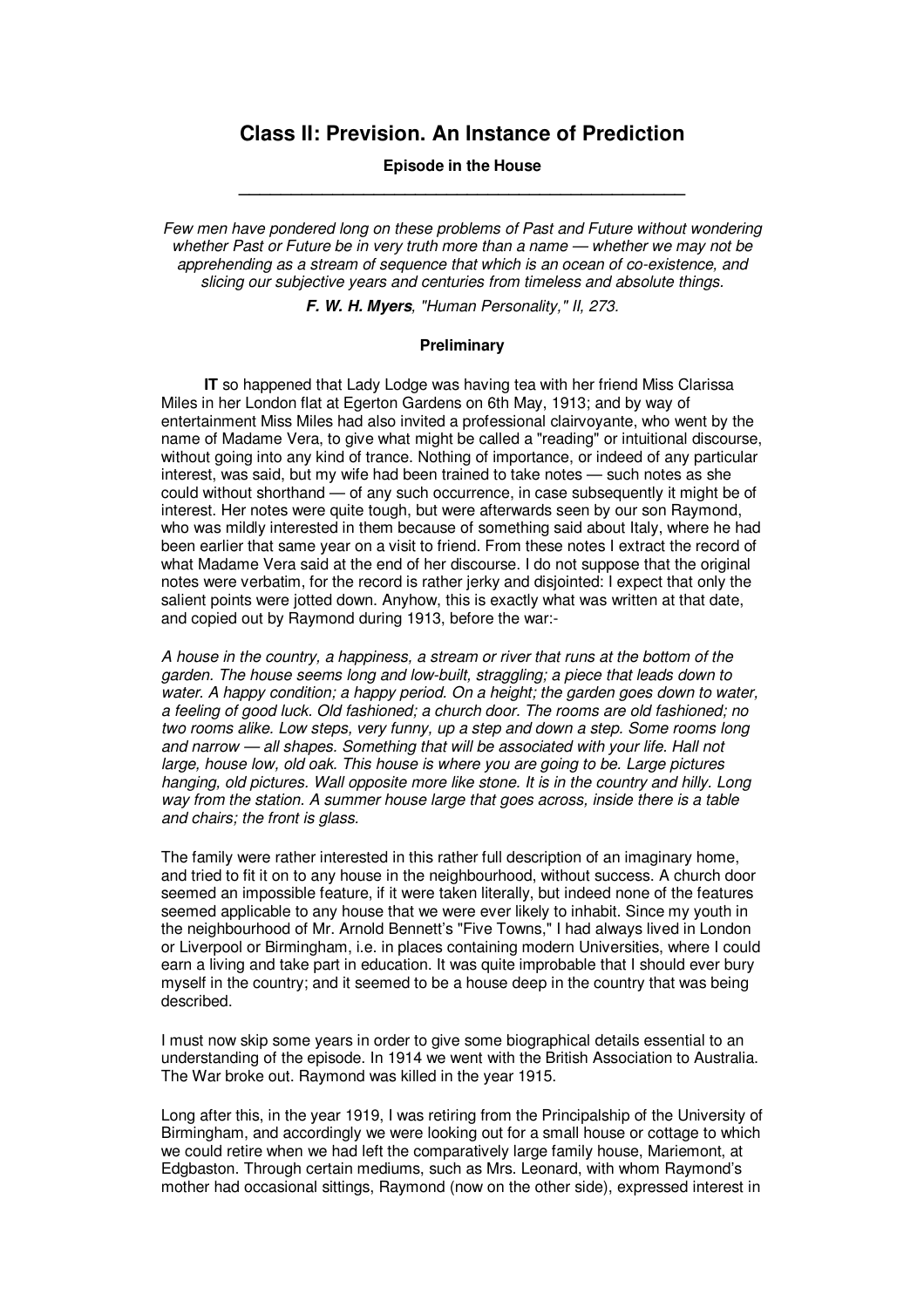what he called "our house-hunting," and showed a knowledge of several houses which she had seen. For instance, he described a service-hatch or hole in the wall between dining-room and kitchen in a house near Crowborough which she had been told of by a house-agent and had been to see. In May, 1919, he discussed one at Datchet, but thought we could do better, and hinted that we should not be moving from Mariemont for a year. Ultimately we fixed upon a small Lutyens house in the Hampstead Garden Suburb, and negotiated for its lease. Raymond, however, was not altogether satisfied with it. He said the walls were too thin for peace and quiet, and that there would not be room for my books — which was certainly true. Nevertheless we arranged to take the house. Early that autumn (3rd July, 1919) my wife went to Vichy in France for a few weeks. While she was away, a reiterated message came through usual channels:— "Tell Mother to stop house-hunting: I have found one, arid am only waiting to push it to you. Raymond."

Quite independently of all this, while she was away in July, I went to pay one of my periodical visits for a few days to our friends Lord and Lady Glenconner. They were not then at Glen in the border country of Scotland, where we had often been, but at their smaller house, Wilsford Manor, eight or nine miles north of Salisbury in the Avon Valley on Salisbury Plain. The plain is not fiat, as strangers might expect, it is a group of low ranges of chalk hills extending over the southern part of Wiltshire, and is drained by five rivers which converge from wide open valleys like the fingers of a stretched out band, and are united at the wrist near Salisbury on the South. Of these rivers (the Ebble, the Bourne, the Avon, the Wylie, and the Nadder) the Avon is the one which continues them to the sea at Christchurch, Hants. Near the water-meadows irrigated by it, and on the dry chalk, Wilsford Manor and a few other houses are situated.

One afternoon Lord Glenconner invited me to go for a walk, and in the course of that walk he looked in at an old farmhouse in the Avon Valley, on land which he had recently purchased from the Antrobus Amesbury Estate, adjoining his own on the North. He casually remarked that he was doing some alterations and had just built a porch. He had bought this land and house during the war, and had lent it to one or other of the officers on military duty at Salisbury Plain, and for that purpose had furnished it. He had up a few old pictures, family portraits, sporting prints and the like, and was now engaged in making a few improvements: among others adding a porch to a comparatively recently changed front door, so as to protect it from the weather on the north side of the house. The workmen had about finished; it was in the hands of a caretaker. There were barns 'and kitchen-garden, but hardly any lawn, only what had been a straw-yard for cattle. This he was filling up and generally improving the surroundings, as he was now thinking of letting it. But, he said, he was rather particular about prospective tenants, as they would be such near neighbours (only half a mile away with fields adjoining); and, besides, most people who might want to live there would also want the fishing arid shooting rights over the 700 acres of associated farm land, which he did not wish to let. In a casual way we went over the house together, and I was considerably taken with its simplicity, especially with its "down " -like surroundings, and with the view of the beautiful Avon Valley from higher parts of Salisbury Plain. I remember saying to him as we continued our walk: "Why not let it to us? I should not want either to fish or shoot." To which he replied: "I should like nothing better, but it would not do for you, it is too far from a station, and probably too far from London." I rather agreed, as I had no idea of burying myself in the country.

One of my daughters, however, also came on a visit to Wilsford Manor before I left, and I took her to see the house and neighbouring Downs. We were both much taken with it. She was sure that her mother would like it, as she had always been enamoured of the Sussex scenery near Brighton; so, after a few telegrams to Vichy, I decided to take it, if a library could be put on the top of it by raising the roof. This was agreed to; and in due time the work was put in hand. Meanwhile I got rid of the pleasant house in the Hampstead Garden Suburb — a matter of no difficulty — and I took measurements of the rooms in Normanton House preparatory to moving in, say, six months hence, after Mariemont had been given up. We did not actually enter upon occupation till the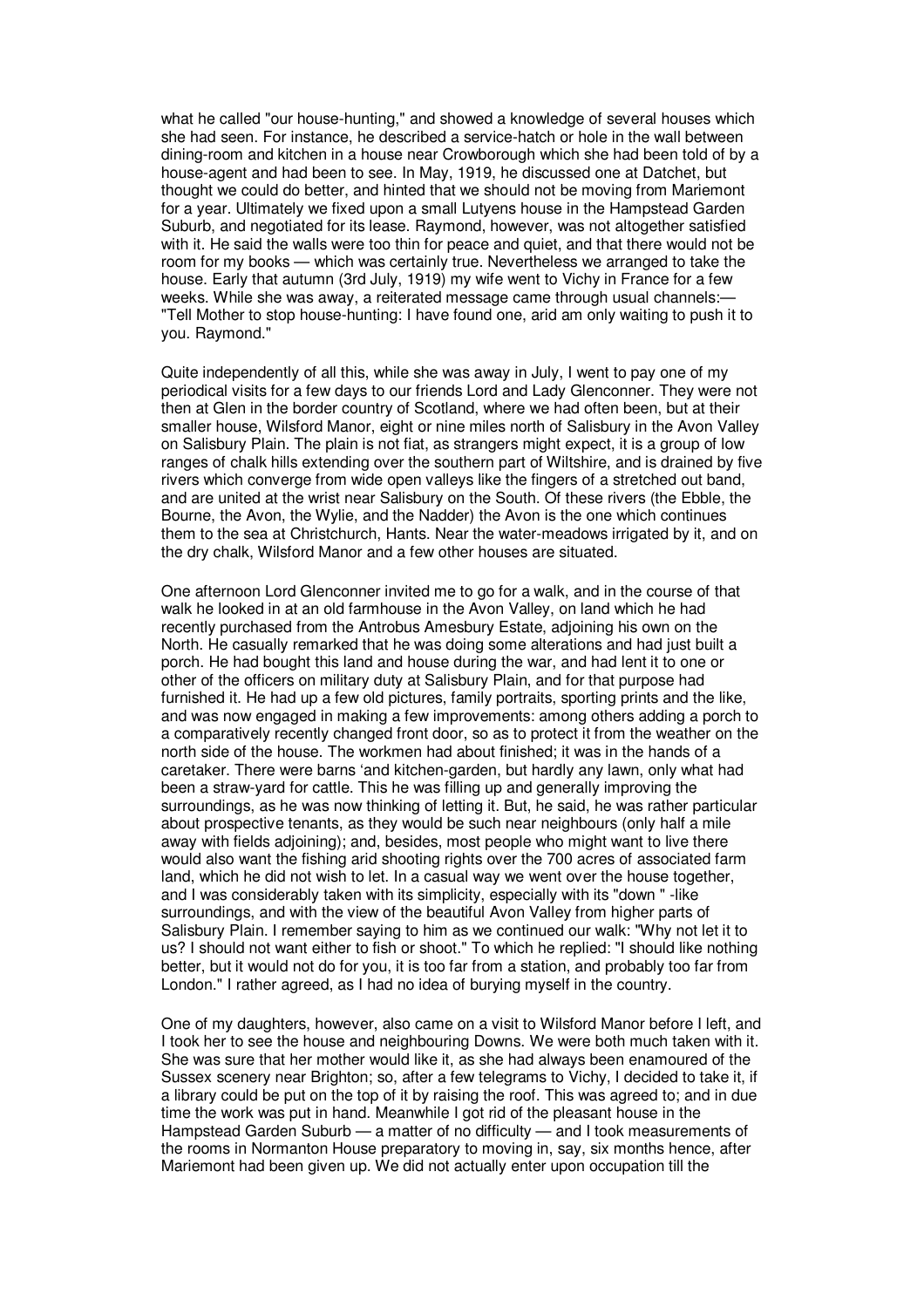autumn of 1920, after my long lecturing tour in America at the beginning of that year.

### **Sequel**

After we were settled in we were looking through a box of Raymond's papers, and we came across his old document, the copied-out record of his mother's private sitting with Madame Vera, rather more than seven years previously. We had been struck at once with the description of a house at the end of that sitting; and though it would not have fitted any other house that had been looked at, we now perceived that this one it fitted almost exactly. It is a long way from the station (about 9 miles); for though Amesbury station — on a branch line to Bulford Camp — is only 3 miles off, the only station on the main line which we really use is Salisbury. The river Avon runs close by, and a portion or branch of it lies at the bottom of the orchard, its occasional flow being regulated by hatches, There is a small amount of oak panelling in the entrance hall, which is also used as a dining-room. Into this room the front-door opens direct, with a descent of three steps, so that the floor of the room is below ground level — an unusual feature, probably arranged some little time ago to give it extra height, when the space ceased to be a storehouse of agricultural implements (as old inhabitants remember) and became a living-room. It is long, low, and narrow (40 feet by 13 feet by 9 feet high) and its ceiling has old oak beams almost worn through, which must have been there for centuries. There are oak panels between the windows, and oak shutters. A notable oak staircase, most of it old, leads from this hall to an upper floor, and continues up into what has recently been made into a library by removing the old rafters and raising the roof.

Some old pictures were also in the house when we entered on the tenancy, having been kindly allowed to remain, with some other furniture, until we had fully settled in. There is also a step out of the sitting-room, and one along an upper corridor in an unexpected place, over which visitors occasionally stumble, so that one of them said to me spontaneously, "This house seems all up steps and down steps " — which, though an exaggeration, was like the phrase used by the seer. The kitchen-garden, which faces the front door, is half surrounded by a chalk wall, thatched after the Wiltshire fashion; and this wall, of chalk marl, has a stone-like aspect.

The most remarkable of the agreements, however, is that the porch recently built to protect the entrance has a real church door to it, obviously an old one, of considerable thickness (uniform 2 3/4 inches), studded with bolts or rivets all over it, and with long hinges, two massive bolts, and an appropriate latch.

I inquired from my landlord about this feature, and found that after the new stone porch had been built round the front door opening to the drive on the north side of the house, it was felt that this porch was rather too open in front to the weather; so Lady Glenconner, on one of her visits to the house during the alterations, had said to the builder that the entrance would be improved by a second or outer door to the porch, and added that she knew of an old door that could be used for the purpose. This was in an out-house at Wilsford Manor, and had probably been laid aside when the church had been restored by the former owner of Wilsford. Accordingly this fine old door was moved and put into position in the porch of the house at Normanton. It is still stained in patches, apparently from some use made of it by house-painters during the years of its seclusion. But note that it was only resuscitated as a door after the war; that is to say, long after the vision or prediction in 1913. At that time even the porch did not exist, and the house did not belong to the Glenconners. He had bought the Normanton property in September 1915.

It ought, perhaps, to be added, that when alterations to Normanton House were being made in 1919, the Glenconners had no knowledge whatever of any prediction; neither did it recur to our minds till long afterwards. The porch and minor alterations were over and done before we ever saw the house or knew anything whatever about it. The roof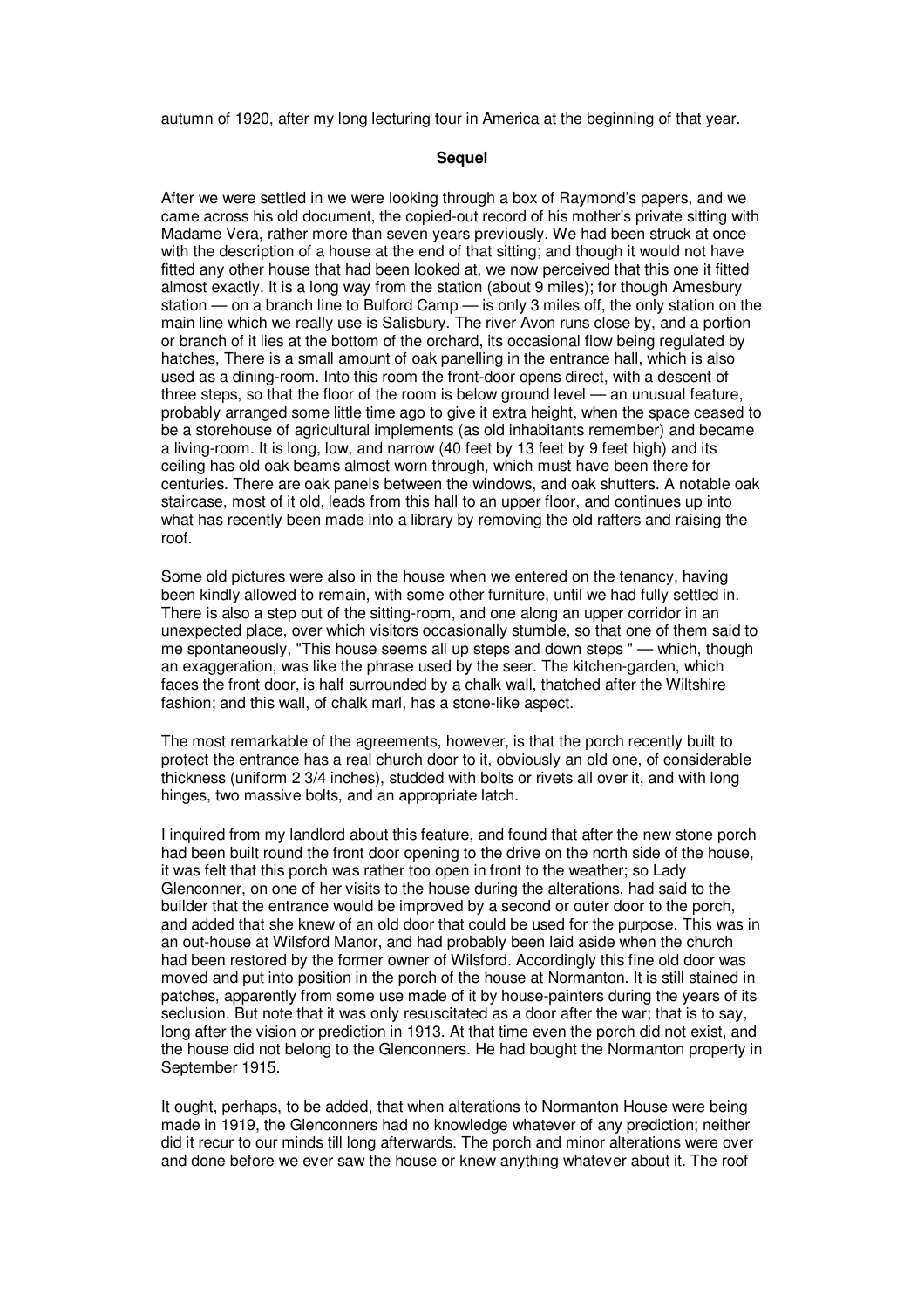was taken off and an attic library added early in 1920.

That practically all the other features mentioned in the prediction could apply so correctly to this house by chance, seems incredible; it seems still more incredible that the existence of a church door in the entrance porch to a specified dwelling-house could have been foreseen before it was there! I prefer not to make any lame attempt to explain the incident.

As to the other minor details :— A glazed summerhouse with tables and chairs in it against the south front of the house, can hardly be counted, since I put it there myself, together with a small greenhouse; though this I truly did without the least thought or memory of any statement in that direction. The prediction says "no two rooms alike." Well, the only two rooms which might strike people as similar are the small sitting - or morning-room and the drawing-room, both on the ground floor facing south. They are roughly the same size, but there are differences. One room has two doors, the other only one. One has a raised floor, with a step up, so that it is warmer than the other. The chimney-jamb of one is unusually large. They are quite differently furnished. The long, low-built appearance of the house was mote apparent before the roof was raised and an upper storey added.

There are two fine long detached barns, the other side the lawn, which from some points of view might be taken as part of the house, and are a striking feature. The house is not on a height, it is true, it is only raised well above the flats of the water meadows. The county of Wiltshire is mildly hilly or undulatins, but only in the sense that all Downiand is hilly. It is easy to go up half a mile of slope, say 230 feet up, and look down on this house in the Avon Valley, on one side, and towards Stonehenge (a miles off) at a more level part of the plain, on the other. These last are the only features that might by a stringent critic be stigmatized as wrong. Yet it may be worth mentioning that recently an American poetess, after a short visit, sent a friendly greeting to "the grey house beneath the Wiltshire hills."

My friend, Viscountess Grey, hitherto mentioned as Lady Glenconner, permits me to give her name in connexion with the incident, and has added some additional information. She herself lost her eldest son in the war, Edward Wyndham Tennant, of whom she has written a Memoir.(1)

(1) "Edward Wyndham Tennant, 4th Grenadier Guards." (Published at the Bodley Head.) wherein he is spoken of by his affectionate family name of Bim; and it is well known that she is in occasional communication with him through reputable mediums. She allows me to say that she was the mote struck by the coincidence, when told of it after we had entered on the tenancy, because of notes taken by her at sittings with Mrs. Leonard during previous months; these appeared now to contain allusions to the matter. Her notes taken at sittings at that time contain such passages as: New people coming, he is glad about this; not building exactly, but alterations. changes in the roof… They are so glad about the neighbours. At this time another house on Lord Glenconner's property was about to be let, and the complete renovation of the roofing of several large barns had been in process, and the reference had been understood to allude to this, though at the time carrying small conviction. Later, Lady Grey says, in the light of subsequent events, these allusions and others of a like nature became both to Bim's father and to herself abundantly clear.

At a later sitting with Mrs. Leonard, near London, Raymond expressed joy that we had got the house he had intended, and hoped that it would suit his mother's health and be a success: and so it has proved.

#### **Remarks**

The whole episode, so far as Raymond is concerned, is only one of many instances in which he has shown knowledge of current events and been of service; and so far the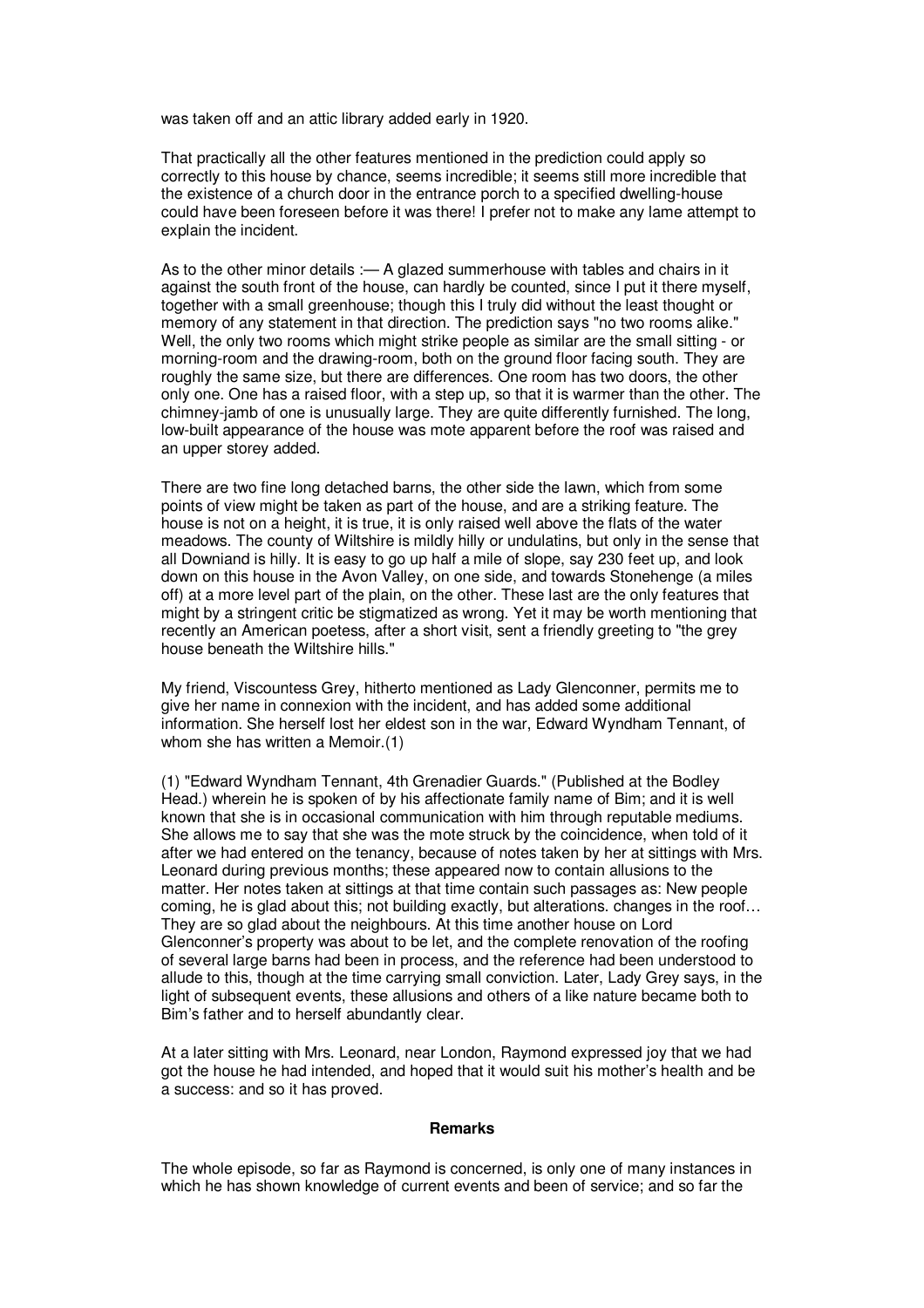episode is simple and explicable enough. But how to explain the prevision of Madame Vera, if it was a prevision, given at a time when we had no thought of moving from the neighbourhood of a modern University city, and not the slightest idea of living in the country; and especially how it was possible to foresee the details of a house which at that time was in other hands, in full use as a farmhouse, I do not understand. Especially do I not understand the foreseen existence of old pictures in what would for us naturally be an unfurnished house — as indeed this would have been, when let, had not Lord Glenconner happened during the war. to put some in to make it mote friendly for the officers to whom he lent it. Nor can I in the least understand the foreseeing of a church door, which in 1913 was practically non-existent — in nobody's mind — in an outhouse or nag-stall, half a mile away. I can only vaguely surmise some kind of "planning," on the other side, to bring these things about. For, as I have said elsewhere, Inference from the present, and Planning for the future, are our two normal methods of prediction in the ordinary affairs of life.

### **Supplementary Note**

One point of interest is, I think, worth amplifying. It is that to which I have already referred, namely certain anticipatory allusions, apparently to this episode, which were taken down by Lady. Glenconner during her sittings with Mrs. Leonard in May, 1919. These references were so previous to the whole transaction that they were noninterpreted at the time. We had never seen or heard of the house, nor had anyone even begun to think of us in connexion with it, until that walk with the first Lord Glenconner on a date which I find in my diary was the 12th of July, 1919. Lady Grey has allowed me to see the record of her Leonard sitting on the 1st of May, 1919, and from this she has selected and transcribed the following:-

*Bim says, Do you know he has got something to do for his Father shortly? Yes, he has. Something in a few weeks dine. He gives Feda the feeling of about the middle of the summer. To do with L. — important. Someone called L, he'll be connected with it. A surname, and a man. Bum says importantly connected with his Father to do with this.*

*In what direction? I (Lady G.) asked.*

*Quite in a material way, and yet not only business, something happy, something bigger. You will both be so pleased and glad about this; but a little waiting before it can be completed.*

*(And later on again:—)The building going to be partly pulled down, Bim says, only partly; he feels so pleased about it; something about the roof, he says, more like rebuilding. It will make such a difference, he says, to you, this coming. Neighbours. They are so awfully glad this has been arranged.*

## **- C h a p t e r 4 c -**

# **Psychometry or Diagnosis \_\_\_\_\_\_\_\_\_\_\_\_\_\_\_\_\_\_\_\_\_\_\_\_\_\_\_\_\_\_\_\_\_\_\_\_\_\_\_\_\_\_\_**

*"We have obscure and novel facts to explain, and before we confidently assign them to psychical and transcendental causes, we must try and think of everything which the human body might conceivably discern or discover… It is surely conceivable, then, that all our known sensibilities may form merely a kind of bull's eye; — the place where outer and inner influences oftenest touch our central sensorium; — whilst round this bull's eye all kinds of unclassified obscure sensations probably scatter."*

*F. W. H. Myers, "Human Personality," II, 269.*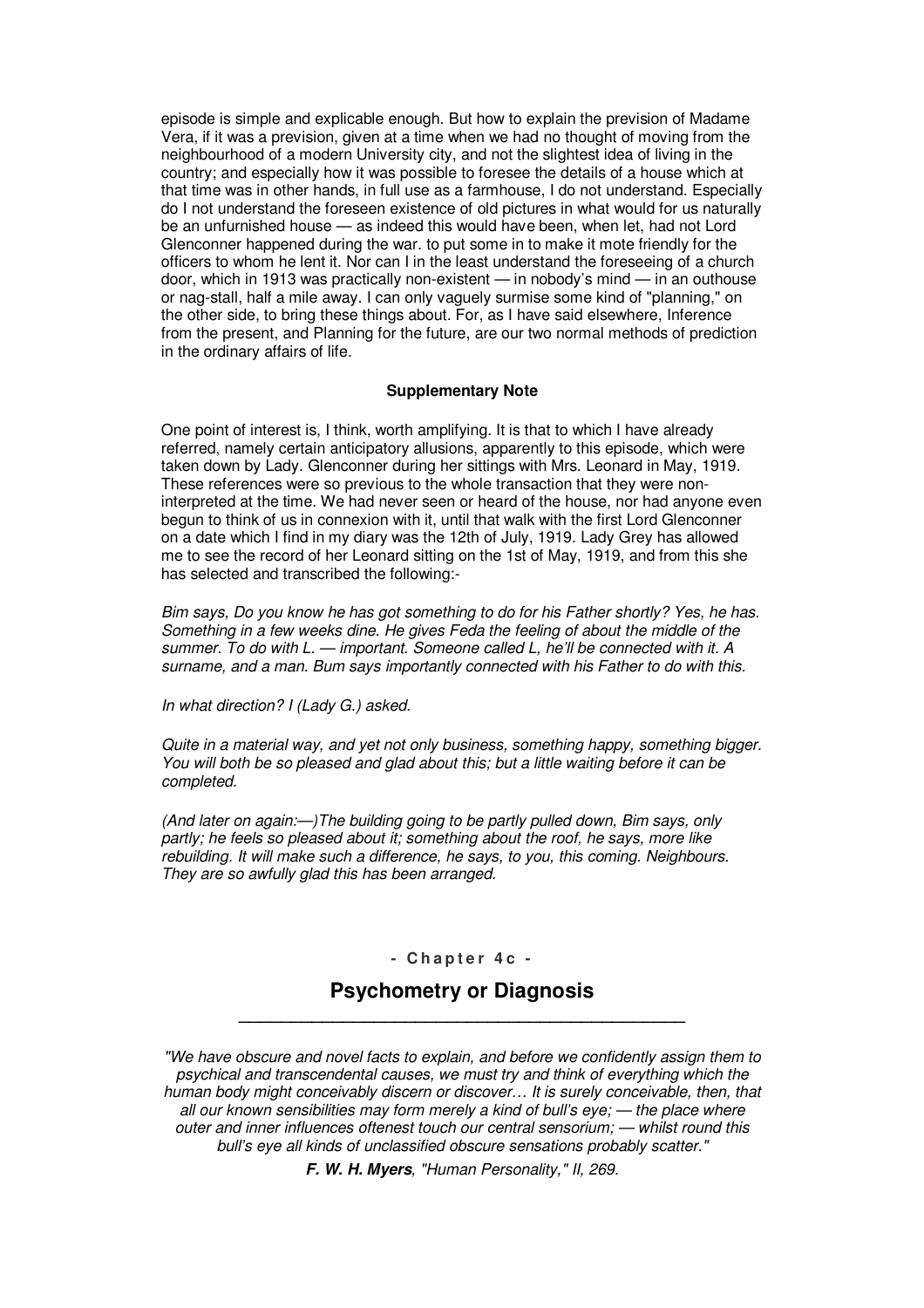**THE** illustration I select of the third class of incident, namely psychometry or diagnosis from an object, is too long to give in detail, except in the Proceedings of a Society such as the S.P.R., and I must be content with a summary. The experiment which yielded this incident was conducted during the spring and summer of 1901, the year after the crown had appointed me Principal of the then newly chartered University of Binningham, so that I had left Grove Park, Liverpool, and taken another house at Edgbaston. Thus it happened that the case was managed by my skilled and confidential assistant in Liverpool, Mr. Benjamin Davies, who had for many years helped me efficiently in many ordinary physical researches. (1) The medium concerned was a certain Mrs. Thompson, who lived in a Liverpool back street and whose clientele consisted mainly of poor people, to whom she gave sittings and advice. I had reason to suppose that her powers were genuine; and, accordingly, Mr. Davies had some test sittings with her, going alone and anonymously. He managed to calm her apprehension as to his object in coming, while still maintaining anonymity; and as soon as she was confident that he was not a police spy or a press agent, she gave him some remarkable sittings, in which, among other things, he records about eleven small anticipations of what was likely soon to occur in his life, seven of which he ultimately marked as being correct, while the remaining four he could not say were wrong. This, however, is beside the point. Suffice it to say that his preliminary sittings gave him confidence in her powers.

It so happened that among the Welsh community at Liverpool Mr. Davies had some friends or acquaintances, including one family which was troubled by having as one of its members a paralysed invalid, whom I will call David Williams. This man lay helplessly on a sofa, doing little more than toss a cloth rag aimlessly from one hand to the other. It seems he had been a Welsh miner in the Transvaal, and when the Boer War broke out, he and other miners escaped from Johannesburg, took ship, and came to England. He was more or less ill all the voyage, and gradually got worse. Some accident must have happened to him while coming up the pit-shaft in the crowded cage. The general practitioner treated him as a case rather difficult to understand, a rather curious case of paralysis.

Anxious to help his friends, Mr. Davies proposed to take some object belonging to the patient to the medium, Mrs. Thompson. The patient's brother went with him, bringing two objects, one of them being the bit of rag or cloth which had been so thoroughly handled. The brother was not introduced in any way, and no information was given; but the objects were handed to the medium when she was ready to receive them. She immediately perceived that it was a serious case, and was rather chary of giving information. She was encouraged, however, because they really wanted to know what was the matter, and asked her if there had been an accident. Yes, she said, he got an accident in a deep, dark place, that the skull ,had been pressed in — at a spot which she clearly indicated by touching the back of the sitter's (Mr. Davies's) head; and she said there must be an operation. She located also a clot of blood near this spot. None of this had been located by the general practitioner, but I thought it a good opportunity for a test. So I wrote to an eminent consulting surgeon, Mr. Robert Jones, now the wellknown Sir Robert, who then practised in Liverpool, asking him if, as a favour, he would see the patient whose address I gave, and ascertain what was the matter — without of course saying anything about the wholly unauthorized and unofficial "diagnosis" suggested by the medium. Though very busy he kindly went, found an injury to the skull, at the place which had been previously specified unknown to him, and after another visit decided on an operation. A diagram would show the locality of the wound, as specified in absentia by the medium, also the near-by spot where the trepanning took place, and the position of the asserted clot of blood. But when the operation was performed the surgeon did not find a clot, though on being asked, he said that there was nothing contrary to the idea that a clot had been there and been absorbed.

The patient partially recovered for a time, and was able to give some account of his accident. It is believed now that he hung over the edge of the cage and that his head received a blow from some iron projection as it came up the pit shaft at the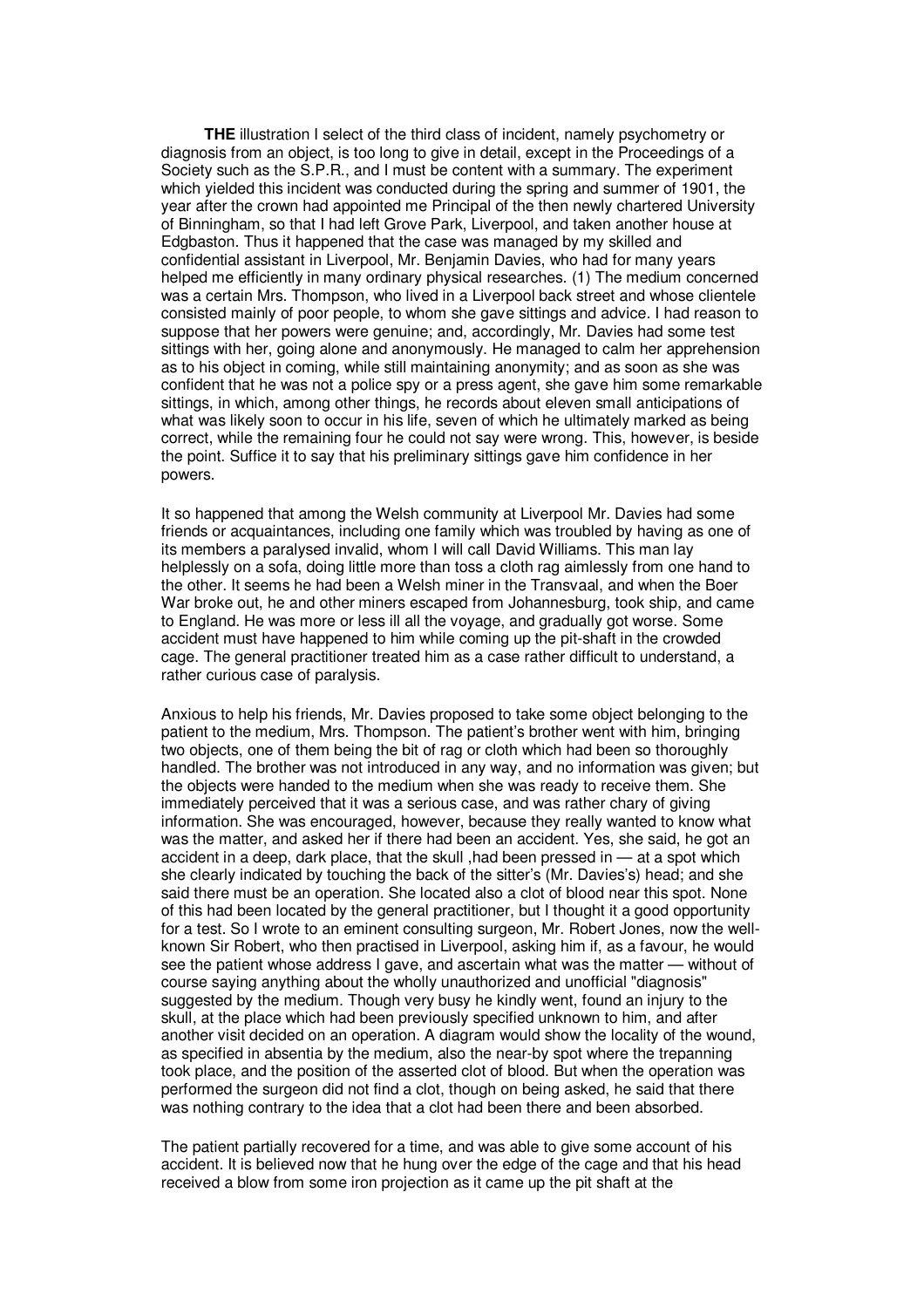Johannesburg mines, when the miners were hurriedly escaping at the outbreak of war. The surgical report is appended:-

*30th May, I902.*

*I did operate on David Williams, making an opening from near where I bad felt what seemed to me to be a depression in the skull. I noticed that there was some thickening and roughening of the bone removed and some adhesion of the dura mater to the bone itself. If there had been a blood clot it had practically all been absorbed although the appearance of the dura mater was quite consistent with the theory of a blood clot. On opening the dura mater one noted that the pia mater below seemed quite normal, and the pulsation of the brain was pronounced, negativing any theory of marked intra cranial pressure. He was very bad indeed when I operated, and the operation apparently made very little difference in his condition. For the last fortnight or three weeks I have not seen him, but on my arrival from France about the 11th of June I shall call upon him again and see as to his condition.*

*Yours, etc.signed (ROBERT JONES).*

*P.S. I forgot to mention that there undoubtedly had been an injury to the skull as shown* by its inner plate. A little later on I may fed inclined to take a larger piece of bone away.

Many similar cases of mediumistic diagnosis are to be found in a book by Dr. Eugene Osty, translated by Mr. Stanley de Brath, and entitled "Supernormal Faculties in Man."

(1) See for instance Phil. Trans. Royal Society, 1893 and 1897

## **- C h a p t e r 4 d -**

## **Conversations**

## **Specimen of recent Conversations about Post-mortem Existence; and a small test of Identity \_\_\_\_\_\_\_\_\_\_\_\_\_\_\_\_\_\_\_\_\_\_\_\_\_\_\_\_\_\_\_\_\_\_\_\_\_\_\_\_\_\_\_**

*"Then when death attacks a man, the mortal portion of him may be supposed to die, but the immortal retires at the approach of death and is preserved safe and sound. … Beyond question, the soul is immortal and imperishable, and our souls will truly exist in another world."*

#### *Phaedo*

#### **Introduction**

**THE** fourth episode I propose to recall is of a different character. It merely illustrates one of my conversations with Raymond about those on the other side and their post-mortem condition; this one being about the help they are sometimes able to give us, indeed about the mutual help which can be exchanged between those on that side and those on this. These talks are generally conducted with the co-operation and assistance of one whom I am persuaded is my old friend, F. W. H. Myers, from whom Raymond learns much, and with whom he co-operates as a sort of assistant; Myers himself chipping in occasionally to explain or amplify. (A record of part of the conversation follows later, but I must explain something first.)

I knew that Myers in his lifetime was interested in this idea of mutual help and communion through the veil or across the gulf; and that he had once or twice referred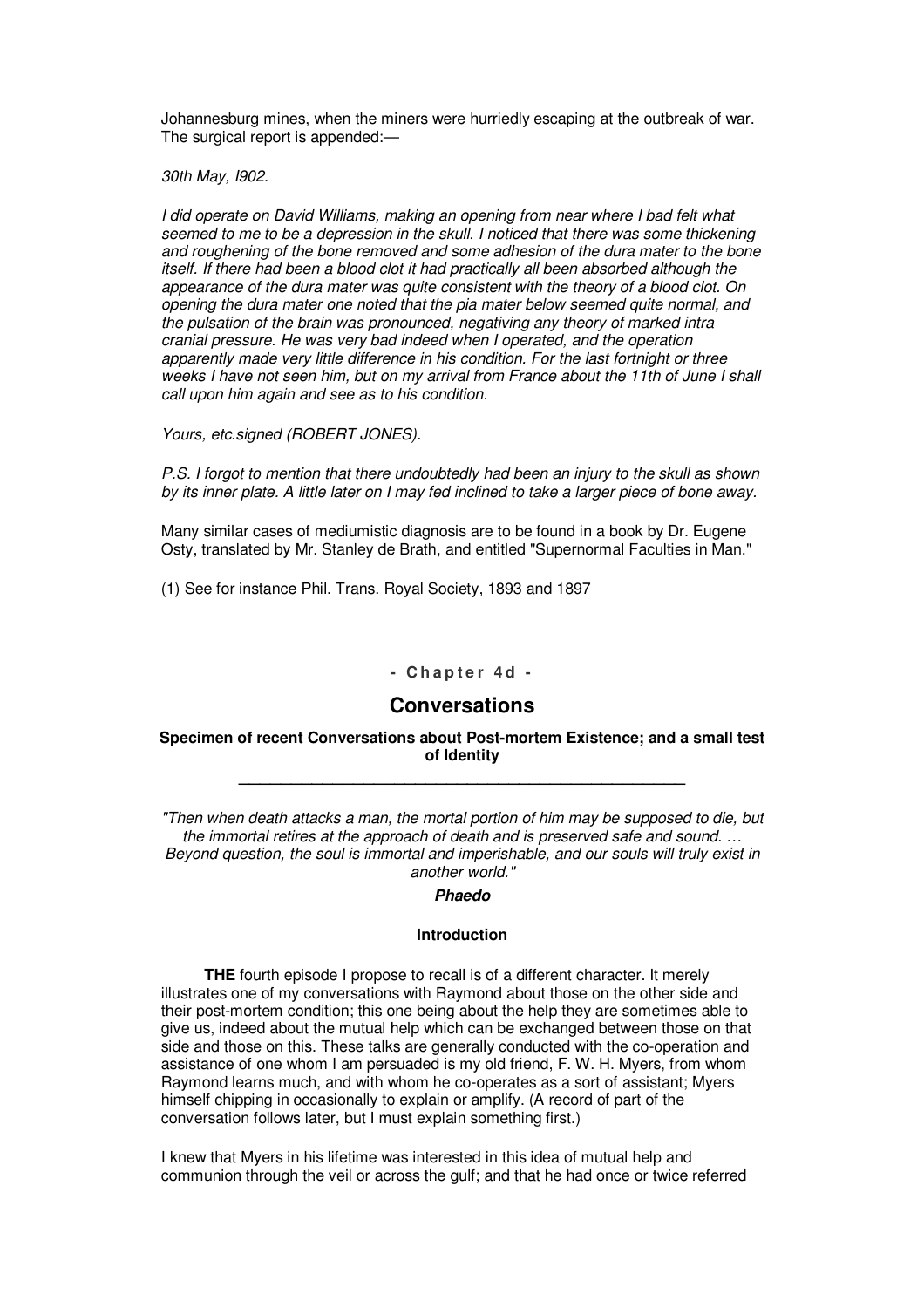to a text at the end of the 11th Chapter of the Epistle to the Hebrews, to the effect "that they without us should not be made perfect," which be sometimes quoted in the form of the Latin translation in the Vulgate. So, on an occasion when it seemed relevant to the particular stage reached by the conversation then going on, I thought it might be a good plan to quote this to Myers and see what he would say. Feda was the intermediary, and it is not easy to get back anything elaborate or foreign through her. She gives the sound as best she can. But any utterance of my own, Myers would probably be able to hear. I asked if he was listening, and then said, apropos of the recent conversation: "Ut non sine nobis consummarentur." (I find that I ought perhaps to have said ne instead of non, according to one version.) Myers was reported as nodding his head, showing understanding, and then saying a few words in response, which Feda boggled over, so what I got down from her attempts was something like :— Rebus in ora (see below). Myers said "Not quite right"; but he let it go at that, evidently thinking that I should make it out in due time.

A week or two later, while reading the typed-out record, it occurred to me that he might be referring to the context of the passage in Hebrews. I didn't remember what the context was, but looked it up. The words immediately preceding are to the effect that "God has provided some better thing for us." It then goes on, "that they without us should not be made perfect." I wrote to my friend Dr. Rendall, ex-Headmaster of Charter-house, asking him if there was anything in the Vulgate which would elucidate Feda's rough attempt at Myers's meaning. He suggested the words nobis meliora; which he thought might very well be Myers's hasty recollection of the essential words in the context, namely "better things for us." For though the real version has it in the singular, "melius aliquid," the plural does just as well. On the whole I am disposed to think that his suggestion is a good one. I do not press it or base anything upon it, except that it serves as an illustration of the kind of way in which Myers does sometimes respond. He might very likely thus show his apprehension of the Latin phrase, which, though so simple, was unintelligible, I am sure, both to Feda and to Raymond, and of course equally unintelligible to Mrs. Leonard in trance.

To lead up to this comparatively unimportant episode, I will now quote a portion of the relevant conversation; thereby taking an opportunity of exhibiting the fact that our talks from the other side are not limited to family doings and trivialities, but often touch upon higher or more general topics. I add a comment in square brackets occasionally, but otherwise leave the record as it was taken down by me, under some difficulties, at the time. Feda is Mrs. Leonard's control, and though less childish than she used to be, is still amusingly gay and irresponsible at times. It cannot be easy to transmit serious information through her: that is why Myers usually prefers the slower but more definite table method, — a method which used to be employed occasionally even at Mrs. Leonard's. Feda's name for Myers is "Mr. Fred." Raymond sometimes calls him "Uncle Fred" in an affectionate way, but more often (especially at first), "Mr. Myers."

## **Extract from Record of Leonard sitting on 16th September, 1927**

Feda is understood to be speaking, reporting what is said to her on her side, often reporting in the first person, or occasionally giving way to another control for a few sentences. After some talk about plans, she said that according to Mr. Myers a forthcoming book of mine would contain some psychic experiences … not only old ones but new ones too.

O. J. L. Well, I am wanting to publish some of the talks with him and Raymond.

*Yes, not merely on evidential lines, but on generally interesting lines.*

O. J. L. That's what I wanted to do.

*You've given plenty of evidence, and many are satisfied with that. Now they want to know what we think, what we do, how we conduct our lives, and what we think of the*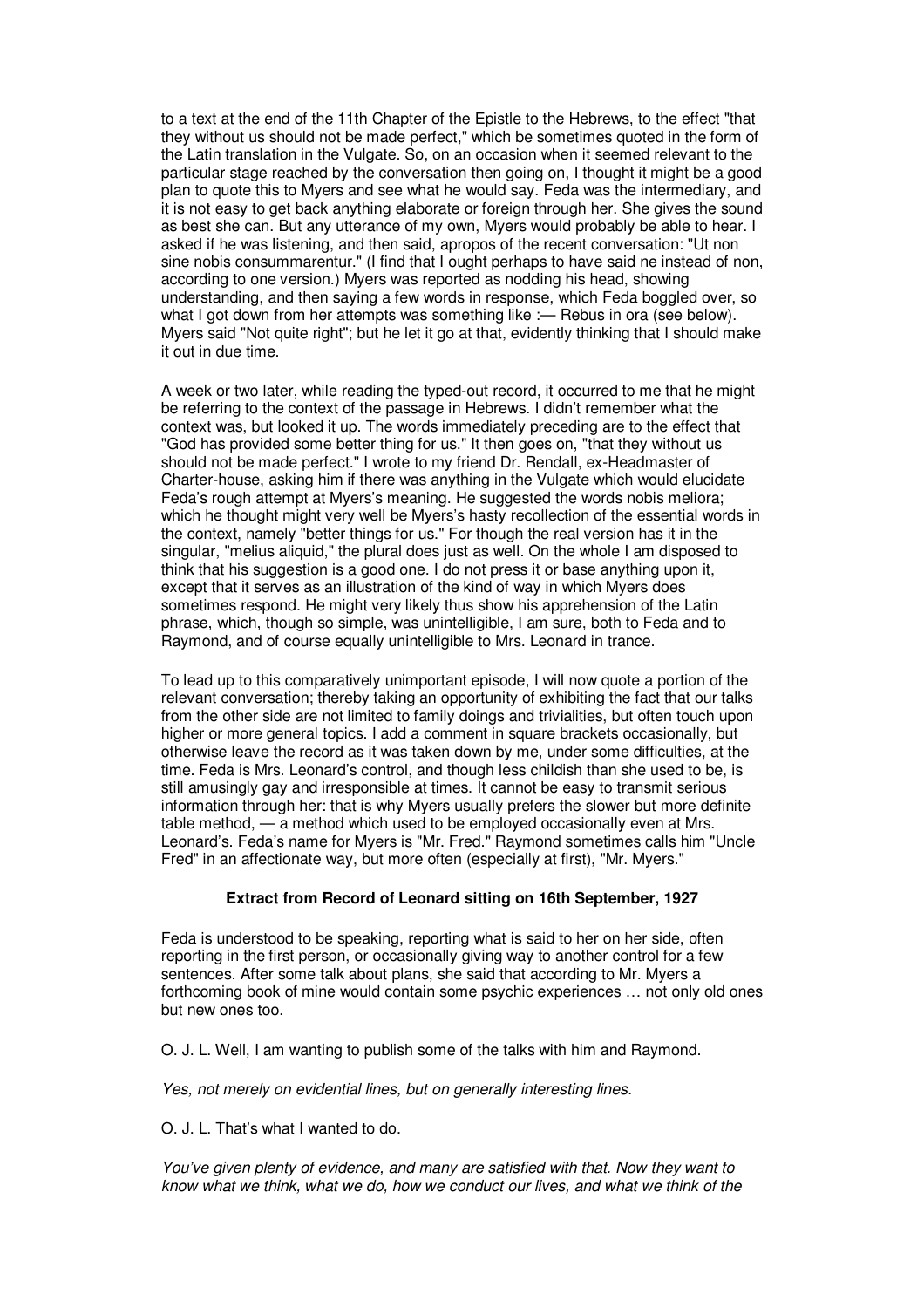*things you're interested in, and so on. At least that's our idea of the book. … Raymond says, People often ask if we don't say anything interesting. They ask, do we always say only "You'll find a photograph in the third drawer of a desk you've never seen before." (Peda here interpolated: That's how he goes on! He's naughty!) They've had plenty about the great-aunt's unknown chest, and the photographs. Now they want to know about our ideas and our lives, and to what extent we can help you on earth.*

O. J. L. You don't tell us much.

*No time.*

O. J. L. No, I wish I could have more sittings. (I have only about two, or it may be three, per annum with Mrs. Leonard.)

*There is one thing I want to impress on you, — how much and to what extent we are allowed to help people on earth. We are allowed to help in any way which doesn't interfere with free-will.If we saw you intending, or willing, to do something wrong, we shouldn't be allowed to pitch you down the stairs so that you broke your leg and couldn't do that wrong thing. That would be interfering with your free-will.We are not allowed to hypnotize you and make you change your mind. But we are allowed to suggest certain things to you, and to bring certain conditions before you, in the hope that you'll change your mind, but we can't force you to.The whole purpose of life is development, it's nothing else, it's quite simple. People ask "Why this? Why that?" The purpose of life is development. And free-will is the wonderful power which enables man to choose right from wrong. We can't choose for him. That's why we don't like coercing you, or telling people at sittings what they should do or shouldn't do.*

O. J. L. Yes; but sometimes you have more information than we have, and can see ahead.

 $\overline{\phantom{a}}$  , and the set of the set of the set of the set of the set of the set of the set of the set of the set of the set of the set of the set of the set of the set of the set of the set of the set of the set of the s

*Yes. Yes. But all the time we are leading them the right way without coercing them; and directly you on the earth choose it, then we are allowed to help you in every possible way.*

*They're wanting, too, to give a clear, not long but concise, idea of our surroundings. It wouldn't take us long, Raymond says.Just in a word or two I want to mention something flow [evidently going back to something that I had suggested quite hypothetically in a previous sitting, as one possible way of accounting for their apparently very similar appreciation of trees and other objects said to be existing on their side] :—You have thought that probably our world is the same world as yours, looked at from another side: another view of it.*

O. J. L. Yes, is it?

Our world is so different from yours In some ways, it's rather difficult for us to look at it from that point of view; but I can see eye to eye with you on one point, which seems to *bear on your theory, and that is this, — that everything that is necessary to man, everything that man in a sense makes his own, has an etheric duplicate. We see the etheric duplicate.*

*Take a chair as illustration. (In the Tate Gallery is a picture by Vincent van Gogh of a sort of ideal chair which had attracted my attention. I don't know whether that accounts for his selection of so apparently insignificant an object. Nor does it matter for his purpose.)*

*It may be that the chair you see at home, your material chair, and the chair that we see,*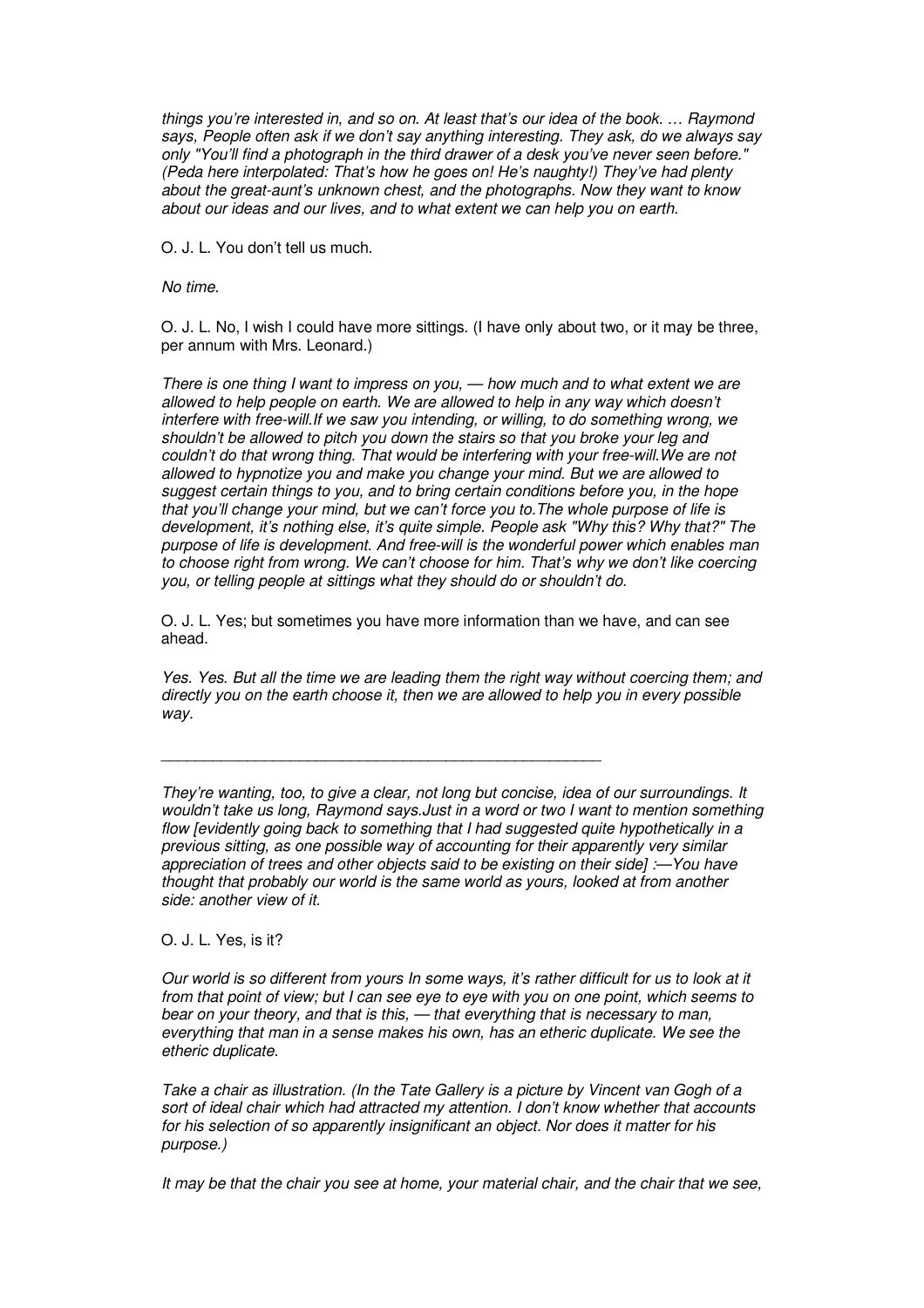*which is your chair on our side, the etheric chair, are one and the same thing really. Yet the etheric chair seems to be with us.*

*You've heard communicators surprised to find over here the table, or the chair, or the picture they were fond of. You would regard it as the same thing seen from another side.*

#### O. J. L. Do you agree?

*Father, that's where it's very difficult for me to say whether you are right or wrong, because time and space have so little meaning for us compared with what they have for you; but many things go to prove that you are right.What Uncle Fred suggests is that the mental conditions, the different spiritual development, the different point of view, may create the illusion of distance or space.*

*That's right, he says, and in every sense that matters they do create a distance. It always seemed to me that I traveled at first. When I first passed over, it seemed to me* that I had to go a distance to find you. I felt that I went from our place to a place where *you were.*

Now Mr. Fred's speaking (to Raymond), he says:-

*Yes, young man, that's quite correct. But don't you see this, that it was your point of view that made the distance? The distance doesn't seem so great to you, you don't notice it, now.*

*When you first came over you were struck by the facts that you were born into, and living again, in a new condition. It stamped itself on your mind as a new condition, a place separate from the place whence you came. So, when you thought of your father's home you thought of it as being an essentially different place. You had a sense of distance to overcome.*

*The reason you don't feel the distance now, is because you have bridged the illusory gulf so often.*

Raymond says, — *Yes. Well, Father, it must be so, but I can't quite see the thing as Uncle Fred does, and say there is no distance from your world to ours. But Mr. Fred thinks there isn't.*

Raymond says, *— Perhaps later on I may feel it and see it just as he does. Mind, I haven't got the impertinence to say it isn't so. But I don't see it all like that.*

O. J. L. Well, Raymond, now I want to ask a question.

Suppose you are looking at the etheric aspect of some object, and I take a hatchet and chop the thing to pieces, — what will happen to the aspect that you are looking at?

*Father, it would depend very much upon — It's most Important — on your attitude of mind when you destroyed it.*

He went on to say that if it was a thing one was fond of, the etheric form might still exist; but that if it was smashed through dislike or temper it would be "submerged or drawn into the general, the general ether, the unformed ether, the ether you have not moulded, that you haven't given life to. You can mould an etheric body for a thing, — a piano, a clock, a desk, — by loving it and liking to have it with you; you imbue it with a kind of etheric life, you provide the pattern, the mental pattern, which gives it etheric form. Your thought about a thing provides a kind of pattern upon which the ether is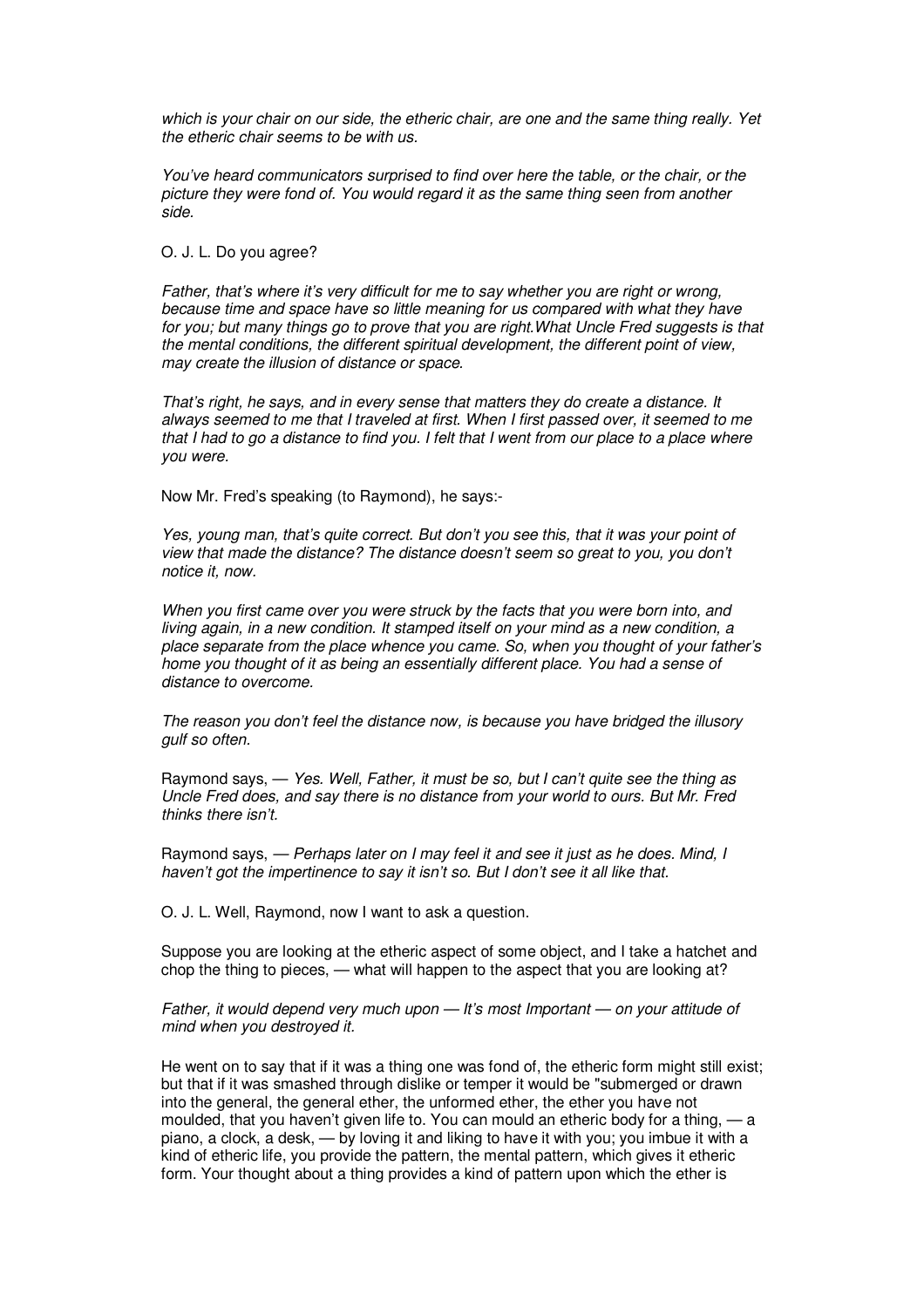formed and moulded."

O. J. L. A sort of converse of materialization?

*Akin to it.*

O. J. L. Do you mean that you don't see material things unless we think about them?

*Father, we don't see the material things. When we say you were doing so and so, it's your thoughts that help us. We can go to the theatre with you, and we can enjoy it. But suppose you were horribly bored, and not looking at the performance, we should get a poor idea of it. Unless, indeed, we used the power and thought of someone near you.*

O. J. L. Then you see our things with our eyes?

*We do. We can. But I must explain something. Can you understand that we don't only see things through you but because of you.* (Like mediumship apparently.— O. J. L.) *It's difficult to explain through Feda. [You know that] part of you can see without your eyes - registering that you can see.*

*Seeing without seeing. One part of you must register and the other part doesn't. Some things only flit over the conscious mind into the subconscious. They don't make any impression on it. But we can use your subconscious registration of things.*

O. J. L. Similarly I suppose that we see spiritual things through and because of you.

*Exactly, Father, exactly, the same function. When you live consciously in touch with us and with our lives, you are able to tap certain sources of wisdom which belong to our plane. You are meant to do that, meant to try and use sight and hearing on our side, as we do on yours. The more you can do it the higher you will go.*

*Mr. Fred says, it's really finding God through us. I don't mean you shouldn't find Him direct, but perhaps the most direct way to God is through us.*

*Can you go directly to anything? There's a series of links always between you and your objective.*

*If God is your objective, you can reach Him through us. One of the best ways you can reach Him, I think.*

Raymond says, *I feel that the more you on earth use the function of sight and hearing, the more we shall be able to see on your plane too. The more you extend your range, the more you enable us to extend our range.*

O. J. L. I say, Raymond, I'm going to say something, by way of comment, that Feda will not understand and you won't understand, but Mr. Fred will, if he's listening. Is he listening?

*Yes, he is.*

O. J. L. Very well then, — ut non sine nobis consummarentur.

*He agreed with it, and says funny words, rebus in rebus in tore tory in ora hora inora rebus In something ora.*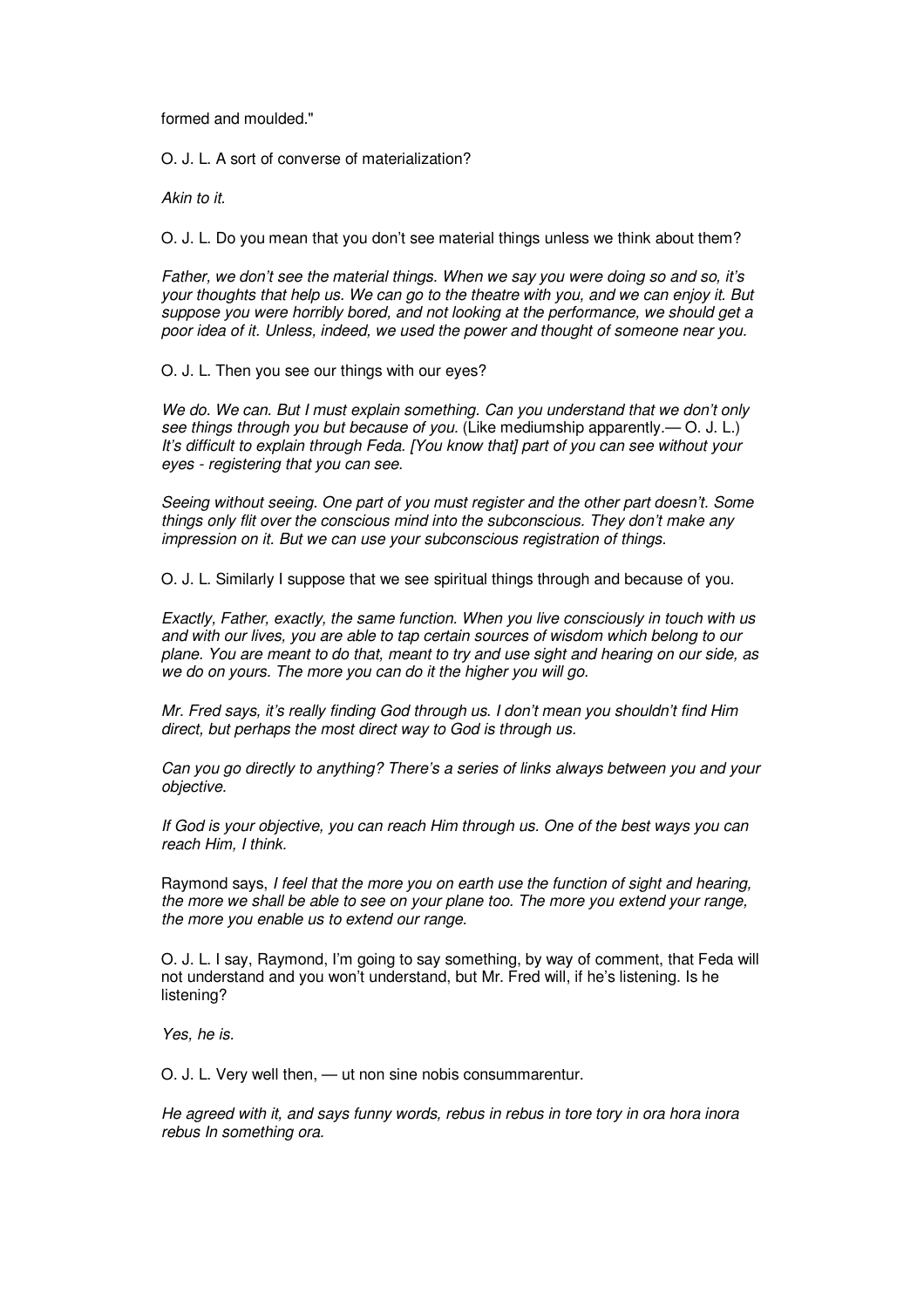*He shakes his head, and says, not quite right.*

*He thinks that it is important that the two lives, the physical and the psychical lives, should be blended more, more consciously; which would in a sense increase the etheric life on the physical plane.*

*You see, Lodge, it's desirable really to increase what we call the etheric life on earth, the more we increase, deepen, define, widen, and value, the etheric life on earth, even the etheric life of a chair or table as well as our etheric body, the less submerged we shall be in the animal and physical morass. We have been so submerged in the merely animal and physical aspect of life [that] we've neglected the etheric. When we understand the etheric value of things we shall no longer be ridden and driven by such material aspects as money. I feel that we shall hand on a heritage of better health to the next generation as we understand the ether.*

O. J. L. Myers, physical beauty is not a morass.

*No, no. As you understand the ether better, you'll appreciate the physical and material even more, — your bodies, beauty, all the physical, — but you wouldn't be submerged* in it, nor overcome by it, but would see it at its true value. The temporary side of life can *be very beautiful, no matter how you understand the ether. You don't want to lose one of your children in the material sense, why should you? But when you see the etheric side of your child, or of anyone, you will be improving the standard of life on the earth. We should never despise the material, we should make it as beautiful as possible and appreciate it as much as possible.*

The conversation then branched off to other things and soon ended.

It should be needless to say that I take these conversations as akin to a discussion between friends, none of whom is infallible but some better infor than others. They are not to be treated as oracular, but they are often suggestive. Any tendency to put too much faith in imparted information, attained by other than our own exertion, is to be deprecated. The unwisdom of this can be illustrated from ancient examples.

### **- C h a p t e r 4 e -**

# **Reminder About Ancient Examples of Oracular**

**Consultation \_\_\_\_\_\_\_\_\_\_\_\_\_\_\_\_\_\_\_\_\_\_\_\_\_\_\_\_\_\_\_\_\_\_\_\_\_\_\_\_\_\_\_**

**SHALL** I conclude these illustrative examples of unorthodox mental phenomena by reminding readers of very familiar ancient instances of the practice of divination, and more especially of an apparently excellent test case arranged by one who in addition to the attainment of worldly prosperity had imbibed some of the wisdom of Solon. I will call it

### **An Early Effort at Psychical Research**

It is sometimes casually said that Psychic Science is old. That is not true, but psychic phenomena are as old as humanity. Science itself is comparatively young, and Psychical Research is younger. Nevertheless it was not unknown to the Ancients. King Saul made a proper experiment by going to a medium anonymously; though the message he got was far from encouraging. The medium was a kindly person who attended to his bodily, needs, insisting on his having a meal, though she was in a state of alarm, firstly, at breaking the recently promulgated law, and, secondly, at getting a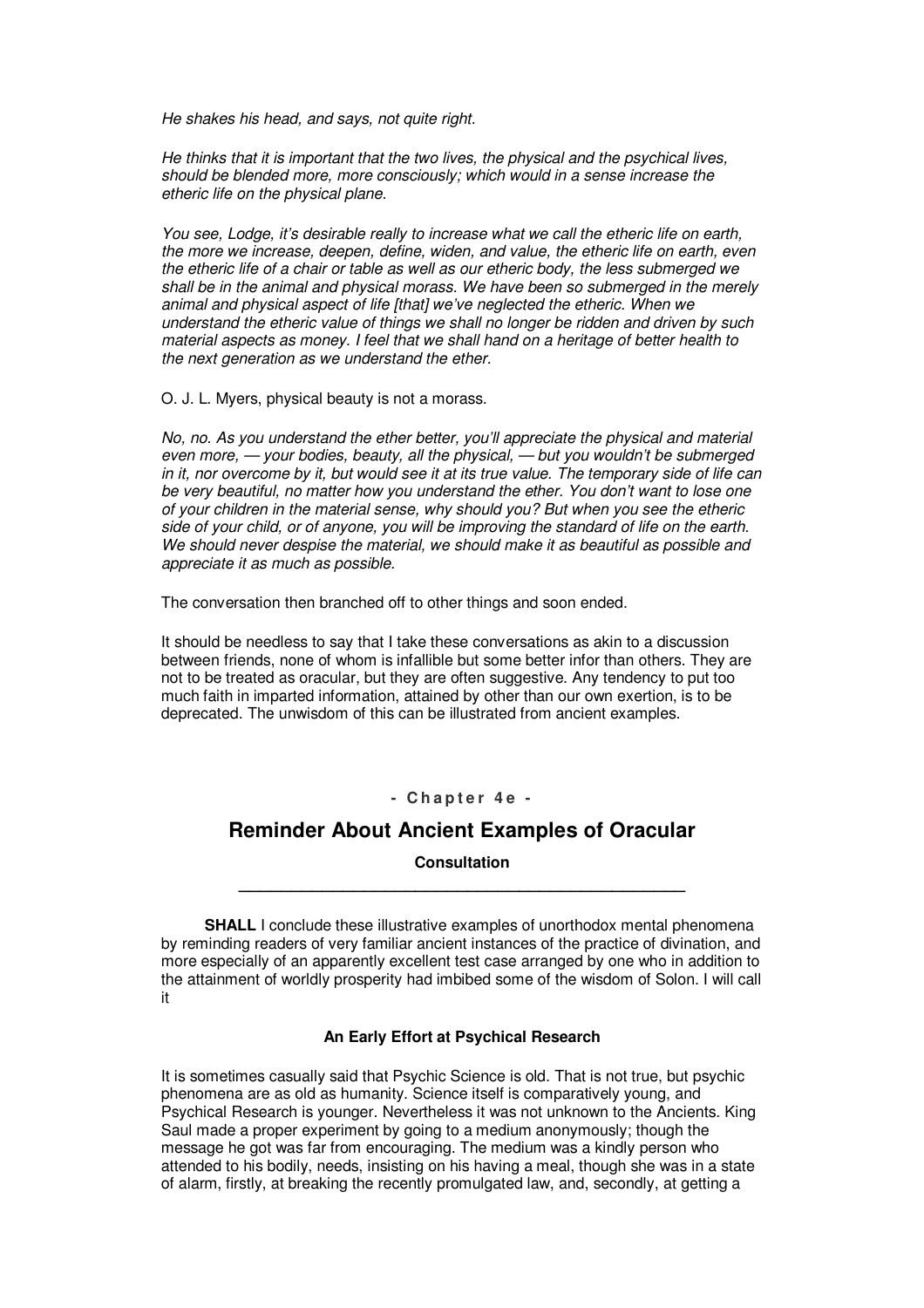more vigorous manifestation than she had expected.

Instances of consulting domestic seers or mediums (Gad, Iddo, and others), among the Hebrew Kings, are innumerable, and often they seem to have given wise advice. (1) In classical times also, attempts to resort to occult practices were common enough. The remarkable experiment made by Croesus, who was king over a great part of Asia Minor, to test the power of some oracles before seriously consulting any of them, was fairly up to S.P.R. standard — assuming the account given by Herodotus is correct so I will quote it from a citation in an old copy of Light.

Croesus sent messengers to six different oracles, presumably the best and most famous of his day. These were scattered over the known world, from Northern Greece to distant Libya. The messengers were sent by different ways, Croesus designing to make trial of what the oracles knew, in order that, if they should be found to know the truth, he might send a second time to inquire whether he should venture to make war on the Persians. He dispatched them to make trial of the oracles, with the following order: that, computing the days from the time of their departure from Sardis (his capital), they should consult the oracles on the hundredth day, by asking what Croesus, king of the Lydians, was then doing; and that they should bring him the answer of each oracle in writing.

Herodotus tells us that he does not know the six answers, but only the successful one from Delphi, given by "the Pythian," a trance-speaker of the famous Delphic oracle, the site of which is now familiar to many of our soldiers. He adds, however, that one other satisfied Croesus, namely, "the oracle of Amphiaraus" (at Oropus in Attica), as being a true oracle. But the answer from Delphi was preferred, probably on account of its definiteness. This Delphic answer became famous, and Herodotus gives it, couched as it was in hexameter verse. It runs somewhat thus:—

*I know the number of the sands and the measure of the sea;*

*I understand the dumb, and hear him that does not speak;*

*The savour of the hard-shelled tortoise, boiled in brass with the flesh of lamb, strikes on my senses;*

*Brass is laid beneath it, and brass is put above.*

The test proposed by Croesus is one that was carefully thought out, and special precautions were taken. For the messengers had been told to ask their question on the hundredth day from the date of their departure, and it was the same question for all. The question was — What was Croesus doing at that moment? Clearly that plan, if duly carried out, forbade all collusion and all probing by the oracle of the minds of the messengers. The messengers themselves were entirely ignorant: there could be no "mind reading." Possibly Croesus himself hardly knew what he would decide to be doing; and, being really anxious, was wise enough not to make up his mind till the last few days. "He bethought himself of what it would be impossible to discover or guess at, and on the appointed day he cut up a tortoise and a lamb, and boiled them together in a brazen cauldron and put on it a cover of brass."

The sequel, as everyone knows, is not so happy; for Croesus now trusted the Oracle unwisely. He sent another question relating to his projected invasion of Persia, received an oracular response capable of two interpretations, and acted on the wrong one with disastrous results. Though ultimately his conqueror, Cyrus, heating him just before his imminent execution exclaim on the warning wisdom of Solon (Call no man happy till he's dead), magnanimously spared his life.

(1) See for instance: I Samuel xxx. 7, 8; 2 Samuel v. 23, 24; vii. 4; xxi. I; xxiv. II; I Kings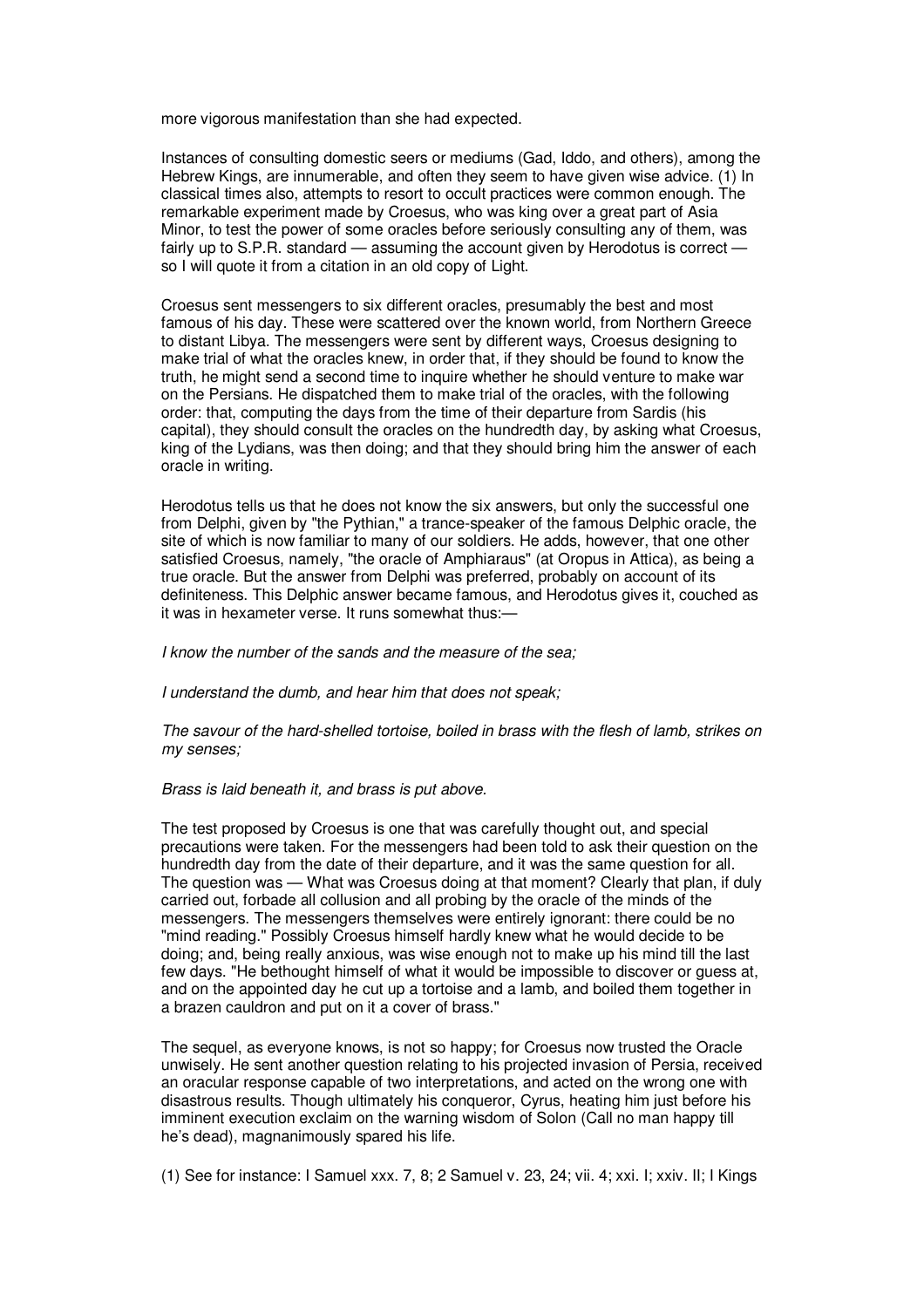iii. 5; I Chron. xvii. 3; xxi. 9; xxix. 29 ; 2 Chron. xviii. 14; xxix. 25 ; xxxiii. 18; xxxv. 15 ; Isaiah xxx. 10.

### **- C h a p t e r 5 -**

# **Methods of Communication or Thoughts on Mediumship \_\_\_\_\_\_\_\_\_\_\_\_\_\_\_\_\_\_\_\_\_\_\_\_\_\_\_\_\_\_\_\_\_\_\_\_\_\_\_\_\_\_\_**

*"It seems necessary to insist that agreement with conclusions of "common sense," or even of scholastic philosophy, does not in itself suffice to render an hypothesis absurd or untenable."*

*McDougall, "Body and Mind," p. 363*

*"We are actually witnessing the central mystery of human life, unrolling itself under novel conditions, and open to closer observation than ever before. We are seeing a mind use a brain. The human brain is in its last analysis an arrangement of matter expressly adapted to being acted upon by a spirit; but so long as the accustomed spirit acts upon it the working is generally too smooth to allow us a glimpse of the mechanism. Now, however, we can watch an unaccustomed spirit, new to the instrument, installing itself and feeling its way."*

*F. W. H. Myers, "Human Personality," II, 254.*

**ONE** reason why people find it difficult to accept statements about mediumship, or to believe records of communications which purport to come from deceased people through the instrumentality of mediums, is because they can form no mental image of the process, so that it feels strange to them and impossible. Yet testimony as to the reality of the occurrence is bulky enough and is rapidly growing in volume, and people who have submitted themselves to the experience speak of it as feeling simple and natural enough.

Nothing but habit is necessary gradually to accustom us to communication with the dead, as it has already accustomed us to ordinary conversation with living friends; for if we analyse the process of ordinary conversation we can detect in it features which are nearly as puzzling as any which we have to face in so-called spiritualistic literature.

To make this clear I propose to ask my readers, or such of them as feel any difficulty in this respect, to bestow a little attention on the nature of our normal activities in this terrestrial life, especially on that familiar part of our activity which regulates the interchange of intelligence and emotion.

Consider, therefore, what we all really know, but perhaps seldom bear in mind, about ordinary methods of communication.

## **On Methods of Communication in General**

The common experience of humanity is that each individual consists of both mind and body, a mind for understanding and planning, a body for receiving stimuli and executing intentions. We also know that it is through our body that we act upon the surrounding material universe, and that our thoughts and wills are fruitless and inoperative unless some part of the body is set in motion.

Our conscious bodily activity consists in, and is summed up as, muscular contraction; and the result of such contraction is to move primarily our own limbs and secondarily such other portion of the earth's matter as comes into direct or indirect contact with them and is not too massive or too firmly fixed. The movement of matter — either the whole or some portion of a material object — is what we can accomplish; and we can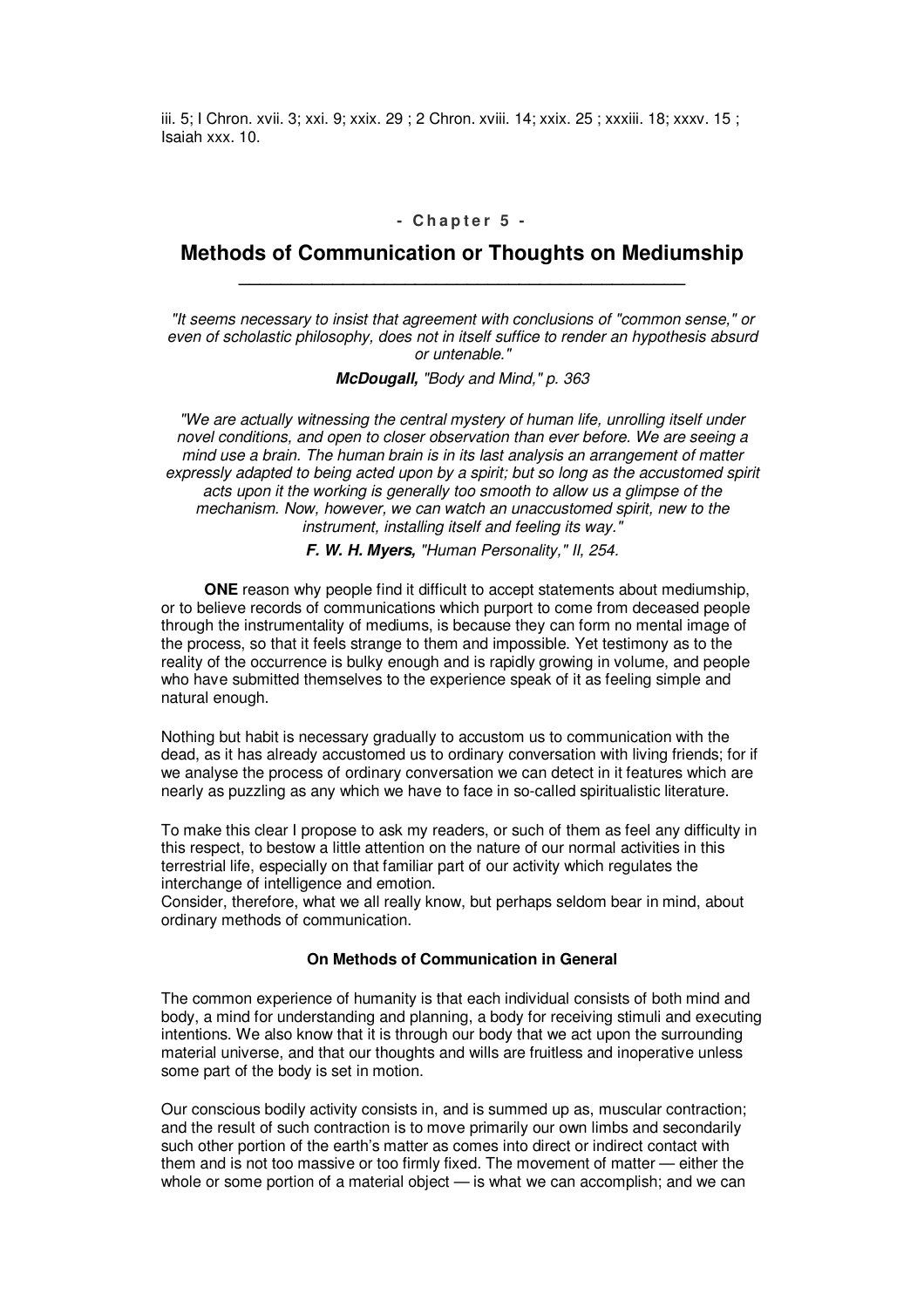accomplish nothing else in the physical realm. If we move only a portion of a solid body we subject it to a strain, which may be an elastic strain and require the continuance of force for its retention, or may be a plastic yield resulting in permanent set. If we set in motion a detached piece of matter, that motion will continue, through its own properties, until resistance stops it. Everything we do in the physical plane can be summed up as the motion, and thereby the re-arrangement, of matter.

Every other effect which follows from the movement — be it the tension of a spring, or the burning of a building, or the production of a sound, or the generation of an electric current, or the germination of a seed — follows from the inherent properties of matter, over which we have no control; an event may be planned and arranged for by us, but we can only accomplish our purpose by bringing together suitable pieces of matter so as to enable their properties to take effect in a desired way; the actual achievement of the result falls in no way within our power of direct accomplishment.

Our power over the physical world is limited to initiating or regulating movements. Making use of energy which is otherwise running to waste, we can guide it into destined channels; and by this power of physical guidance, we can achieve a surprising variety of effects. Primarily and directly, however, we are limited to muscular action.

On the receptive side we are not so limited, for we are endowed with certain organs of sense, whereby we can appreciate the physical agencies which we know by the names "sound," "light," and" heat," as well as apprehend the simple stimuli of motion and force. We can receive impressions through our muscles and general skin surface, but we get them also through our organs of special sense. Any one of the above-mentioned physical agencies can be used for purposes of elementary communication. All that we have to do is to act on matter in such a way as to cause variations or fluctuations in the intensity of these agencies; for as is well known our senses do not respond to anything which continues perfectly uniform: they only appreciate change. We can signal by variations of sound or of light or of temperature, as well as by changes of movement and pressure; though the temperature method of signalling is not, so far as I know, actually employed, save perhaps occasionally by a conjurer.

It is just possible that some of us can be responsive to a mere thought; but that is not yet a recognized method of communication, and for all practical purposes we may say definitely that if we wish to communicate with our fellows in a clear and intelligible way we must do it through the intervention of some physical process. We must do more than think the thoughts we wish to convey, we must speak them or write them; and to that end we must use a brain and nerve mechanism to actuate certain muscles in a guided and controlled fashion. In other words, we must so control a bodily machine as to cause it either to make conventional marks on a piece of paper or else throw the air into vibration in a pre-arranged fashion called language — the language being selected to suit the mental furniture of the auditors, so far as lies in the speaker's acquaintance with the over-numerous conventional codes.

We have grown so accustomed to this oral or pictorial method of communication that it feels to us not only natural but inevitable; it is, however, not really a simple process, and the mote it is analysed the more surprising it becomes. The thought, or the emotion, while it is being transmitted, has to take the form of an aerial or etherial vibration—aerial if acoustic means are employed, as in speech or music, etherial if an optical method is used, as in writing or painting. And there may be other intermediaries such as an electric pulsation, as when a telegraph wire intervenes as part of the transmitting mechanism. The whole manner of the operation is singularly mechanical. But note that in every case the physical process has to be interpreted mentally before it is finished; otherwise the oratorical or other effort wastes itself in producing merely a modicum of extra heat.

The perceptive power of potential hearers or readers depends first on their willingness to allow the physical stimulus to act upon their sense organs; it depends secondly on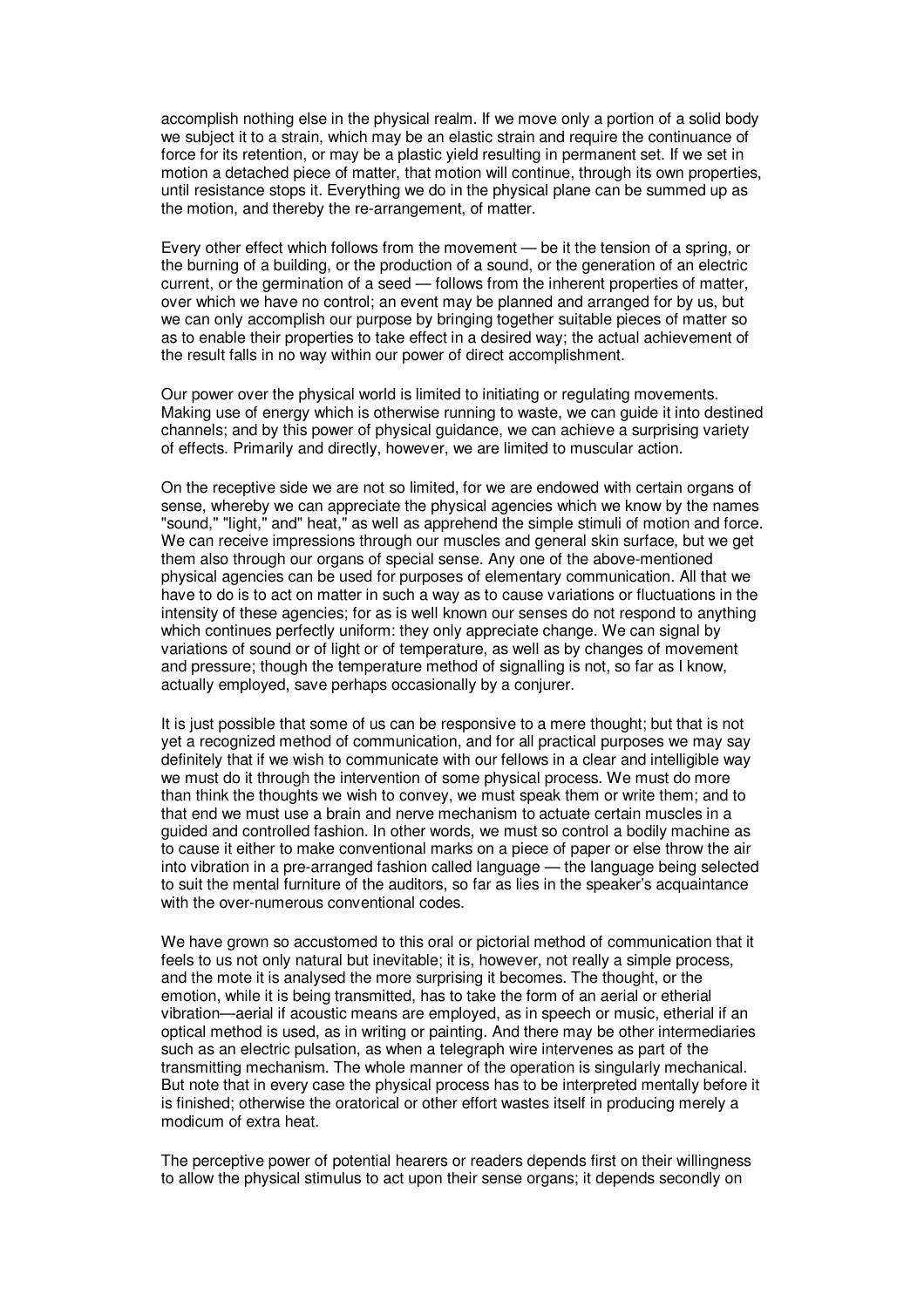their knowledge of the code, and thirdly on the extent of their own sympathetic and interpretative faculty. All three of these conditions are essential, in order that a physical stimulus may emerge as an idea. While from the transmitter's point of view the process of communication consists in so actuating and controlling the bodily mechanism with which he is provided as to represent his mental processes in the required physical form. Our familiarity with the operation ought not to blind us to its remarkable and wonderful character. When we consider what speech and writing and artistic production really are — regarded solely from the point of view of their physical nature — it is nothing short of amazing that ideas and emotions can be transmitted in any such way.

Undoubtedly the process must be regarded as mainly a mental one; for, once given the recognized code and the necessary intelligence, almost any instrument will serve as a vehicle of communication. A telephone diaphragm, for instance — which is a circular disk of thin sheet iron — can (surprisingly) take up and reproduce the complexity of all the vibrations needed for articulate speech or an orchestral performance. The tones of every instrument are reproduced. Even a clicking lever, merely going up and down with wearisome iteration, speaks to the telegraph operator with no uncertain voice. A flag held in the hand, or the oscillations of a beam of light in the sky, can be made to transmit orders or information of great moment. A wavy line traced on a slip of paper by a glass siphon, leaving a streak of ink as the paper is drawn under it, is the usual method whereby intelligence is received by cable from the ends of the earth. Yet to the uninstructed spectator the trace of a siphon-recorder must look as unintelligible as it does to a savage. The mystery popularly attached to wireless telegraphy, at its inception, was an illustration of the fact that people in general ate ready to recognize that physical methods of communication are strange and uncanny provided that they are conducted by some method with which they are unfamiliar. The method of shouting or of flag-wagging is equally mysterious in reality; only in that case we have grown thoroughly accustomed to the receiving instrument (the eye), without, however, really understanding much about its mode of action. The reason of the retina's sensitiveness to etherial tremors is fully known to none.

Given two minds attuned to common knowledge, and instructed in the transmitting and receiving faculty — for it does not come by nature, witness the experience of deaf and dumb asylums — we find that almost any instrument will serve the purpose of conveying intelligence between them. All that is essential is that some physical process shall be set in action, some movement caused in the world of matter. Operation through the material world seems essential, at least so long as we have brains, though the fact that mind can act at all on matter is a most puzzling one. How the gulf between mental and physical is bridged; by what means a thought in the mind can successfully control a material organism; how our will or our idea can deflect or modify the motion of the smallest fragment of matter, be it but a little finger or a brain cell — all that remains at present absolutely unknown. So also we have no theory to account for the interpretation of a physical stimulus back into the category of mental impressions.

Some Philosophers tell us that lack of understanding on our part, as to the kind of connexion between cause and effect, in this case of interaction between the psychical and physical, is nothing exceptional: we realize the difficulty more easily than in ordinary cases, but it exists in all; and our mistake lies in not perceiving the difficulty everywhere.

So at least says Lotze, though I am not at all sure that I wholly agree. This is what he says:—

*The kernel of this error is always that we believe ourselves to possess a knowledge of the nature of the action of one thing on another which we not only do not possess, but which is in itself impossible, and that we then regard the relation between matter and soul as an exceptional case, and are astonished to find ourselves lacking in all knowledge of the nature of their interaction.*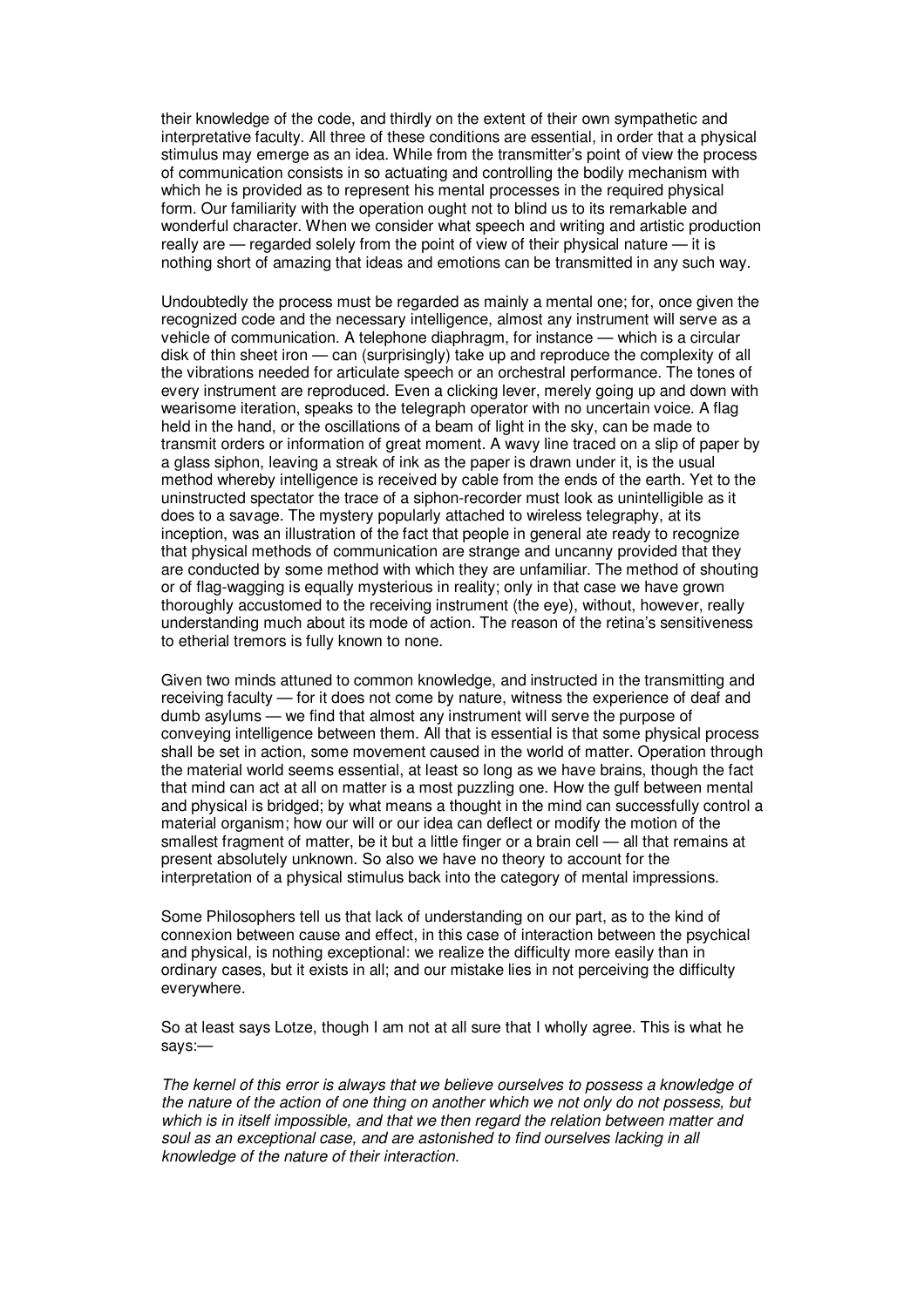*It is easy to show that in the interaction between body and soul there lies no greater riddle than in any other example of causation, and that only the false conceit that we understand something of the one case, excites our astonishment that we understand nothing of the other*.

### *Quoted in McDougall's "Body and Mind," p. 207.*

I agree that we cannot fully understand the interaction of one piece of matter on another, not even what we call the force exerted by one atom on another, unless we take electric or magnetic fields — that is unless we take the ether — into account. And I urge that if any rational understanding is to be arrived at about the interaction of mind and matter, that same great and substantial physical entity will have to be appealed to as the intermediary in some at present unknown way.

But though the manner of mental and physical interaction is unknown, the fact itself is certain and familiar — so familiar as to arouse no attention and to be treated as commonplace. We, ourselves, that is our mental and spiritual selves, do as a matter of fact guide terrestrial energy, set matter in motion, alter its configuration, and produce effects which would not otherwise occur. We share this power to a certain extent with all animals, who likewise produce specific structures — such as birds'-nests and cobwebs and shells. But among these animal activities are some which are specifically human, especially those physical signs which our part of humanity has agreed upon. and which are intelligible to those of our own race. The instrument through which we achieve these and all other results on the physical plane is primarily the brain-nervemuscle system contained in or constituting the greater part of our bodies. Somehow or other we employ or stimulate the brain centre, and an impulse is sent along its fibres at a measurable rate, which on arrival causes a given muscle to contract in a determined way. The process may rightly be considered as miraculous as everything else, no more, no less; but — whatever its character — it occurs, though we cannot analyse it completely. We can, however, say that unless some physical movement is caused, be it but the raising of an eyelid or the twitching of a nose, nothing at all is conveyed (nothing at least unless we admit the possibility of telepathy, which is not one of the usual methods); while if the control is such that an external piece of matter, such as a telegraph key or a semaphore or a pointer, or still better a pen or pencil, can be moved at will, there is no limit to the intelligence and the emotion that can thus indirectly be conveyed.

All the transmitting methods, however employed, pre-suppose another receptive person, endowed with a proper instrument for receiving the physical impression and attentive enough to interpret it mentally. We can thus stimulate the mechanism and the mind of others easily enough, if only we have the use of a transmitter.

Some instruments are better than others, but almost any instrument will serve, and it is clear that the larynx with its appendages is only more highly specialized for the purpose of transmitting messages than any other piece of matter, for it is the instrument which we have specially trained and grown accustomed to.

## **Possibility of Vicarious Use of Instrument**

We can next go on to admit that every person has a larynx and hand connected with a brain-nerve muscle system akin to ours, and that some have developed the use of these instruments by education in much the same way as we have. Is it possible that the transmitting mechanism of another person can ever be employed by us instead of our own?

Now if a physicist or chemist enters another person's laboratory and there tries to perform some experiment or conduct some enquiry, he would find considerable difficulty, for he would hardly know where anything was; but he could do it after a fashion, though of course he would be taking a great liberty. He would see familiar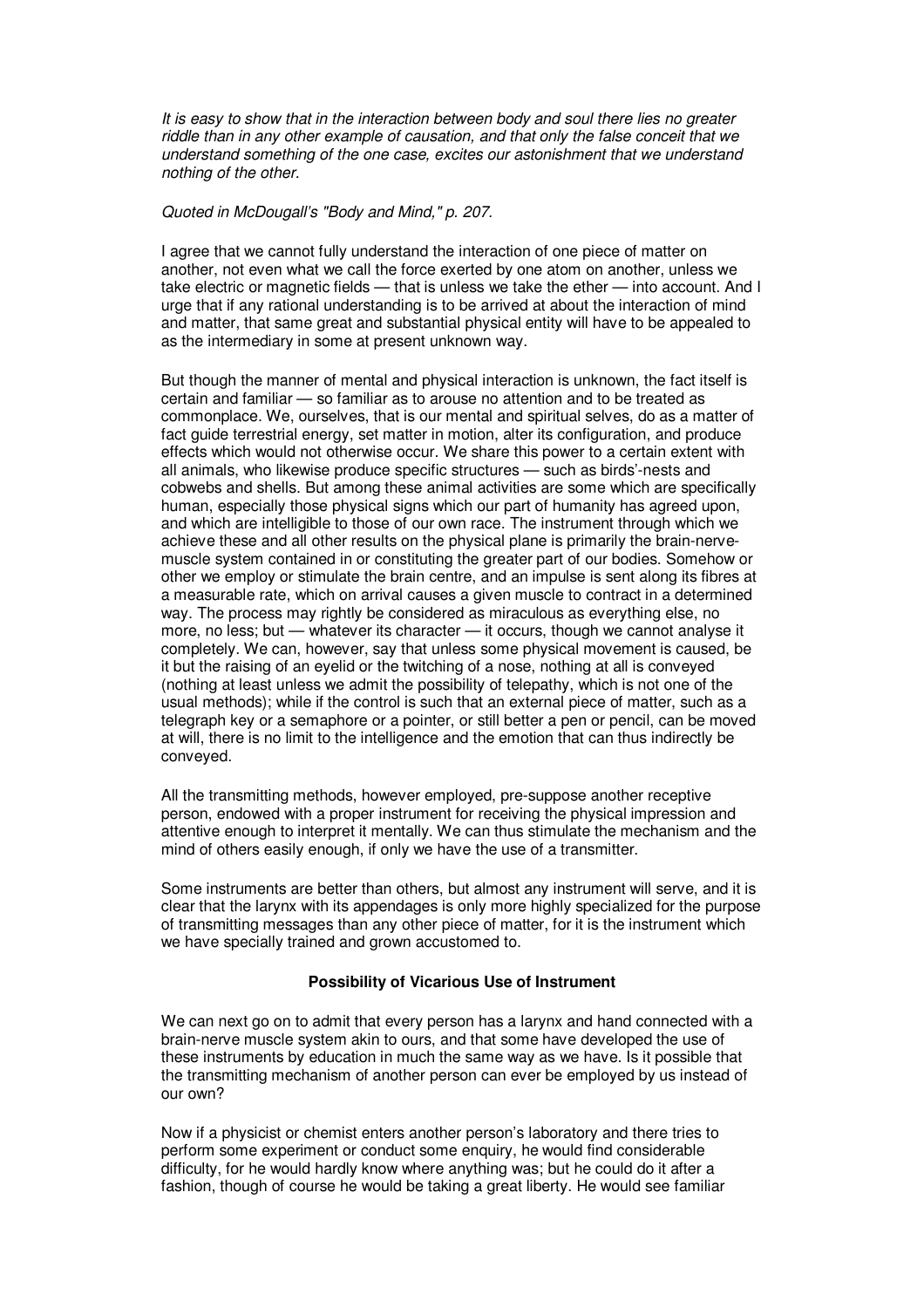objects, such as balances and beakers and bottles, and he would know what most of the things were for; he would find many that he did not want, and would miss some that he did, but could make shift to select and adapt them more or less to his own purposes and use them in his own way.It becomes a question therefore whether this selfpossessed bodily laboratory, to the use of which each person has grown accustomed, can by any possibility be set in operation and used by an alien intelligence, or by someone other than the owner; in other words, we must ask whether a thought or idea in the mind of one person can excite any movement or bring about any response in the mechanism of another.

The experimental fact of telepathy seems to hint that something of the kind is possible. Usually the telepathic action seems to occur between mind and mind, and the translation from mental to material process may be conducted in the ordinary way. But the still obscurer power of telergy, to which in appearance we are sometimes driven for an explanation of observed fact, seems to show that the transmissive apparatus of an exceptionally sensitive or specially endowed person may occasionally be worked by another mind, provided the owner is complacent enough to vacate part of his organism and generous enough to allow its employment by another.

Whether the operation be performed telepathically or telergically in any given case is a detail, and whether the operation is tare or frequent is another; the important thing is that the bodily mechanism of some people, though usually under their own control, is not exclusively so. The facts of multiple personality have long ago hinted at control by other and alien intelligences — not, indeed, always friendly; and the power which is thereby pathologically demonstrated and recognized as restive and uncontrolled, can in happier circumstances and under better and more healthy conditions be utilized for purposes of kindly service.

Mediums are persons who have the faculty of allowing their machinery to be set in operation by minds other than their own. Physiological response to stimulus from another mind: that is what mediumship is; and whether it is a real faculty or not is a question of evidence. I say distinctly that — so far as I see at present — its real existence is the simplest hypothesis that can be framed to account for certain phenomena now known by experience to a great many people. It does not appear to be even a rare faculty, though it differs in degree, and it is probably susceptible of cultivation and improvement. Many persons are able to obtain what is called automatic writing — one of the simplest forms of useful mediumship — that is, to allow the hand and arm to be controlled by an apparently alien though friendly intelligence — their own intelligence being otherwise alert all the time and only locally withdrawn from interference. Trance is a further withdrawal of conscious attention; and some persons are able, during trance, to allow their voice organs to be employed for the transmission of speech, and occasionally for the expression of ideas quite out of their normal ken. Of these utterances they have no recollection on awaking out of trance, though presumably there is always some deposit or record in a portion of their brain which might be evoked by suitable means. The state of trance differs from the hypnotic sleep, though it has many features akin to that; but whereas in the hypnotic state the patient is subject to suggestion or is more or less controlled by a living person, the striking fact about the trance state, or one special variety of trance state, is that the organism can then sometimes be manipulated by discarnate intelligences, i.e. by persons whose own bodily mechanism has been completely destroyed.

There seems to be every degree of control, and every variety of physical response, from the most elementary tipping of a table or semaphore arm, to writing or speaking intelligible sentences; and sometimes, though seldom, ideas are expressed in what, to the medium, is an unknown tongue. The facility with which communications can be made depends a good deal on the power and skill of the communicator, and on the understanding of the recipient; but it depends also on the habits and aptitudes of the physiological instrument employed. It can very easily be used to utter habitual phrases and commonplace sentences, but to get it to convey recondite ideas or to employ unusual language is much more difficult, and through an uneducated instrument may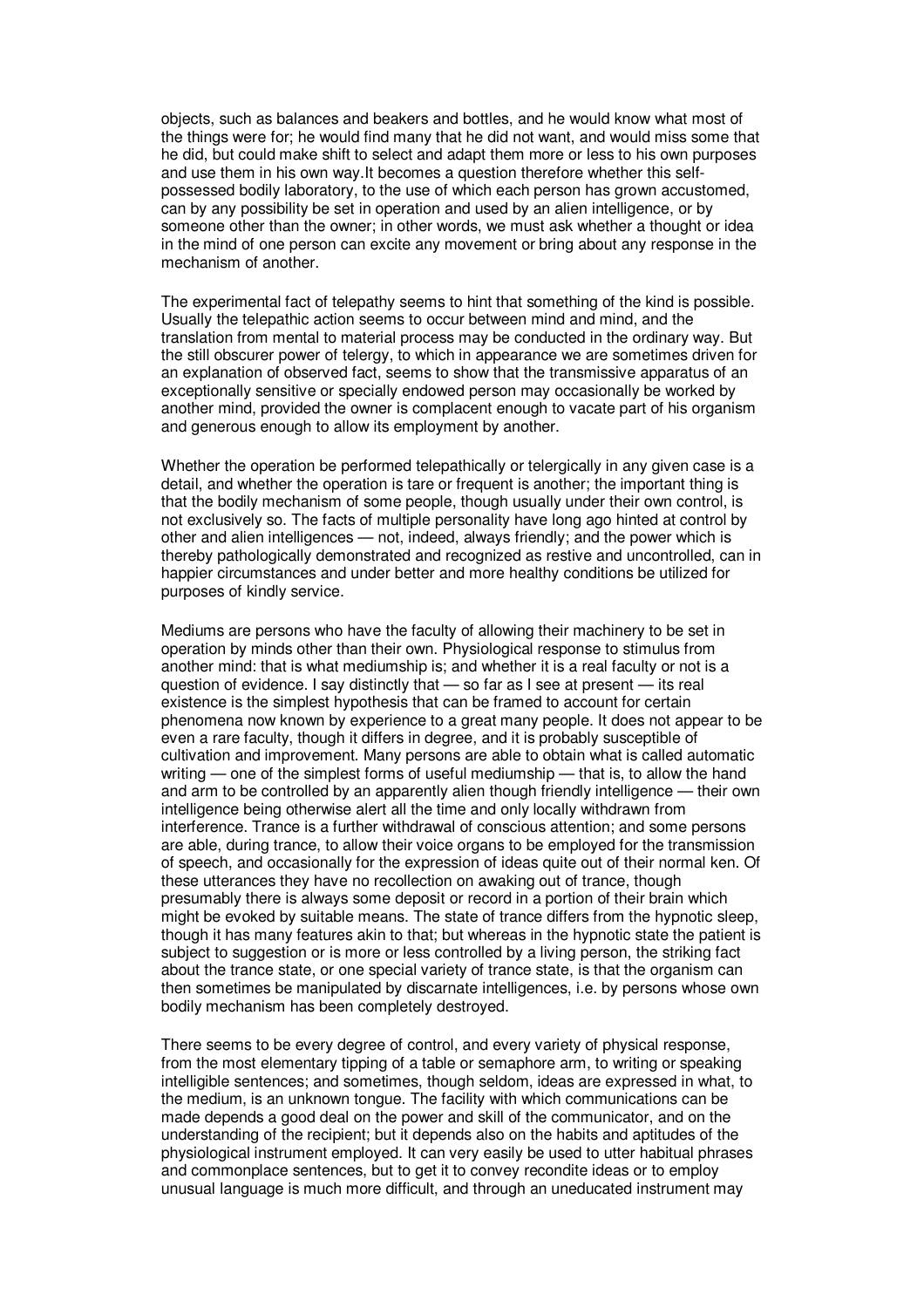be nearly impossible.

Meaningless code words again, such as proper names, are nearly always found difficult, and require a special effort. In fact, the experience seems closely akin to the dictation of a telegram through a telephone: familiar phrases are easily picked up, while out-of-the-way words and proper names may have to be repeated several times, and sometimes laboriously spelt; so also sudden questions interjected in the middle of a message have the effect of confusing the communicator, and anything like a switch to another subject may easily spoil the clearness of a message, unless it is one that had been previously written down and is being transmitted mechanically.

In every case, the most familiar as well as the most extraordinary, it is important to realize — I, must repeat this — how remarkably mental the essential part of the process of communication always is, whether it be by articulate speech or writing or by pictorial representation. The means employed by a painter, for instance, to convey his meaning is to arrange pigments in a certain way, just as a musical composer designs future sounds — which he does by virtually writing down instructions sufficient to enable a skilled person hereafter to reproduce the sounds in the way intended. And even then, unless this reproduction is done in the presence of a suitable recipient one with what we call a cultivated eye or ear — the message intended by painter or executive musician fails to be delivered. All that is in the picture, every intonation in the music, can be seen or heard by a savage or an animal, but in them, as in the Philistine, no response is evoked. To see a picture properly, or to enjoy music, needs a certain faculty, a kind of mental alertness and sympathy: and without that psychic response, nothing important is conveyed. Our appreciation of a work of art depends on what we bring to it.

Hence we need not be surprised that when psychic attunement is forthcoming the physical part of the transmission can be managed with ease. A gesture may convey a good deal, without speech. Lip reading is often employed by deaf people. The mere inspection of spots on lines can appeal to a skilled musician as harmony and melody. Black marks on a sheet of paper constitute the physical side of a poem. The mere tippings of a table are known to be able to convey both intelligence and emotion however strange the fact may appear. The singular faculty of telepathy shows that in extreme cases even the slightest physical stimulus can be dispensed with; though then naturally, under present conditions, the process is usually slow and uncertain. So it is not really so very surprising that a complete bodily organization, even though belonging to another person, can with practice be employed by a discarnate intelligence; assuming that any such exist and are able and willing to convey to people still associated with matter some message of affection or some ingenious proof of their continued existence and identity.

If our relatives and friends exist at all, after they have left the body, they have all the mental or psychic furniture needed for communication : all that they lack is the physical instrument; and hypothetically the presence of a medium seems to provide that. Assuming that they can operate on an alien physiological organism, after the same sort of fashion as they used to operate on their own — not in the least knowing what they were doing but simply doing it — the rest is easy: they are acquainted with our codes and modes of thought, and if they can contrive to pull physical detents in anything like the old familiar way,, it is natural to expect that we shall be able to understand.

We must indeed put ourselves in a position of receptiveness, and give them the necessary attention, or they will be helpless. Sometimes they may make special efforts to attract our attention — to ring us up so to speak — but, to get anything like a coherent message through, there must be co-operation on both sides.

The messages got through are often simple, sometimes only words of affection, followed by attempts to establish their identity, against lifelong and traditional incredulity, by aid of trivial reminiscences and characteristic phrases. These simple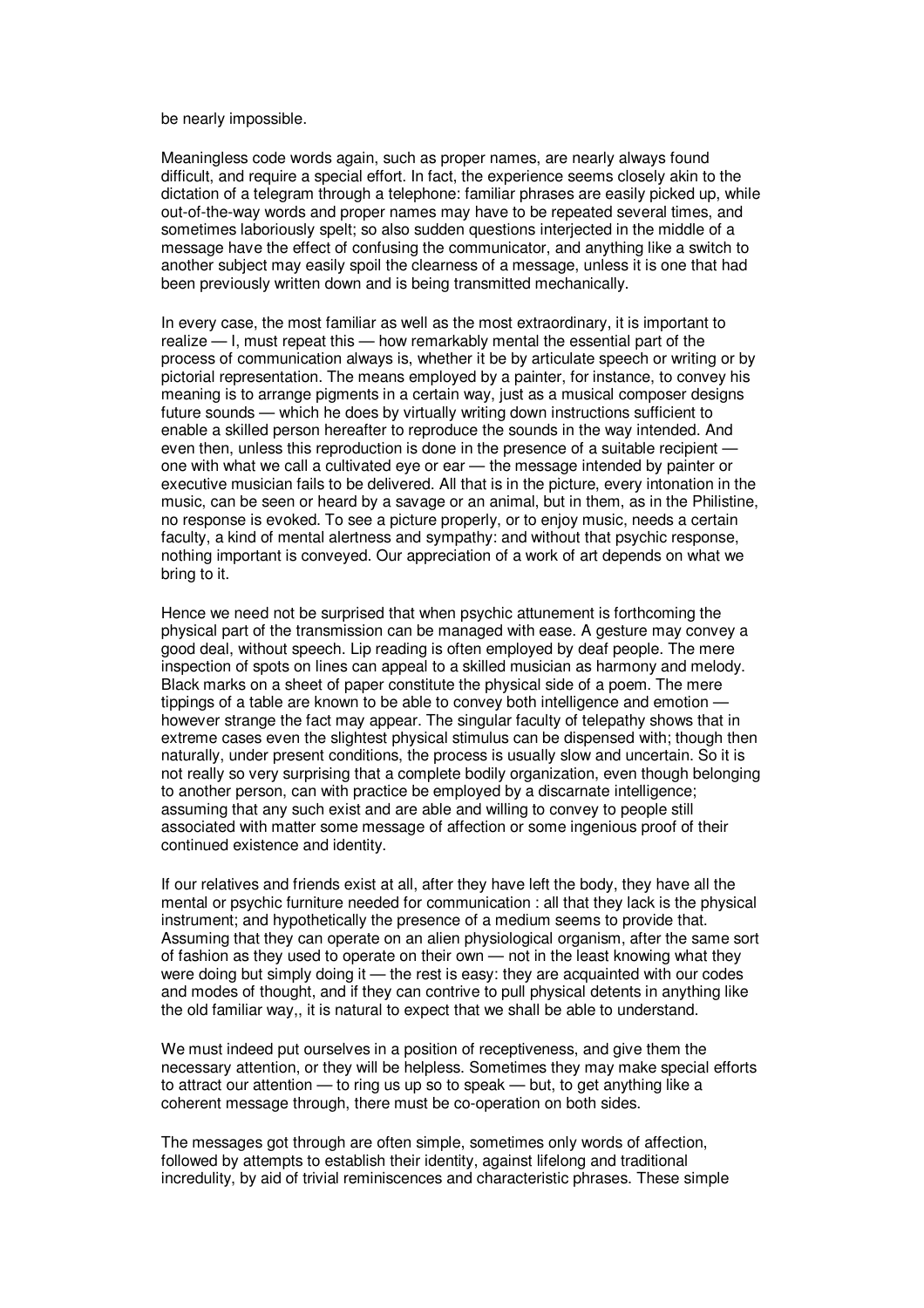halting utterances; transmitted through unwonted channels with evident difficulty and received with calculated silence and often with hardly concealed disbelief, are to the Church a stumbling-block and to Science foolishness, but to the bereaved a power and a comfort of inestimable value.

## **- C h a p t e r 6 -**

# **Can it be Possible to Communicate with the Dead? \_\_\_\_\_\_\_\_\_\_\_\_\_\_\_\_\_\_\_\_\_\_\_\_\_\_\_\_\_\_\_\_\_\_\_\_\_\_\_\_\_\_\_**

*The time is ripe for a study of unseen things as strenuous and sincere as that which Science has made familiar for the problems of earth.*

*Science, as we know, will not rest with complacency in presence of the exceptional, the catastrophic, the miraculous . . . Her highest ideal is cosmic law; — and she begins to suspect that any law which is truly cosmic is also in some sense evolutionary.*

*The discovery of telepathy opens before us a potential communication between all life . . . . And if, as our present evidence indicates, this telepathic intercourse can subsist between embodied and disembodied souls, that law must needs lie at the very centre of cosmic evolution.*

*Have our notions of the dignified and undignified in nature . . . guided us in the discovery of truth? Would not Aristotle, divinizing the fixed stars by reason of their very remoteness, have thought it undignifled to suppose them compacted of the same elements as the stones under his feet? May not disembodied souls, like stars, be of a make rather closer to our own than we have been wont to imagine?*

*F. W. H. Myers, "Human Personality," II, Chap. IX.*

**PEOPLE** often wonder about the process of mediumistic communication, and may doubt whether it is legitimate even if it were possible to talk familiarly, through any channel, with those whom it seems customary to regard as either sacred or extinct. As a matter of fact they are neither : and the sooner the world realizes this truth in a rational way, the better both for them and for the world. Difficulties due to long habit and traditon must be gradually overcome, partly by direct experience, but in the first instance by reading and study. So I address myself to those who feel some difficulty perhaps even a religious difficulty — about the bare idea of posthumous communion, and who seriously ask the question: Can it be possible to hold converse with the dead, or for them in any way to communicate with us?

No reply can be given on a priori considerations, unless it be a contemptuous negative based on too hasty a guess about the significance of the main word in the query. If it be true that "the dead know not anything," they practically have no longer any personal existence, and it cannot be possible to communicate with nonentity. But this is reasoning in a bind-before or pre-posterous manner. The right method of attack is to ascertain first, by experiment and observation, whether communication is possible; and then from that fact, if it becomes an established fact, to infer that after all the dead do know something, and that they have a personal existence.

But then the obvious question arises: How can it be possible to communicate with anyone, however intelligent, who possesses no physical instrument or organ for the conversion of thought into act? How can it be possible to appreciate mere thought?

A partial answer is given by the experimental discovery of telepathy, which appears to be a direct process of transmission from mind to mind. But still, for any kind of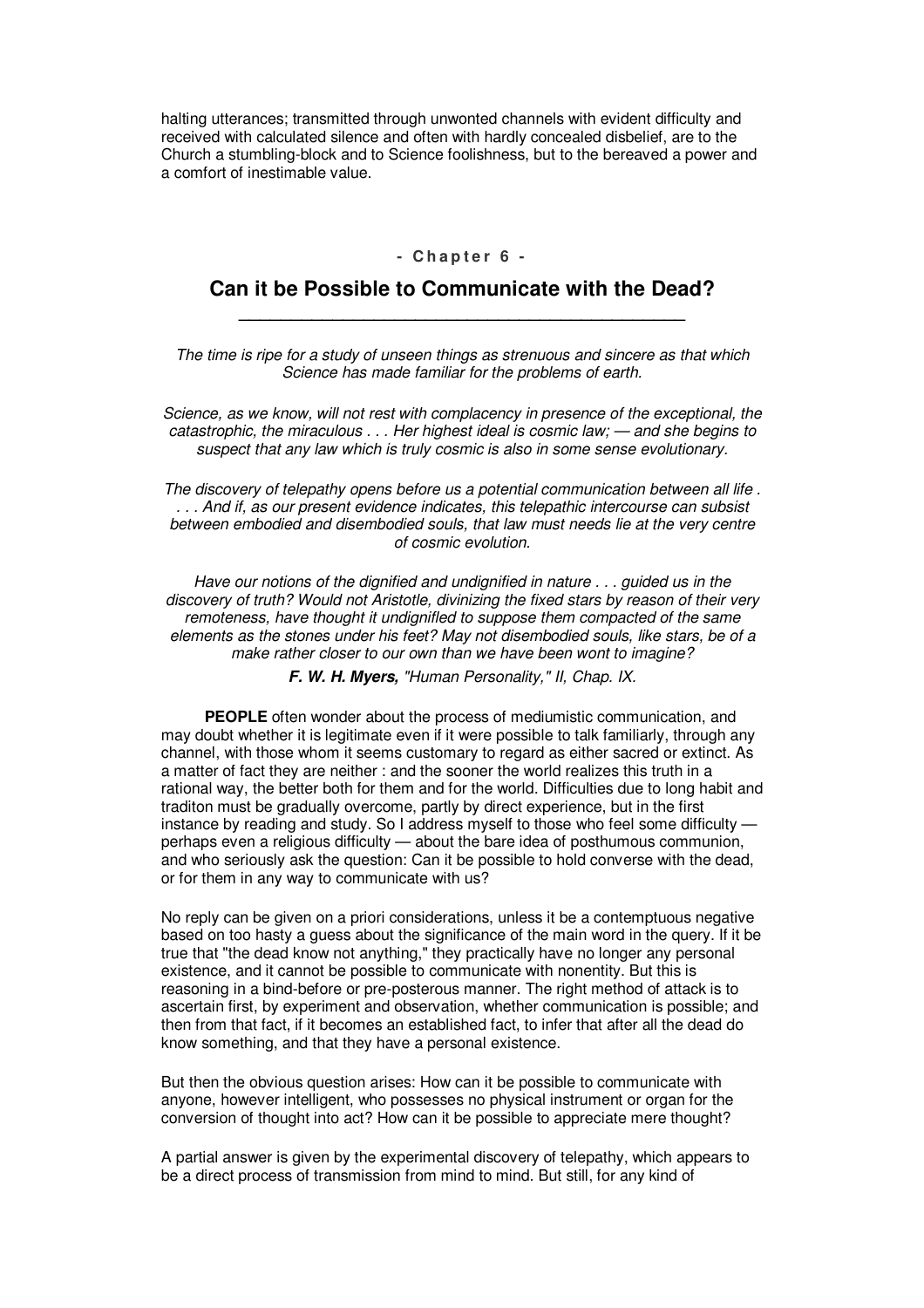reproduction or utilization or conveyance to others, a physical process is necessary; and therefore, so far as we know, a physiological mechanism is necessary.

An instrument of some kind there must be; but it does not follow that the instrument employed need necessarily be the property of the communicating intelligence. A musician deprived of his favourite instrument might learn to play on another. Without an instrument of some kind — be it only a pen — his soul might be full of music but it would be silent and unapprehended, it could not be reproduced, it could not even be written; but an inferior or a strange instrument would be better than nothing, and might once more confer upon him some power of utterance.

Now the facts of multiple personality show that a single human body can, under exceptional circumstances, be played upon by several intelligences, not only by one: the normal occupant can, as it were, be ousted sometimes, and its place taken by others. That is the appearance; and the appearance may turn out to be nearer reality than had been thought likely.

There are certain people whose value for the purpose of enlarging our experience is much greater than has yet been recognized, who self-sacrificingly allow the bodily part of themselves to be employed in conveying messages, which are received telepathically or they know not how, from intelligences other than their own. Their own personality goes into abeyance or into trance for a time, while their body and brain continue active, and thus messages are transmitted about facts previously unknown to them, and which subsequently may leave no accessible deposit in their memory.

A person thus employed as a transmitting mechanism for another intelligence is called a "medium." There are various grades of medium-ship, and it is not always associated with complete normal unconsciousness, by any means; but in all cases it appears to be a healthy and useful variety of what in pathological cases is called "multiple personality." The secondary personality in temporary control need not be obtrusive or troublesome, it may be well-controlled and amenable to reason and convenience, but it is not the normal intelligence of the medium, and the stratum of memory tapped is a different one. Facts known to some other person come to the front: facts familiar to the medium recede for a time into the background. The mind and memory thus tapped can occasionally be traced to an ordinary incarnate person; but the material or flesh body does seem to be an obstruction, if only because sensory methods of communication are so customary and familiar. It turns out to be really easier for the medium's organism to be controlled by a discarnate intelligence, that is, by one who, having gone through the complete process of dissolution or dissociation from matter, is commonly spoken of as "dead."

Whatever other and higher methods of communion there may be — among them what is spoken of as inspiration — this rather commonplace utilization of a medium's powers is a genuine one; and many there are who are familiar, by direct firsthand experience, with messages thus received. The facts selected for mention or transmission in such cases are often trivial domestic occurrences, such as have no public significance, but which are well adapted to prove the identity of the person who remembers them. The triviality of the incidents recalled matters nothing, if they have this identifying character. Events of importance are not nearly so useful; for either they can hardly be verified, or they are of the nature of public knowledge. It is the trivial and the domestic that give the evidential clues and personal traits desired by sorrowing survivors.

Of mediumship there are many grades and varieties. The trance condition above spoken of is one of the most complete forms; but automatic or semi-conscious writing can be obtained by some people without letting more of the body than the hand go out of customary control. The instrument in that case is the hand supplemented by pen or pencil; it is worked no doubt by the muscles in a normal way, but it is not guided as to the sense of the message by the normal mind of the person working it. Sometimes the pencil is fixed to a larger piece of wood, so that the muscular action can be simpler and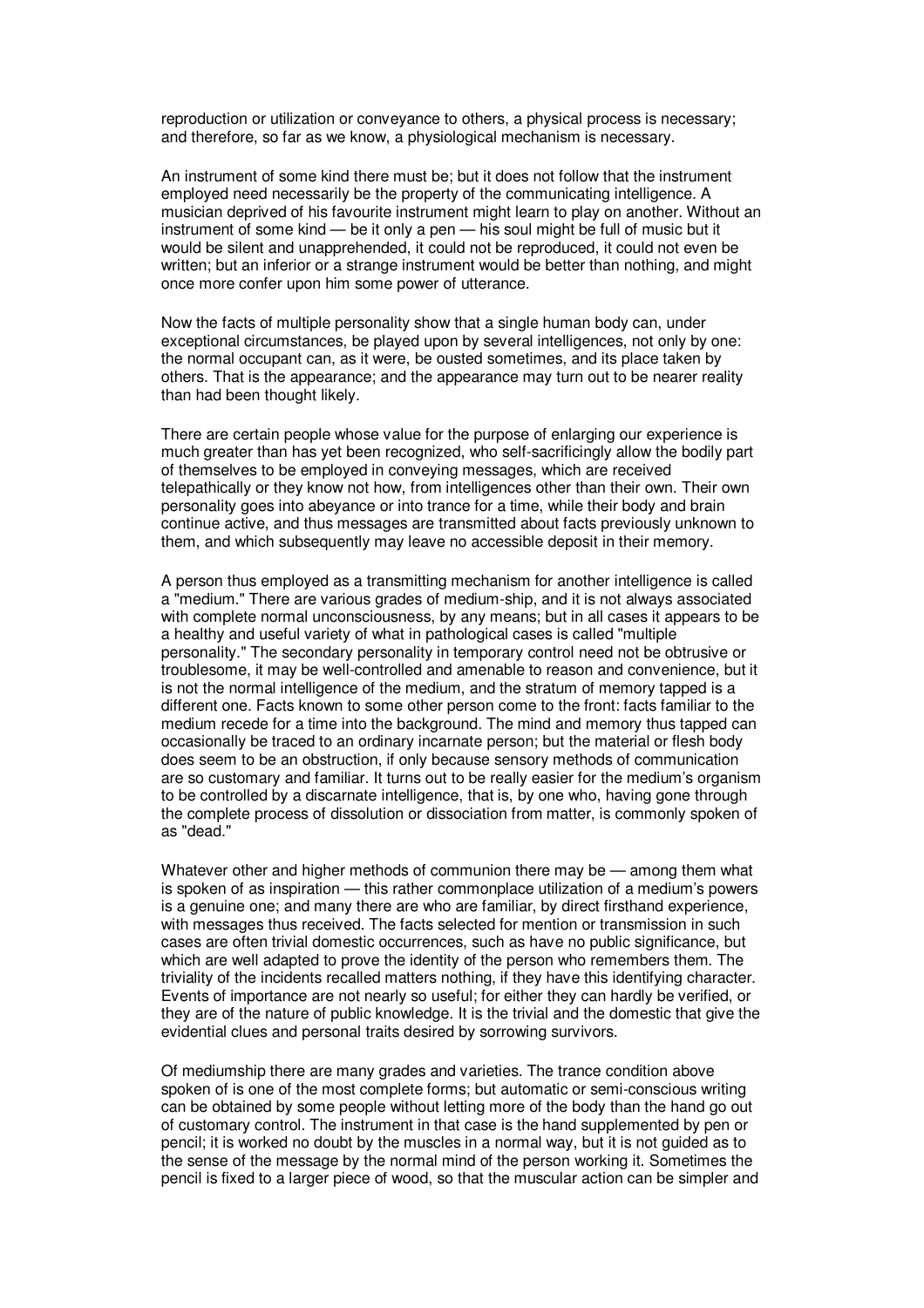less like that employed in ordinary writing — a method called " planchette." Sometimes such a piece of wood is constructed so as to be able to point to printed letters instead of writing them. And sometimes a rather more troublesome but still simple form of physical instrument is used, and the message comes in the form of bare signals — akin to flag-wagging or key-depressing, or in the case of those who do not know the Morse code, by repeating the alphabet to the tilts of a table which stops at the intended letter. Table-tilting seems like an old and despised amusement rather than a serious method: it would seem more adapted to mere games, but with care and sobriety even this forms a possible vehicle for communications of a definite kind. A table is manifestly only a variant, a clumsy and bulky variant, of a planchette, or again of a pen or pencil, which is also a bit of wood actuated by muscles.

Modes of converting thought into physical movement are innumerable, and it matters but little which of them is used. The hand, the larynx, the arm muscles, the throat muscles, are all pieces of matter amenable to mental influence through the brain and nerve mechanism associated with them. How they can be actuated by mind, is a puzzle; but the fact that they can be so actuated is undeniable. The element of strangeness about any kind of communication is not that matter is moved in accordance with a code, so as to reproduce thought in another percipient mind; for that is equally true of speech and writing; the strangeness of supernormal instances is that the substance of the communication is alien to the person transmitting it, and is characteristic of some other person who is dramatically and vividly represented as really desirous of sending intelligible information, or else an identifying and comforting message, and who employs such bodily organs and physiological mechanism as he may be permitted for the time to use.

Now let me indicate the kind of messages which may be received.

Some of these relate to facts and experiences "on the other side," — the kind of life lived there, the surroundings, the conditions, the persistence of vivid interest in affairs of earth, and the difficulties and to some extent the rationale of communication. Plenty of this kind of attempted information is recorded in books. But all these belong to what we call "unverifiable" topics — we have no means of testing the assertions or ascertaining what amount of truth the messages contain; so that they must be cautiously treated. Suffice it to say that the invariable assertion is that the conditions on "the other side" are much more like conditions here than the communicators themselves had expected. They speak of flowers and animals, birds and books, interest and beauty of all kinds. They assure us that they know very little more than we know, that their character and personality are practically unchanged though still progressing, that they have not suddenly changed into something supernal — nor infernal either that they are themselves just as before, with tastes and aptitudes not dissimilar, but that they are subject to conditions happier and more conducive to progress, freer from difficulty and gratuitous obstruction, than when they were associated with matter.

They also say that things round them are quite solid and substantial, and that it is the old material things which now appear shadowy and evanescent. So they seem barely cognisant of happenings on earth, save when definite duties are allotted to them to help those who are coming over, or when we are thinking of them, or again when they make a spontaneous effort to get through to those they have loved and left behind. They are keenly susceptible to friendly feeling and affection, and they are less shy or chary of expressing their feelings than they were down here. They do not appear to be in another region of space, but are interlocked and closely associated with this order of existence. The same unconscious constructive ability as did in the long course of evolution succeed in building up their old visible organism by arranging particles of matter, seems able to continue its task under the new conditions, and has constructed another body or mode of manifestation out of such substance as is there available  $\cdot$ the ether it may be hypothetically supposed to be. This constructive ability probably belongs not only to human and animal but to all forms of organic life, so that the surroundings, in what some are beginning to think of as an etherial world, need not be very different from those familiar to us in this realm of matter — that realm which is now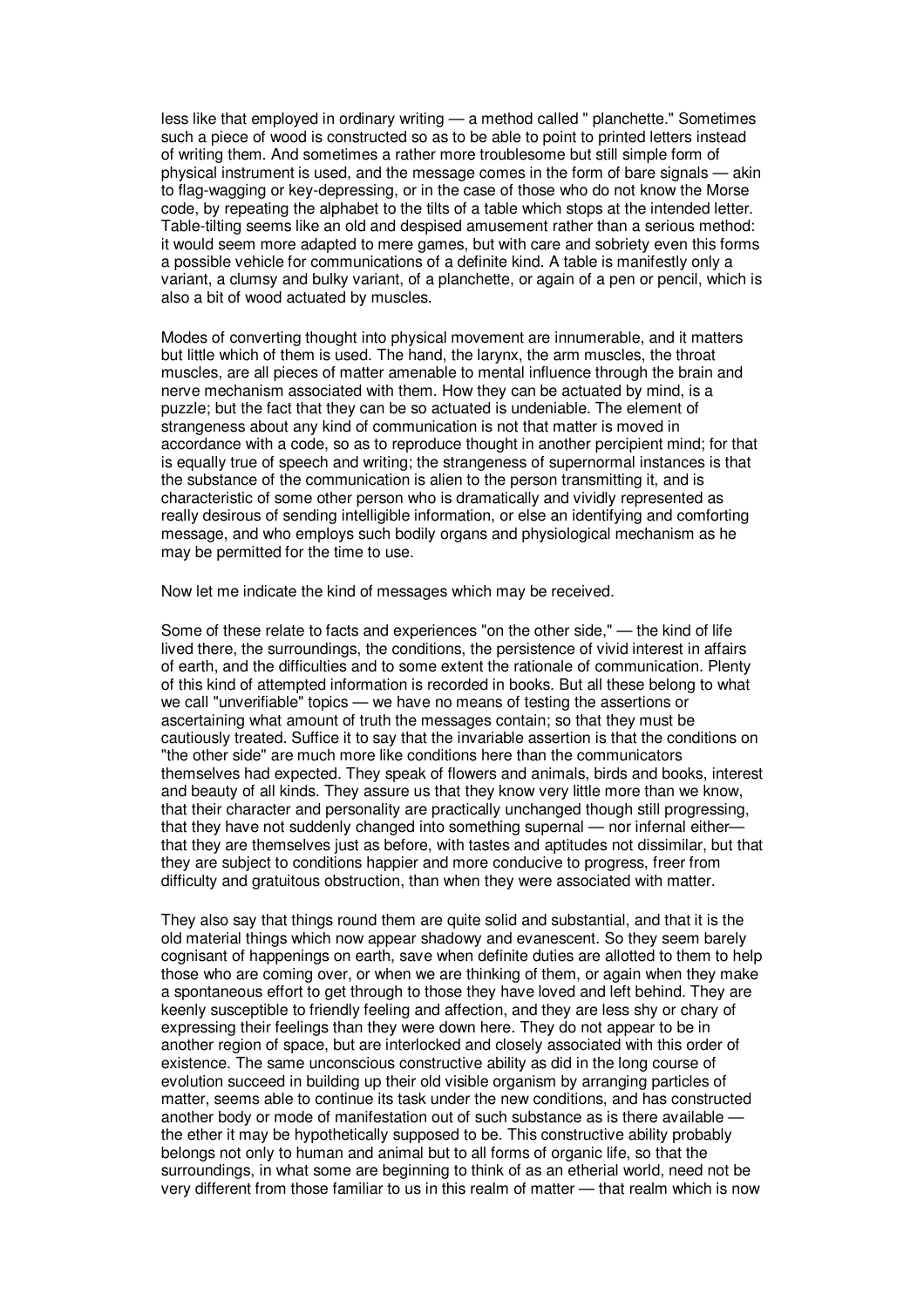so real and all-absorbing to us, which excites our keenest admiration, and yet of the real mode of construction of which we know so little.

However all that may be, the first messages which come through are not of a descriptive character; they represent not attempts to inform, but attempts to convince, to make us realize that lost ones are still vivid and active, and that they are happy so far as we will let them be. They grieve with our sorrow, but otherwise find their new life full of interest and helpfulness and a kind of joy.

The first messages which come through, therefore, are messages of affection; and next come those little family reminiscences which, to those for whom they are intended, are often very clear and satisfying, although to outsiders they require so much explanation that they lose much of their force.

References to pet names, to pet animals, to occurrences on holiday excursions, small accidents or contretemps, all these things seem to jump to the memory when an effort is made to think of some identifying message; and although names are rather difficult to get clearly and correctly, through the majority of mediums, and although the importance of names as evidence may easily be over-estimated, still names, too, are often spontaneously given, especially names of an intimate and private character. A sudden question, such as asking for a predetermined test, is apt to confuse and blur clearness. Everyone must know how easy it is to break a thread of ideas down here.

Over-anxiety on the part of a sitter is by no means helpful. Calmness and placidity are. Early messages, however, are often stimulated by a keen desire apparently felt to relieve the mind of survivors of some anxiety, some suspicion, some misunderstanding, or some trouble, which is casting a shadow over their lives. To such things departed friends seem peculiarly sensitive, and often make great and energetic efforts to get comfort through to a particular person whom they perceive to be thus afflicted.

How they know, may well seem to be a puzzle; but of course such things are obscurely felt also in this life, and they may come into more prominence and arouse more remorse when easy opportunity of explanation is ended. I should judge that remorse is rather a notable feature of the discarnate mental state, if there is good cause for it; and that the feeling may be akin to that sadly felt by us sometimes in the night-watches.

The possibility of telepathy, also, whereby mental impressions of deep-seated character may influence other minds — even though discarnate — seems likely to furnish another way in which feelings of this kind may hypothetically be aroused. Whatever the method, perception of the sentiments of survivors is undoubtedly a fact; and one great merit of the communications received in such cases is the relief and comfort they have brought to the feelings of those on both sides of the veil.

In times of widespread distress such messages are very necessary, and they are numerous. In all sorts of ways they come. Youths struck off in full vigour of manhood, are not likely to rest contented if they find their loved ones sorrowing unduly for their loss, and spoiling what remains of their lives here. They may be sceptical of their power to get through — they often are; but if by the help of friends, or by any other means, they come to perceive the possibility, they will strain every nerve to awaken in those still here a corresponding desire; so that in some form or other, sooner or later, communion—it may be of a very subjective character — can be accomplished.

In a fairly well-known book on life and death I give examples of messages which prove the survival of personal identity and of memory and affection and character beyond death. I give examples, indeed, of family conversations which have been held with Raymond and others; but these must be considered and treated as a whole: it is not useful or fair to pick out bits and quote them out of their setting.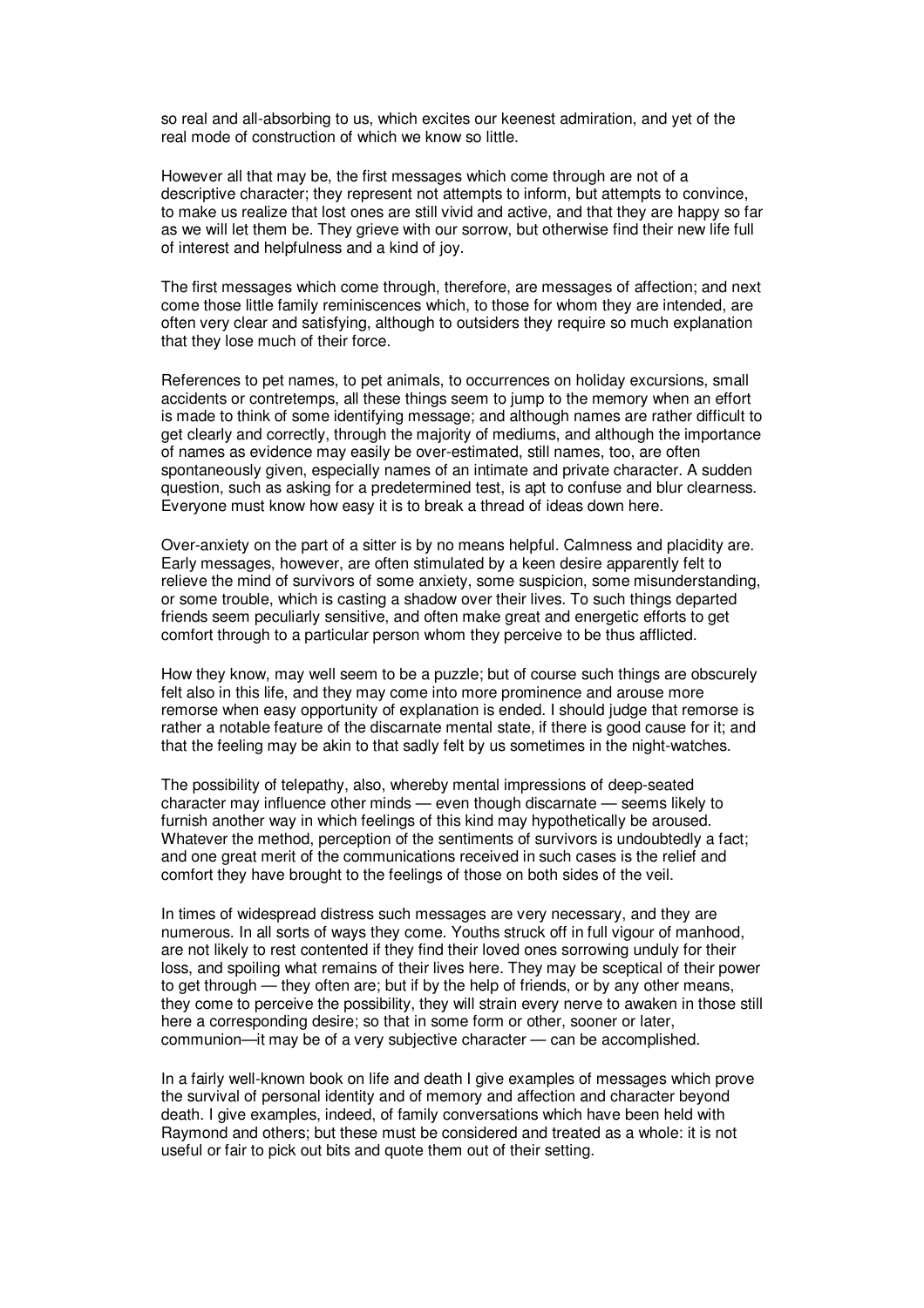There is no need for such conversations to be too frequent or too persistent. Once those on both sides are made fully aware of undying interest and affection, the few years of separation can be endured; and the main work of life, whether on that side or on this, can be attended to.

The value and importance of the present terrestrial existence is fully recognized by our friends on the other side. It would be a poor return for the privilege of occasional communication, and an especially ungrateful recognition of the noble and selfsacrificing spirit in which so many in recent times have gone to their death, if lamentation for them — or even an eager desire for communion — were allowed to sap energy, or to interfere with the full activity of every kind of service such as is possible to us in our present grade of existence.

Finally it may be asked why, if those other intelligences exist, we have not known about them all along. But surely many a Seer, many a Saint, has known about them, has been in communion, and has felt their influence. Poets, too, have had their inspirations. Yet wonder is sometimes expressed, even by those who are inclined to admit their existence, that they do not tell us more about their activities, and make us understand the nature of their surroundings. The answer is, first, that they have told us more than is generally or widely known; and secondly, that confessedly the telling is not easy. So I propose to conclude this chapter with a childish fable.

### **The Flounder and the Bird**

A solitary flatfish flopped its way to the edge of a Scottish loch to bask. A swallow happened to flit by, grazing the water in its flight to and fro. The fish gaped in astonishment at the dimly seen apparition and murmured to himself: "So, after all, there really are living things up there. I always thought there might be; there have been shadows and indications; our free swimmers have hinted at something. But it is all fanciful and unreal; it is safer to lie firmly on the ground; we can at least make sure of our mud and sand : the rest is imagination." Then, as the swallow flitted by again, he inquired, "What are you? Have you fins?"

The swallow answered briefly: "We don't swim, we fly," and then added good naturedly, as if in response to an unspoken question, "It's much the same thing really, only it's finer and fleeter and happier. We have feathers such as you could not dream of, we soar above the earth, and can travel immense distances. Even your free swimmers don't know half that is to be known.

"The fish was astonished and silent for a time, but soon recovered his usual presence of mind, and began to answer volubly and without hesitation, "This is most extraordinary; we haven't really believed in your existence. A few of us say they are able to fly, at least for a short time, and have told us of catching glimpses of other creatures during their flights, but of course they are not believed. They tell us that when up there they can actually see ahead, so as to foretell the coming of those dark hulls that perturb us occasionally; but they are often wrong. We hold that flying ought to be suppressed; we will not allow ourselves to be deceived.

"The swallow hovered a moment on hearing this last confession, and said with an upward glance, "You would do well not to be deceived, but there may be more than one kind of deception. Are you on your guard against self-deception? You little know all the glories of existence."

"Do you know all?" asked the flounder, trying to rear its head out of the water, and getting suffocated in the process. "Is everything plain to you up there in your soaring freedom? Tell us what your world is really like."

"I cannot tell you," answered the swallow : "you would not understand. It is something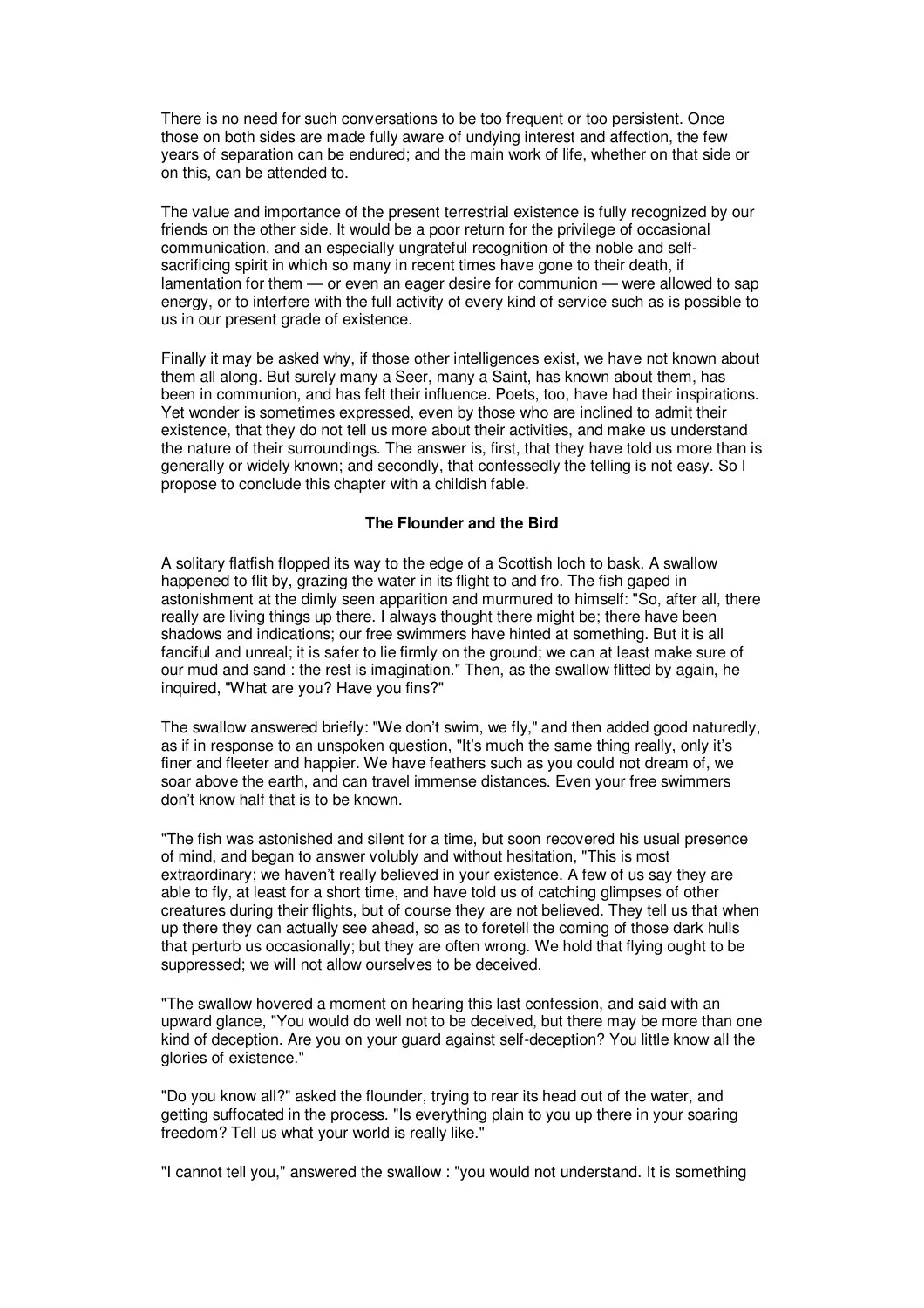like your world, only far more beautiful. You, too, have beautiful things down there, if you look for them, or if you listen to your free swimmers; they tell you of bright stones and seaweed and shells; even your own scales are beautiful. But we — we find trees and flowers and fruits; we fly over glorious mountains, and rejoice in the showers and the sunshine, the rainbows and the dew; we build nests on barns and churches; we . . ."

"I don't know what you are talking about," interrupted the fish. "What on earth are churches?"

"Ah! There you go beyond my knowledge," said the swallow. "There is much that even we do not know. We cannot tell why they were erected; they are something like barns, but have more string-courses, and ledges; they are somehow different; they seem to represent a view of the universe higher even than our own."

"Well!" said the flounder to himself, as the swallow's utterance trailed away into silence. "He can't tell us what his surroundings are like, and yet he speculates about regions still more incomprehensible. No! It is all too vague and indefinite. We did right not to believe in any-thing beyond this home of ours. If I were to tell the others that those flying fish have spoken some kind of truth, I should be laughed at. Better say nothing. And yet well, even I dimly remember that in my infancy I used to swim more freely… Alas! those early gleams have died; I must be content with the light of common day." So saying, he began to flounder back, and settle himself once more into his mud.

But his experience was not wholly lost; he could not resist occasionally blurting out something of it, in spite of the contempt of his fellows; and he really felt happier, though more conscious of ignorance, than he was before. He still wondered, however, why the bird could not more clearly enlighten him as to the nature of the world beyond.

### **- C h a p t e r 7 -**

## **The Prospect: A Brief Summary \_\_\_\_\_\_\_\_\_\_\_\_\_\_\_\_\_\_\_\_\_\_\_\_\_\_\_\_\_\_\_\_\_\_\_\_\_\_\_\_\_\_\_**

*Will my tiny spark of being wholly vanish in your deeps and heights?… Thro' the gates that bar the distance comes a gleam of what is higher.*

## *Lines from Tennyson's last poems.*

**IN** conclusion let us take a rapid survey of the ground that we have traversed. and envisage what lies ahead. Our views have begun to enlarge in all directions, rising from attention to the earth only, to comprehend what is happening in the infinite cosmos of which the earth is an integral portion, and to penetrate the interstices of the very atoms of which it is composed. We find one system of laws throughout, ruling both the great and the small ; the earth is no special exception. So now we are beginning to feel impelled to extend the same cosmic enlargement to the domain of life and mind. We seek for the imperishable, the perfect, the substantial; and in space itself we find those attributes. That, and not matter, is our permanent habitation; therein we find the physical vehicle which we use now, and shall continue to use for ever.

Our material bodies wear out and have to be left behind; no material objects are permanent, they always decay sooner or later, but the soul of a thing is not in the material presentation.

The material side of a picture is canvas and pigment, nothing else would be detected by a microscope; but to such an examination there is no "picture," the "soul" or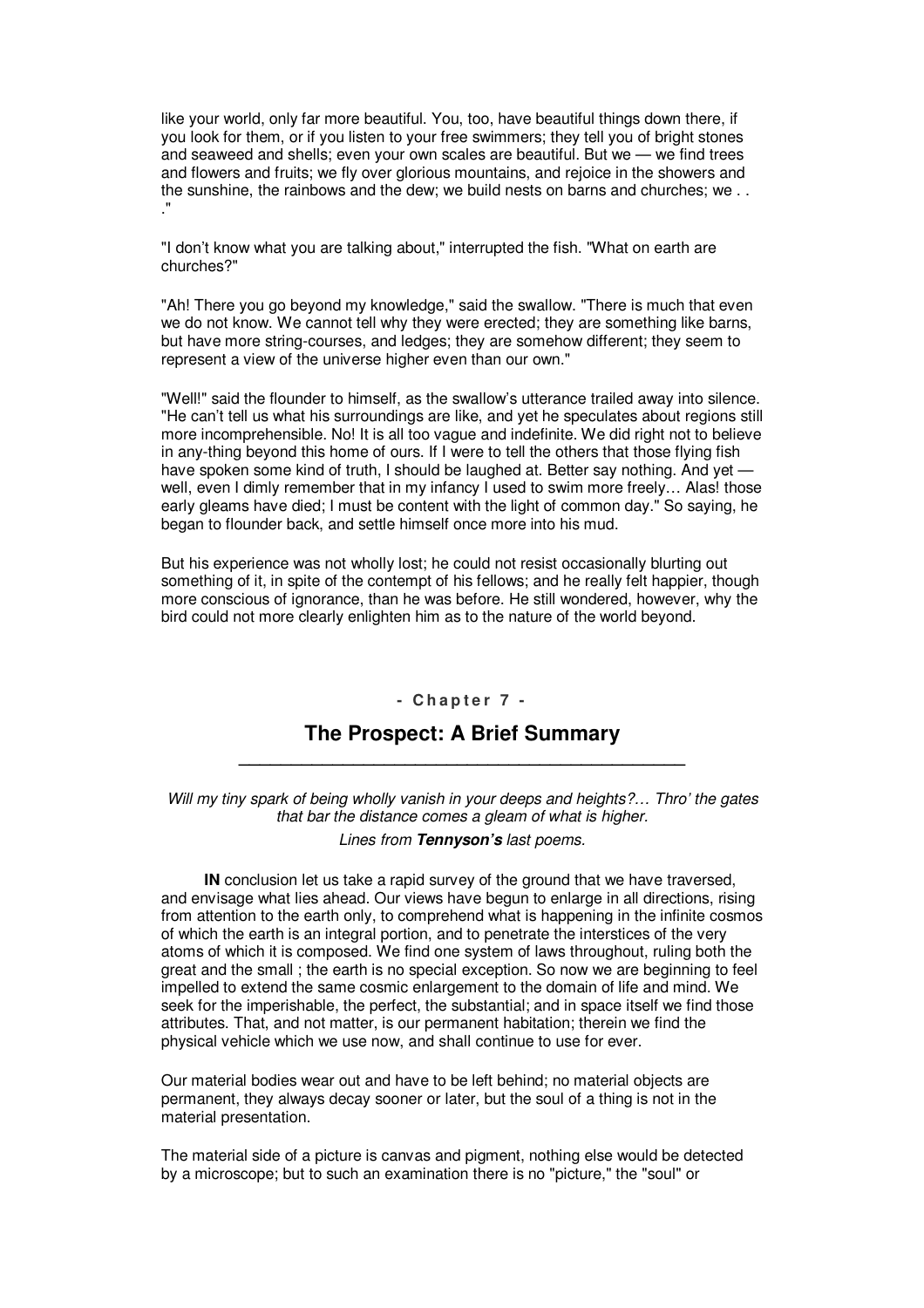meaning — the reality — has evaporated when the material object is contemplated in that analytical manner. So it is with our bodies; dissected they are muscle and bloodvessel and nerves — a wonderful mechanism; but no such examination can detect the soul or mind.

Mind utilizes and dominates matter; it uses it for purposes of demonstration and achievement, employs it as a vehicle of manifestation, but it is a deadly mistake to identify thought and personality with any assemblage of atoms.

The brain is a pulpy mass of matter, mysteriously contrived so as to re-act to thought, to receive and transmit impressions; but the brain does not think, it does not plan, nor see, nor hear. Only the mind does these mental things, the brain is its instrument. Without it, and its nervous and muscular co-ordination, we should be powerless to move matter, and therefore powerless to speak or write or convey our impressions or express our thoughts.

Our whole material body is an assemblage of atoms cunningly put together so as to make a structure of wonderful ingenuity and beauty of adaptation; every part is allotted to its proper function, and we live here and now by the co-operation and harmonious working of the whole. That is how we live here on earth, and how we make ourselves known to others who are in like case.

The particles which compose our body were collected together from vegetable and animal substance, and arranged by the indwelling or psychic entity which may be called life or soul, and which we do not pretend fully to understand. But therein lies the self, the character, the memory; not in the mechanism.

The ear does not hear, it is the instrument of hearing: in itself it is mechanism, as a telephone is mechanism. The eye does not see, any more than a photographic camera sees; it is we who see and hear, by means of these receiving instruments. They get stimulated by vibrations, and strangely enough we can interpret those vibrations.

We interpret sense-indications into a landscape, or a work of art, a poem or painting. When we listen to speech, all that we receive is vibrations of the air : the senses of animals receive just the same, but they have not the mind to interpret.

The faculty of interpretation is amazing. By certain ingenious devices we have just learnt how to interpret ether waves into harmony and sense. To confuse our real existence with the instrument is merely stupid.

The very shape of the body depends on nothing material, it does not depend on the nature of the food supplied, as the shape of a crystal does : the same food could equally well have made a chicken or a pig. There is no personal identity in the particles, or in their aggregation; the personal identity belongs to the soul, the vivifying animating principle which put them together and which allots to each particle its office.

The protoplasmic cell which enters the blood in the course of digestion goes to some part of the tissues and is there arranged according to its locality. In one place it will contribute to a nail, in another to a hair, in another to a muscle or the skin. Wound the skin, it is soon restored; cut a nerve, it heals up again. Marvellous is the process utterly beyond our conscious power. Who by taking thought could grow a toe-nail, or a tooth, or a hair! The physics and chemistry of the process can be studied, but the guiding, indwelling, immanent power eludes our ken. All is obedient to law and order; the laws can be formulated, the process observed and described by skilled observers; but that is only the mechanism. So might we study the structure of a bridge, or an engine, or a wireless set, but the conceiver or designer would not be visible.

To identify the animating power with the material vehicle is to stultify ourselves and to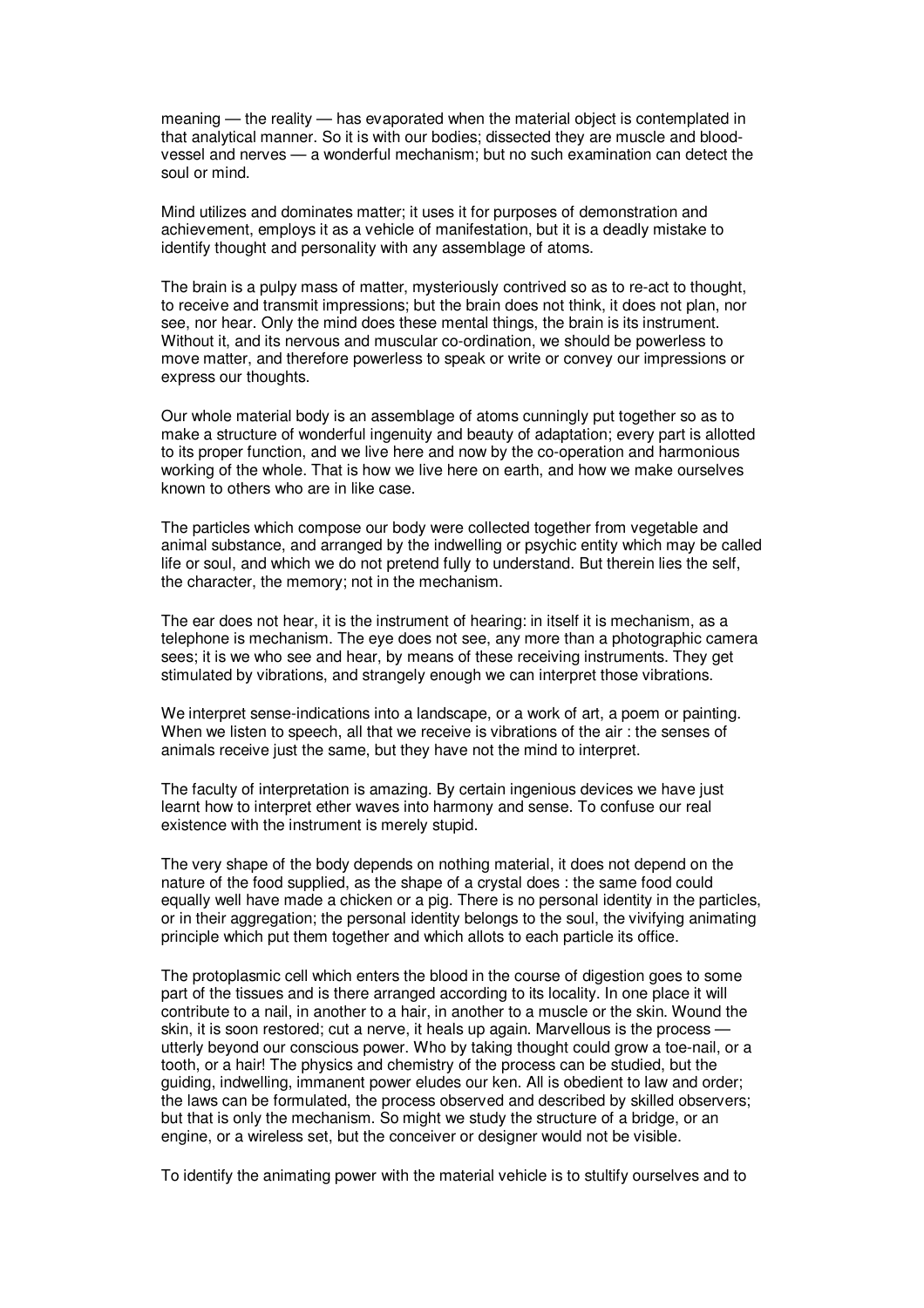shut our eyes to reality. A violin or an organ is an instrument: but the music requires a musician. We ourselves are not matter, we use matter and discard it; the body is our instrument, it only lasts for a time and then has to be buried or burnt; it has served its turn and its particles may now serve another organism.

We ourselves never enter the tomb; we continue an uninterrupted existence. We may probably have another mode of manifestation — another body in that sense — though no longer made of matter; the old material body is dead and done with, it will never be resuscitated by us. There is no resuscitation of a corpse, once it is completely dead: that would be no glorified resurrection; that would be either a strange inexplicable miracle, or else a mere horror.

Those who have limited themselves to a material view of existence, and closed their eyes to reality, necessarily take a very low and limited view of human destiny, and think the idea of survival nonsense. If the brain is the mind, if all memory is stored there, if it is not only the instrument for reproducing and manifesting thoughts and ideas, but is the actual human being — a strange notion — then indeed we are feeble ephemeral creatures, living our thousand months and then returning to the dust whence we came. A futile sport, without permanence, without meaning. All our hope and faith and charity, all our joy and sorrow and self-sacrifice, going for nothing, blotted Out and ceasing as a tale that is told.

To such theorizers the only notion of survival would be resuscitation of the bodily mechanism, an attempt at which is rightly called necromancy, a dealing with the corpse. There have been times when it was really believed that the graves would yield up their dead, that there would be a general resuscitation, and that our poor discarded worn-out agglomerates of earthly particles would be collected together and be tortured or petted to all eternity. Emancipate yourselves from so gross a superstition.

In contrast to that, what is the truth? The truth is that we ourselves are not subject to mortality, that we do not decay or wear out, that we have a permanent existence beyond the life of the material fleshly organism which we inherited from the rest of the animal creation; that it is the animating, controlling and dominating spirit which really constitutes ourselves, and that this persists apart from the accidents which can happen to the body, subject only to those evils which may assault and hurt the soul. We are able to ascend to heights unspeakable, and to descend to corresponding depths.

The permanent human element is the character — the will. That is what determines man's destiny. We have risen above mechanism, we are not coerced, we do not run in grooves like a tramcar, we are free to direct our course; we sit at the helm and can choose our path. Many of us are content so long as we keep clear of obstacles and spin along the highway, but some can do more than that; they have, as it were, wings: they can soar above the troubles of vulgar life, at least for moments; they can rise into freedom and beauty, they can sing and rejoice and encourage the plodders to share in the ecstasy and the beauty and majesty of the universe, of which they are beginning to catch more than a fleeting glimpse.

The splendid outlook which lies before each individual, when he is ready to perceive it, can be extended, with differences, as a hope and an inspiration to the future of the human race on this planet. This earth is a region of struggling and aspiring souls, hampered and yet strengthened by their disciplinary association with matter. Man as we know him is a recent product of evolution, he has not yet learnt how to manage wisely his material environment, he is sadly mistaken about the relative importance of things. But inspired writers have assured him that he can work out his own salvation; the seeds of good-will have been planted, and when they begin to bud and blossom future generations will inherit an earthly paradise worthy of the long labour of preparation and suffering and effort which are its early stages, its embryonic condition. The earth will yet be truly a heavenly body, and the Kingdom of Heaven is within our